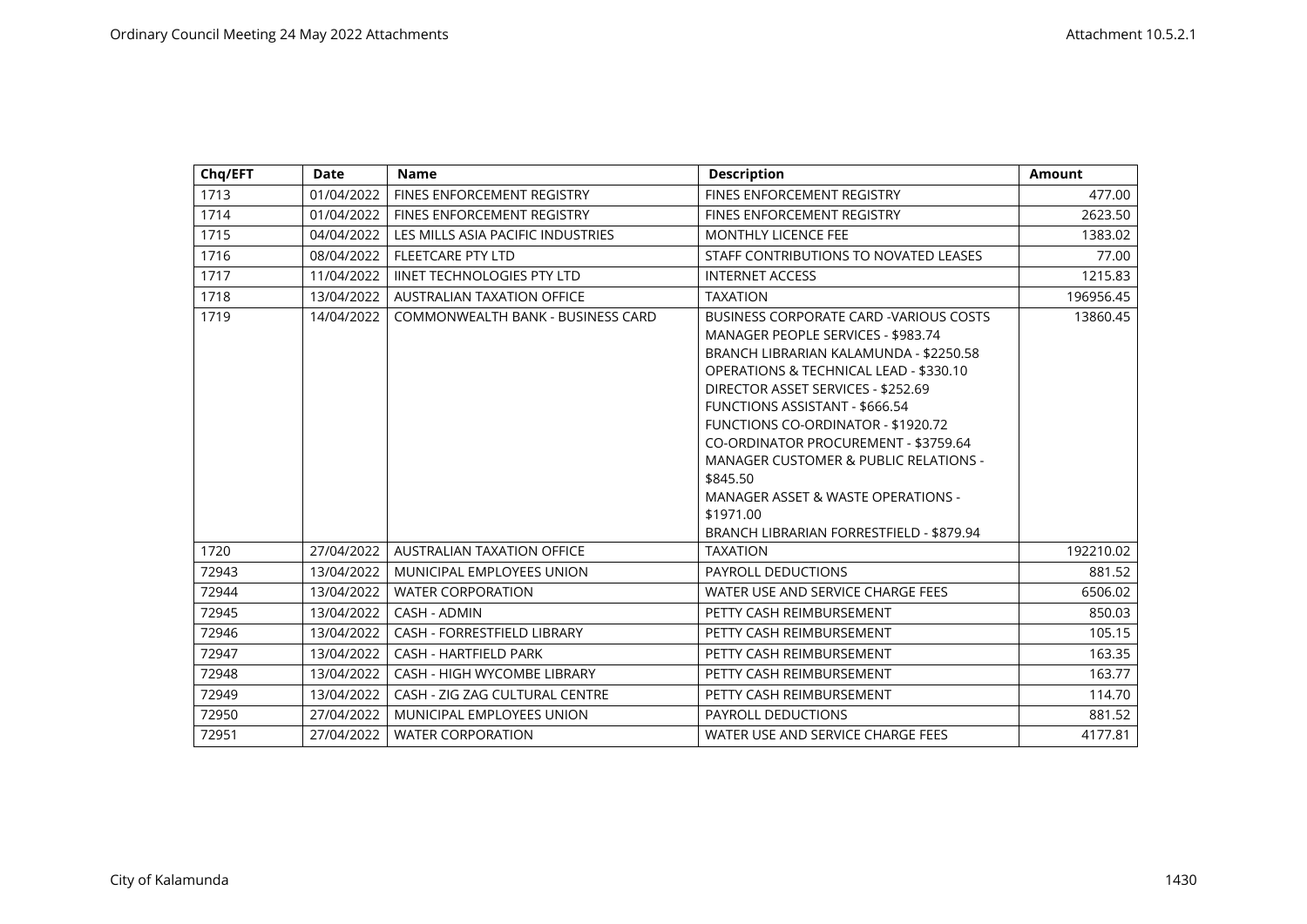| 72952    | 27/04/2022 | DIRECTOR OF LICENSING SERVICES         | <b>NUMBER PLATES</b>                       | 200.00  |
|----------|------------|----------------------------------------|--------------------------------------------|---------|
| 72953    | 27/04/2022 | CASH - KALAMUNDA LIBRARY               | PETTY CASH REIMBURSEMENT                   | 186.12  |
| 72954    | 27/04/2022 | CASH - ZIG ZAG CULTURAL CENTRE         | PETTY CASH REIMBURSEMENT                   | 143.59  |
| EFT85875 | 13/04/2022 | CHRISTINE J OXBERRY                    | CONSIGNMENT SUPPLIER - ZIG ZAG CULTURAL    | 109.20  |
|          |            |                                        | CENTRE - 01/03/22 - 31/03/22               |         |
| EFT85876 | 13/04/2022 | WEX AUSTRALIA PTY LTD - WRIGHT EXPRESS | FUEL - PERIOD ENDING 11/04/22              | 561.35  |
|          |            | <b>FUEL CARDS AUSTRALIA LTD</b>        |                                            |         |
| EFT85877 | 13/04/2022 | NEVERFAIL SPRINGWATER LTD (KALA LIB)   | BOTTLED WATER SUPPLIES / MAINTENANCE FOR   | 102.04  |
|          |            |                                        | KALAMUNDA LIBRARY                          |         |
| EFT85878 | 13/04/2022 | <b>BROWNES DAIRY - ADMIN</b>           | MILK SUPPLY FOR ADMIN BUILDING             | 58.68   |
| EFT85879 | 13/04/2022 | <b>STAR TECH PHONE REPAIRS</b>         | <b>MOBILE PHONE REPAIRS FOR STAFF</b>      | 340.00  |
| EFT85880 | 13/04/2022 | <b>ANTHONY VINCENTI</b>                | REFUND OF BSL FEE CHARGED IN ERROR         | 61.65   |
| EFT85881 | 13/04/2022 | <b>ROBYN BEARDSELL</b>                 | CONSIGNMENT SUPPLIER - ZIG ZAG CULTURAL    | 15.40   |
|          |            |                                        | CENTRE - 01/03/22 - 31/03/22               |         |
| EFT85882 | 13/04/2022 | <b>CHERYL ANWAR</b>                    | CONSIGNMENT SUPPLIER - ZIG ZAG CULTURAL    | 105.00  |
|          |            |                                        | CENTRE - 01/03/22 - 31/03/22               |         |
| EFT85883 | 13/04/2022 | PAUL & THERESA HEWLETT                 | <b>RATES REFUND</b>                        | 5000.00 |
| EFT85884 | 13/04/2022 | <b>AVERIL ANNE BAKER</b>               | CONSIGNMENT SUPPLIER - ZIG ZAG CULTURAL    | 91.00   |
|          |            |                                        | CENTRE - 01/03/22 - 31/03/22               |         |
| EFT85885 | 13/04/2022 | <b>ZANTHORREA NURSERY</b>              | PURCHASING REFERENCE BOOKS- SMALL          | 71.90   |
|          |            |                                        | EUCALYPTS FOR PLANTING IN AUSTRALIA AND    |         |
|          |            |                                        | TALLER EUCALYPTS FOR PLANTING IN AUSTRALIA |         |
| EFT85886 | 13/04/2022 | <b>BEVERLEY C MORRIS</b>               | CONSIGNMENT SUPPLIER - ZIG ZAG CULTURAL    | 52.50   |
|          |            |                                        | CENTRE - 01/03/22 - 31/03/22               |         |
| EFT85887 | 13/04/2022 | <b>GILL BAXTER</b>                     | CONSIGNMENT SUPPLIER - ZIG ZAG CULTURAL    | 45.50   |
|          |            |                                        | CENTRE - 01/03/22 - 31/03/22               |         |
| EFT85888 | 13/04/2022 | LINDSAY & GLENICE GINBEY               | <b>RATES REFUND</b>                        | 952.96  |
| EFT85889 | 13/04/2022 | JANET PATRICIA & CHRISTIAN RANDOLPH    | <b>RATES REFUND</b>                        | 4000.00 |
|          |            | <b>SILCOX</b>                          |                                            |         |
| EFT85890 | 13/04/2022 | <b>AUSTRALIAN SERVICES UNION</b>       | <b>PAYROLL DEDUCTIONS</b>                  | 51.80   |
| EFT85891 | 13/04/2022 | CITY OF KALAMUNDA STAFF SOCIAL CLUB    | PAYROLL DEDUCTIONS                         | 124.00  |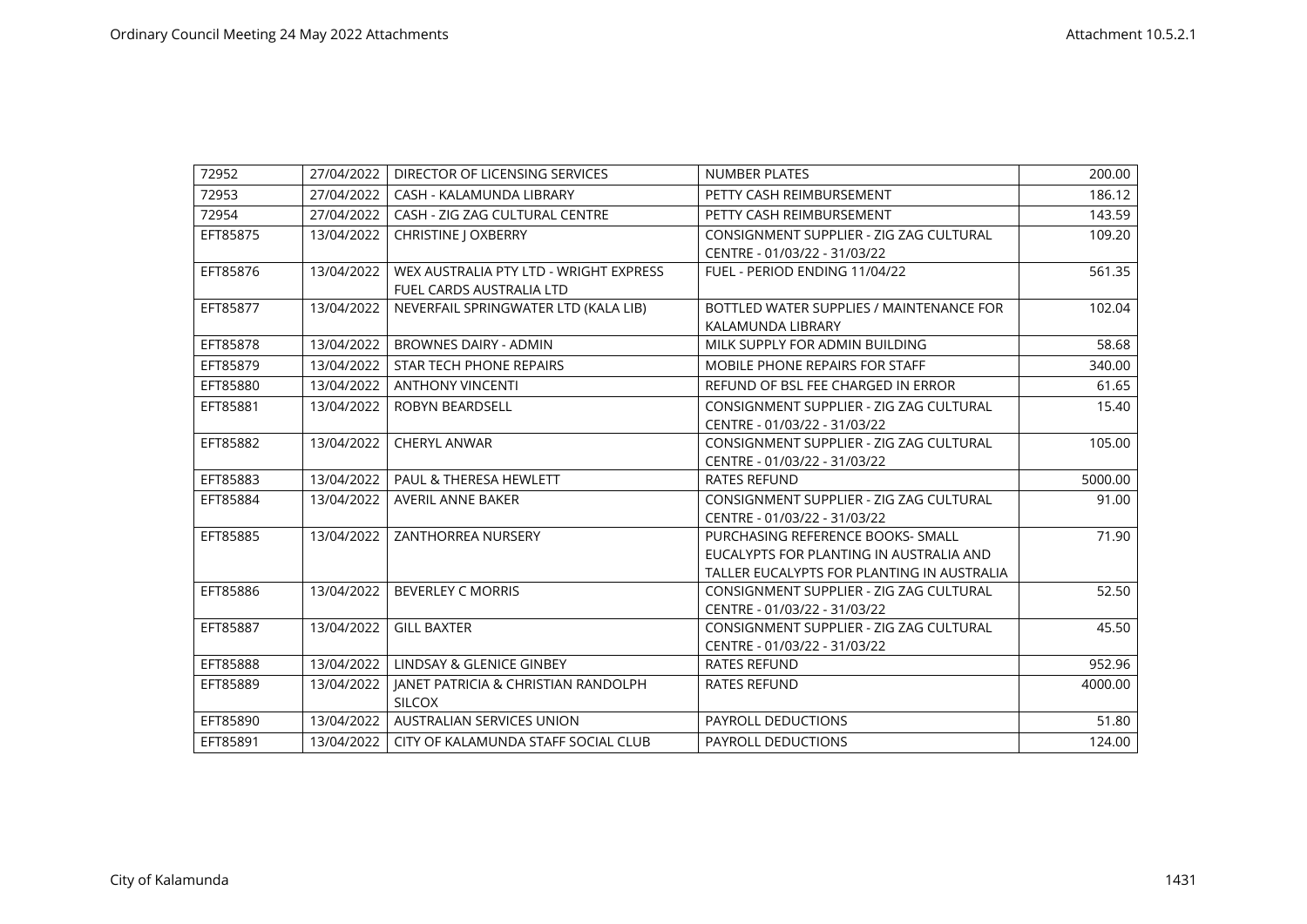| EFT85892 | 13/04/2022 | CHILD SUPPORT AGENCY                                          | <b>PAYROLL DEDUCTIONS</b>                                                  | 991.61    |
|----------|------------|---------------------------------------------------------------|----------------------------------------------------------------------------|-----------|
| EFT85893 | 13/04/2022 | <b>AUSTRALIA POST</b>                                         | <b>POSTAL EXPENSES</b>                                                     | 2200.21   |
| EFT85894 | 13/04/2022 | <b>BUNNINGS BUILDING SUPPLIES</b>                             | HARDWARE SUPPLIES FOR VARIOUS LOCATIONS                                    | 926.93    |
| EFT85895 | 13/04/2022 | NAPA - A DIVISION OF GPC ASIA PACIFIC PTY<br><b>LTD</b>       | <b>PLANT / VEHICLE PARTS</b>                                               | 1145.66   |
| EFT85896 | 13/04/2022 | KALAMUNDA AUTO ELECTRICS                                      | <b>PLANT / VEHICLE PARTS</b>                                               | 2594.25   |
| EFT85897 | 13/04/2022 | <b>MAXWELL ROBINSON &amp; PHELPS PEST</b><br>MANAGEMENT (MRP) | PEST CONTROL SERVICES AT VARIOUS<br><b>LOCATIONS</b>                       | 195.59    |
| EFT85898 | 13/04/2022 | <b>MCLEODS BARRISTERS &amp; SOLICITORS</b>                    | <b>LEGAL EXPENSES</b>                                                      | 4146.05   |
| EFT85899 | 13/04/2022 | CLEANAWAY                                                     | WASTE / RECYCLING & BULK BIN DISPOSAL<br><b>SERVICES FEES</b>              | 390168.91 |
| EFT85900 | 13/04/2022 | <b>TELSTRA CORPORATION</b>                                    | <b>TELEPHONE / INTERNET EXPENSES</b>                                       | 23162.53  |
| EFT85901 | 13/04/2022 | WALKERS HARDWARE (MITRE 10)                                   | <b>HARDWARE SUPPLIES</b>                                                   | 101.68    |
| EFT85902 | 13/04/2022 | MCKAY EARTHMOVING PTY LTD                                     | PLANT EQUIPMENT AND OPERATOR HIRE FOR<br><b>VARIOUS LOCATIONS</b>          | 53494.27  |
| EFT85903 | 13/04/2022 | BORAL CONSTRUCTION MATERIALS GROUP                            | ROAD MATERIALS FOR VARIOUS LOCATIONS                                       | 1850.20   |
| EFT85904 | 13/04/2022 | OFFICE LINE GROUP PTY LTD                                     | OFFICE FURNITURE SUPPLIES                                                  | 6006.00   |
| EFT85905 | 13/04/2022 | <b>VODAFONE HUTCHISON AUSTRALIA PTY LTD</b>                   | <b>COMMUNICATION EXPENSES FOR FIRE</b><br>PREVENTION SERVICES - APRIL 2022 | 184.07    |
| EFT85906 | 13/04/2022 | <b>FASTA COURIERS</b>                                         | <b>COURIER FEES</b>                                                        | 194.51    |
| EFT85907 | 13/04/2022 | LESMURDIE SAND, SOIL & BOBCAT HIRE                            | <b>GARDEN / RESERVE SUPPLIES</b>                                           | 344.00    |
| EFT85908 | 13/04/2022 | <b>SG ENVIRO</b>                                              | SEPTIC / GREASE TANK CLEAN OUT SERVICES AT<br><b>VARIOUS LOCATIONS</b>     | 677.74    |
| EFT85909 | 13/04/2022 | MAJOR MOTORS PTY LTD                                          | <b>PLANT / VEHICLE PARTS</b>                                               | 77.59     |
| EFT85910 | 13/04/2022 | <b>ALSCO LINEN SERVICE</b>                                    | LINEN HIRE / LAUNDRY SERVICES / CLEANING<br><b>SUPPLIES</b>                | 1031.13   |
| EFT85911 | 13/04/2022 | <b>BRADOCK PODIATRY SERVICES PTY LTD</b>                      | PODIATRY SERVICES AT JACK HEALEY &<br><b>WOODLUPINE CENTRES</b>            | 1216.71   |
| EFT85912 | 13/04/2022 | LINDLEY CONTRACTING                                           | PLUMBING REPAIRS / MAINTENANCE FOR<br><b>VARIOUS LOCATIONS</b>             | 3283.50   |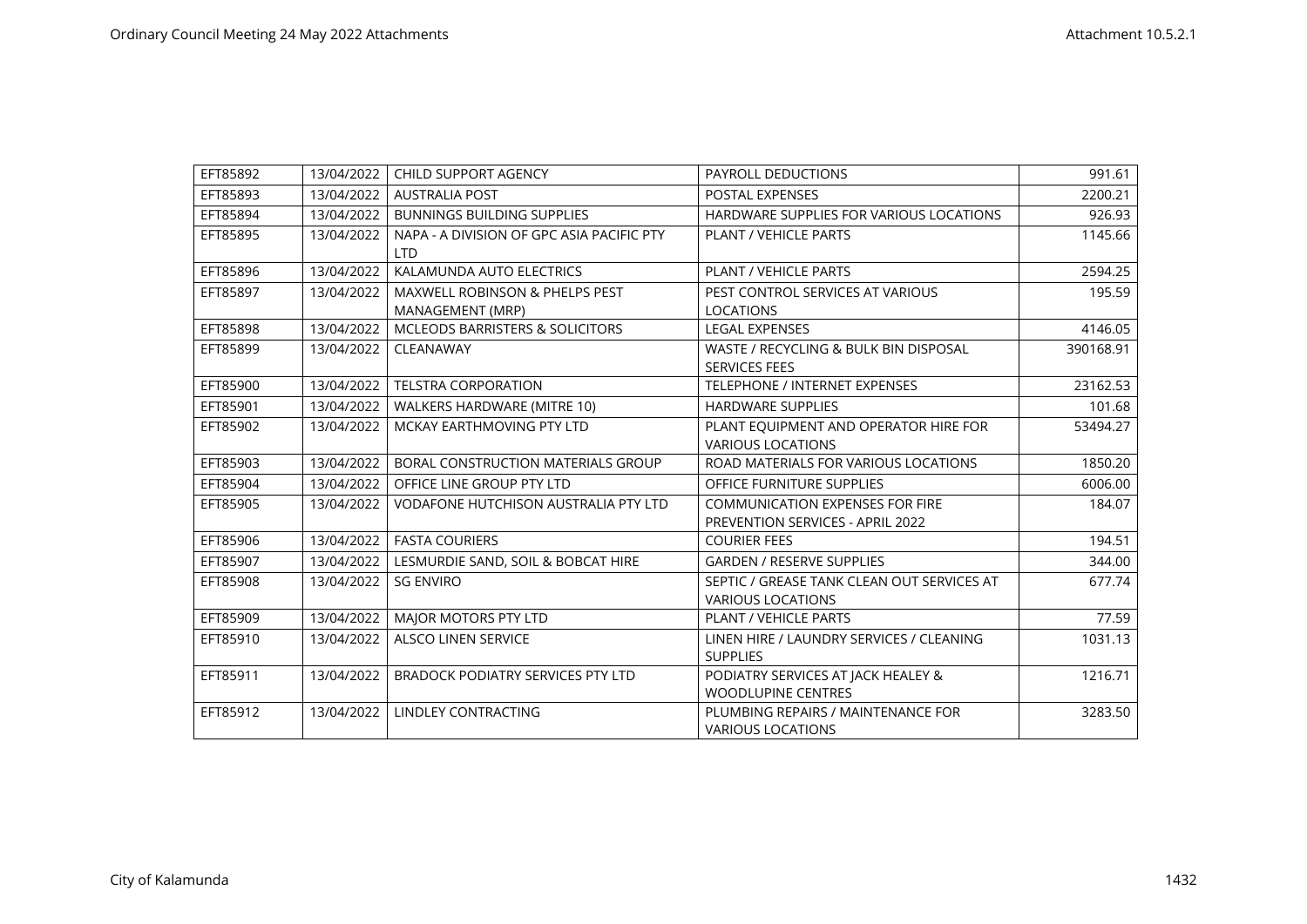| EFT85913 | 13/04/2022 | KALA BOB KATS PTY LTD                     | PLANT EQUIPMENT AND OPERATOR HIRE FOR      | 21104.60  |
|----------|------------|-------------------------------------------|--------------------------------------------|-----------|
|          |            |                                           | <b>VARIOUS LOCATIONS</b>                   |           |
| EFT85914 | 13/04/2022 | <b>SYNERGY</b>                            | <b>POWER CHARGES</b>                       | 131056.42 |
| EFT85915 | 13/04/2022 | <b>ALINTA ENERGY</b>                      | <b>GAS CHARGES</b>                         | 65.90     |
| EFT85916 | 13/04/2022 | <b>GRIMES CONTRACTING PTY LTD</b>         | <b>CONTRACTOR BUILDING MAINTENANCE FOR</b> | 14759.85  |
|          |            |                                           | <b>VARIOUS LOCATIONS</b>                   |           |
| EFT85917 | 13/04/2022 | <b>BGC ASPHALT</b>                        | ROAD MATERIALS FOR VARIOUS LOCATIONS       | 1342.00   |
| EFT85918 | 13/04/2022 | MILPRO WA (INCORPORATING HILL TOP         | SUPPLY OF NAME BADGES FOR VARIOUS STAFF    | 52.80     |
|          |            | <b>TROPHIES)</b>                          |                                            |           |
| EFT85919 | 13/04/2022 | <b>MARKETFORCE PTY LTD</b>                | ADVERTISING FOR VARIOUS JOBS / EVENTS      | 8997.75   |
| EFT85920 | 13/04/2022 | AIR LIQUIDE WA PTY LTD                    | SUPPLY OF GAS CYLINDER REFILLS AND RENTAL  | 73.92     |
|          |            |                                           | <b>FEES</b>                                |           |
| EFT85921 | 13/04/2022 | KALAMUNDA & DISTRICTS HISTORICAL SOCIETY  | CONSIGNMENT SUPPLIER - ZIG ZAG CULTURAL    | 57.75     |
|          |            |                                           | CENTRE - 01/03/22 - 31/03/22               |           |
| EFT85922 | 13/04/2022 | <b>BROWNES DAIRY - OPS CENTRE</b>         | MILK SUPPLY FOR WORKS DEPOT                | 100.58    |
| EFT85923 | 13/04/2022 | OCE CORPORATE PTY LTD - OFFICE CLEANING   | <b>CLEANING SERVICES / CONSUMABLES FOR</b> | 32775.78  |
|          |            | <b>EXPERTS</b>                            | <b>VARIOUS LOCATIONS</b>                   |           |
| EFT85924 | 13/04/2022 | HELEN ARMSTRONG & ASSOCIATES (T/AS        | CONSIGNMENT SUPPLIER - ZIG ZAG CULTURAL    | 16.80     |
|          |            | <b>WAXING LYRICAL CANDLES)</b>            | CENTRE - 01/03/22 - 31/03/22               |           |
| EFT85925 | 13/04/2022 | PERTH AUTO ALLIANCE T/AS TITAN FORD       | SUPPLY & DELIVER (1) ONE NEW 2021 FORD     | 41003.62  |
|          |            |                                           | TRANSIT SWB TR CUSTOM VAN                  |           |
| EFT85926 | 13/04/2022 | TOTAL EDEN PTY LTD T/A NUTRIEN WATER      | RETICULATION PARTS AND ASSOCIATED          | 6805.97   |
|          |            |                                           | <b>MATERIALS</b>                           |           |
| EFT85927 | 13/04/2022 | <b>HAWLEY'S BOBCAT SERVICE</b>            | PLANT EQUIPMENT AND OPERATOR HIRE FOR      | 5687.55   |
|          |            |                                           | <b>VARIOUS LOCATIONS</b>                   |           |
| EFT85928 | 13/04/2022 | LPNLC PTY LTD T/A KELYN TRAINING SERVICES | REGISTRATION FOR 1 STAFF MEMBER TO ATTEND  | 595.00    |
|          |            |                                           | BASIC TRAFFIC MANAGEMENT AND TRAFFIC       |           |
|          |            |                                           | CONTOLLER (BWTM & TC)                      |           |
| EFT85929 | 13/04/2022 | <b>BARDFIELD ENGINEERING</b>              | SUPPLY & INSTALL 2 HEAVY DUTY BASKETBALL   | 8140.00   |
|          |            |                                           | <b>HOOPS AT FENNELL RESERVE</b>            |           |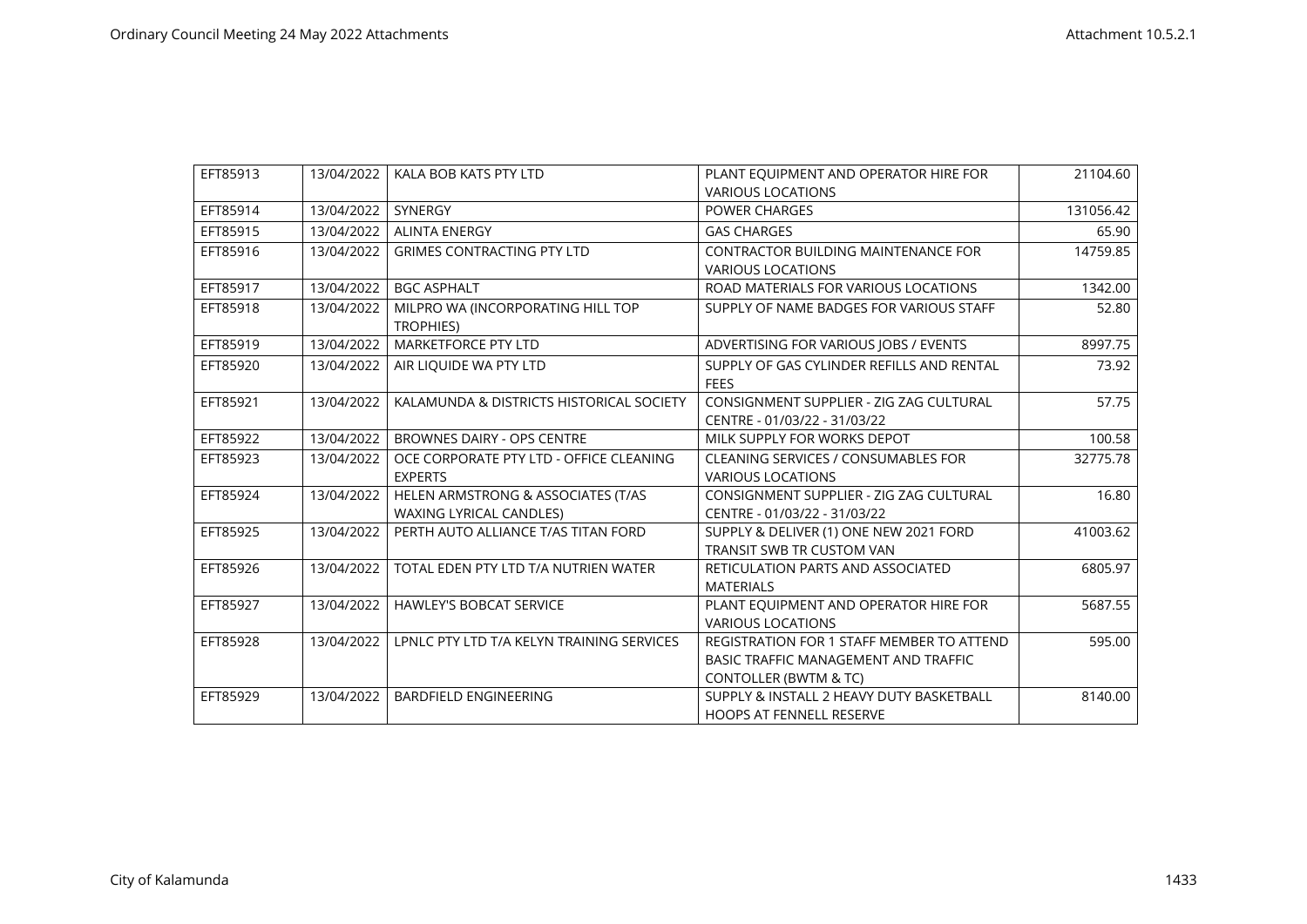| EFT85930 | 13/04/2022 | DEPARTMENT OF FIRE AND EMERGENCY<br>SERVICES (DFES)                               | 50% COST SHARING FOR THE COMMUNITY FIRE<br>MANAGER FOR THE PERIOD 31/12/21 - 31/03/22<br>AS PER THE MOU BETWEEN DFES AND THE CITY<br>OF KALAMUNDA - 31/12/21 - 31/03/22                                                                                                                                                                                                                                                        | 20806.64 |
|----------|------------|-----------------------------------------------------------------------------------|--------------------------------------------------------------------------------------------------------------------------------------------------------------------------------------------------------------------------------------------------------------------------------------------------------------------------------------------------------------------------------------------------------------------------------|----------|
| EFT85931 | 13/04/2022 | <b>ANNA HAMERSLEY</b>                                                             | CONSIGNMENT SUPPLIER - ZIG ZAG CULTURAL<br>CENTRE - 01/03/22 - 31/03/22                                                                                                                                                                                                                                                                                                                                                        | 10.50    |
| EFT85932 | 13/04/2022 | <b>JOANNE LEITH</b>                                                               | CONSIGNMENT SUPPLIER - ZIG ZAG CULTURAL<br>CENTRE - 01/03/22 - 31/03/22                                                                                                                                                                                                                                                                                                                                                        | 50.40    |
| EFT85933 | 13/04/2022 | CENTAMAN SYSTEMS T/AS JONAL LEISURE                                               | CENTAMAN MIGRATION - FINAL PAYMENT                                                                                                                                                                                                                                                                                                                                                                                             | 1320.00  |
| EFT85934 | 13/04/2022 | <b>HILL TOP GROUP PTY</b>                                                         | 1. CONTRACTOR BUILDING MAINTENANCE FOR<br><b>VARIOUS BUILDINGS</b><br>2. RESHEET & TILE SHOWER AT PISTOL CLUB<br>3. REPAIR OF TERMITE DAMAGE AT TOWN<br><b>SOUARE HALL</b><br>4. CLEANUP COLLAPSED CEILING, REPAIR &<br>PAINTED AT SCOTT RESERVE<br>5. REPAIRS AT HISTORY VILLAGE & KALAMUNDA<br>PERFORMING ARTS CENTRE<br>6. CONSTRUCTION OF ROOF BETWEEN EXISTING<br>SHED & NEW DOME AT WALLISTON TRANSFER<br><b>STATION</b> | 36358.65 |
| EFT85935 | 13/04/2022 | TALONS HSF PTY LTD T/A TALONS HIGH<br><b>SECURITY FENCING</b>                     | SERVICE AS REQUIRED AND SUPPLY OF PARTS TO<br>REPAIR THE DEPOT GATES AND FENCE                                                                                                                                                                                                                                                                                                                                                 | 1546.05  |
| EFT85936 | 13/04/2022 | <b>BUILDING COMMISSION - DEPARTMENT OF</b><br>MINES, INDUSTRY REGULATION & SAFETY | <b>BUILDING LEVY - MARCH 2022</b>                                                                                                                                                                                                                                                                                                                                                                                              | 32918.97 |
| EFT85937 | 13/04/2022 | MOORE STEPHENS (WA) PTY LTD                                                       | <b>REGISTRATION FOR 1 STAFF MEMBER TO ATTEND</b><br>FINANCIAL REPORTING WORKSHOP                                                                                                                                                                                                                                                                                                                                               | 1980.00  |
| EFT85938 | 13/04/2022 | <b>MOIRA A COURT</b>                                                              | CONSIGNMENT SUPPLIER - ZIG ZAG CULTURAL<br>CENTRE - 01/03/22 - 31/03/22                                                                                                                                                                                                                                                                                                                                                        | 7.70     |
| EFT85939 | 13/04/2022 | HAYS SPECIALIST RECRUITMENT (AUSTRALIA)<br>PTY LTD                                | HIRE OF TEMPORARY STAFF FOR ADMIN / DEPOT                                                                                                                                                                                                                                                                                                                                                                                      | 10959.01 |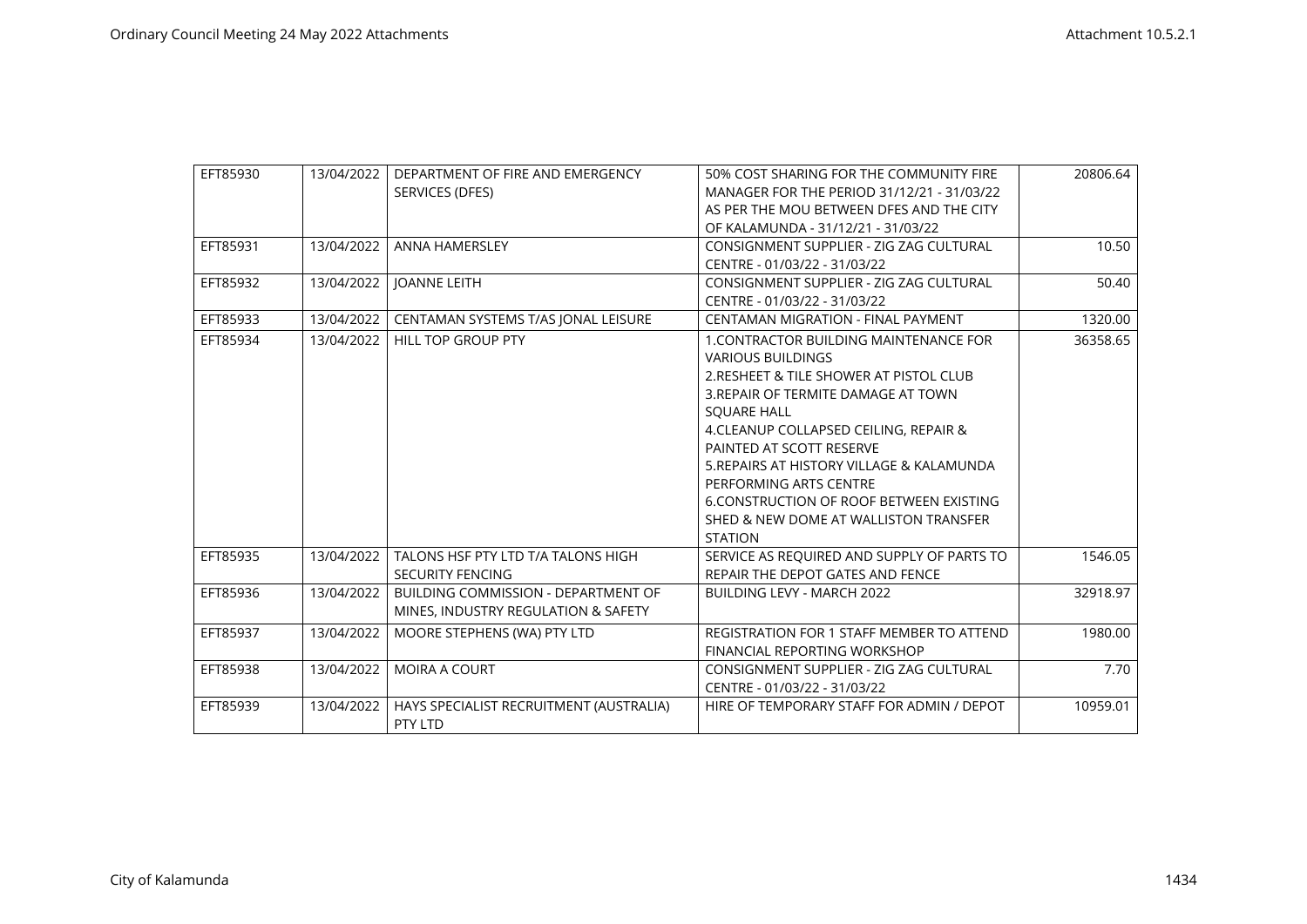| EFT85940 | 13/04/2022 | KANYANA WILDLIFE REHABILITION CENTRE INC             | CONSIGNMENT SUPPLIER - ZIG ZAG CULTURAL<br>CENTRE - 01/03/22 - 31/03/22                            | 240.80  |
|----------|------------|------------------------------------------------------|----------------------------------------------------------------------------------------------------|---------|
| EFT85941 | 13/04/2022 | DEPARTMENT OF TRANSPORT                              | DISCLOSURE OF INFORMATION FEES FOR<br>APPLICATIONS DURING MARCH 2022                               | 45.10   |
| EFT85942 | 13/04/2022 | PICKERING BROOK HERITAGE GROUP                       | CONSIGNMENT SUPPLIER - ZIG ZAG CULTURAL<br>CENTRE - 01/03/22 - 31/03/22                            | 24.50   |
| EFT85943 | 13/04/2022 | ANDREA MARIE CUMMINGS                                | <b>RATES REFUND</b>                                                                                | 1506.86 |
| EFT85944 | 13/04/2022 | COCA-COLA AMATIL (AUST) PTY LTD                      | KIOSK SUPPLIES FOR HARTFIELD RECREATION<br><b>CENTRE</b>                                           | 610.74  |
| EFT85945 | 13/04/2022 | <b>HERITAGE HOMES WA PTY LTD</b>                     | <b>BUILDING APPLICATION FEE REFUND</b>                                                             | 231.60  |
| EFT85946 | 13/04/2022 | <b>WOOLWORTHS GROUP LIMITED</b>                      | <b>GROCERY SUPPLIES</b>                                                                            | 562.01  |
| EFT85947 | 13/04/2022 | FORRESTFIELD TENNIS CLUB (INC)                       | FORRESTFIELD TENNIS CLUB HIRE FEES FROM<br>HARTFIELD PARK RECREATION CENTRE 01/03/22 -<br>31/03/22 | 72.00   |
| EFT85948 | 13/04/2022 | EASTERN REGION SECURITY                              | SECURITY SERVICES TO VARIOUS LOCATIONS                                                             | 7470.35 |
| EFT85949 | 13/04/2022 | <b>GLENDA DAWN CHARLTON (PODIATRY)</b>               | PODIATRY SERVICES AT JACK HEALEY &<br><b>WOODLUPINE CENTRES</b>                                    | 875.15  |
| EFT85950 | 13/04/2022 | <b>EASIFLEET MANAGEMENT</b>                          | STAFF CONTRIBUTIONS TO NOVATED LEASES                                                              | 7716.29 |
| EFT85951 | 13/04/2022 | ALLAN DAVIES & TREVOR CHUDLEIGH<br><b>ARCHITECTS</b> | ARCHITECTURAL CONSULTANCY SERVICES AT PAT<br>MORAN PAVILION & KALAMUNDA TENNIS CLUB                | 6583.50 |
| EFT85952 | 13/04/2022 | <b>TOM CAIRNS</b>                                    | CONSIGNMENT SUPPLIER - ZIG ZAG CULTURAL<br>CENTRE - 01/03/22 - 31/03/22                            | 1.40    |
| EFT85953 | 13/04/2022 | <b>SHIRLEY SPENCER</b>                               | CONSIGNMENT SUPPLIER - ZIG ZAG CULTURAL<br>CENTRE - 01/03/22 - 31/03/22                            | 116.90  |
| EFT85954 | 13/04/2022 | MULTILEC ENGINEERING                                 | QUARTERLY SERVICING & TESTING OF LIFTS                                                             | 1727.00 |
| EFT85955 | 13/04/2022 | <b>ROSE SMART</b>                                    | MAINTAIN ROSE BEDS AT VARIOUS LOCATIONS                                                            | 1700.00 |
| EFT85956 | 13/04/2022 | SANDPATCH STUDIOS                                    | CONSIGNMENT SUPPLIER - ZIG ZAG CULTURAL<br>CENTRE - 01/03/22 - 31/03/22                            | 126.00  |
| EFT85957 | 13/04/2022 | DRAINFLOW SERVICES PTY LTD                           | <b>CLEANING / MAINTAINING STORM WATER</b><br>DRAINS AT VARIOUS LOCATIONS                           | 4103.00 |
| EFT85958 | 13/04/2022 | ALISON MARY DEL BORRELLO                             | PART DOG STERILISATION FEE REFUND                                                                  | 30.00   |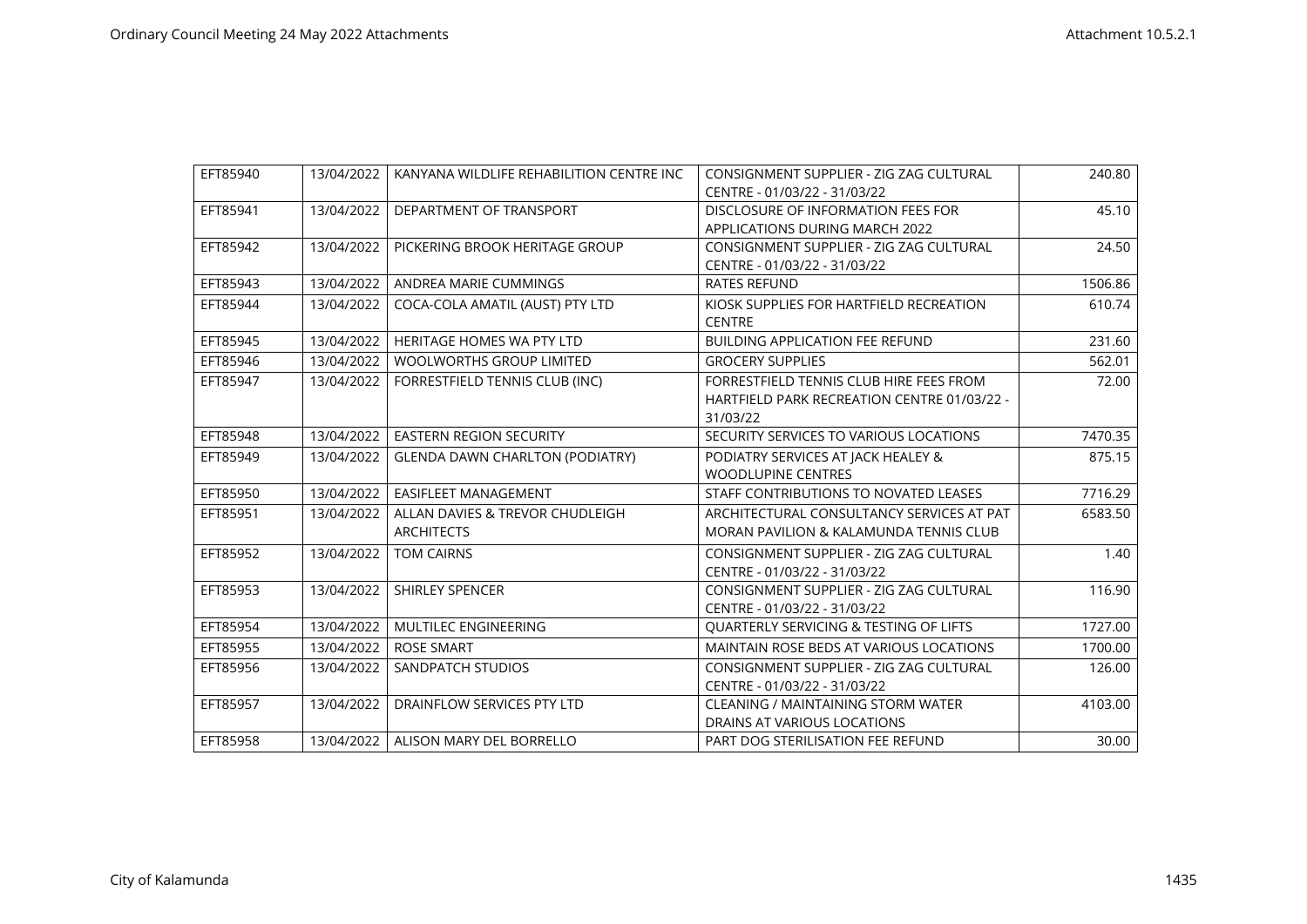| EFT85959 | 13/04/2022 | <b>ANNE O'LEARY</b>                         | CONSIGNMENT SUPPLIER - ZIG ZAG CULTURAL         | 113.40   |
|----------|------------|---------------------------------------------|-------------------------------------------------|----------|
|          |            |                                             | CENTRE - 01/03/22 - 31/03/22                    |          |
| EFT85960 | 13/04/2022 | CDEL DESIGNS (CHERYL DEL BORRELLO)          | CONSIGNMENT SUPPLIER - ZIG ZAG CULTURAL         | 14.70    |
|          |            |                                             | CENTRE - 01/03/22 - 31/03/22                    |          |
| EFT85961 | 13/04/2022 | JOHANNA LARKIN ART                          | CONSIGNMENT SUPPLIER - ZIG ZAG CULTURAL         | 100.80   |
|          |            |                                             | CENTRE - 01/03/22 - 31/03/22                    |          |
| EFT85962 | 13/04/2022 | <b>CLAIRE FERGUSON</b>                      | <b>JUNIOR DANCE MULTI PASS REFUND</b>           | 42.50    |
| EFT85963 | 13/04/2022 | <b>CHRISTINE VITLER</b>                     | CONSIGNMENT SUPPLIER - ZIG ZAG CULTURAL         | 7.70     |
|          |            |                                             | CENTRE - 01/03/22 - 31/03/22                    |          |
| EFT85964 | 13/04/2022 | <b>BEAVER TREE SERVICES</b>                 | <b>GENERAL TREE SERVICES / UNDER POWERLINES</b> | 39662.28 |
|          |            |                                             | PRUNING FOR VARIOUS LOCATIONS                   |          |
| EFT85965 | 13/04/2022 | WEST-SURE GROUP PTY LTD                     | CASH IN TRANSIT - MARCH 2022                    | 1510.69  |
| EFT85966 | 13/04/2022 | <b>ACCESS OFFICE INDUSTRIES</b>             | SUPPLY & DELIVERY OF VARIOUS GOODS FOR          | 363.55   |
| EFT85967 | 13/04/2022 | <b>KARIN HOTCHKIN</b>                       | CONSIGNMENT SUPPLIER - ZIG ZAG CULTURAL         | 107.80   |
|          |            |                                             | CENTRE - 01/03/22 - 31/03/22                    |          |
| EFT85968 | 13/04/2022 | <b>ALISON MULCAHY</b>                       | CONSIGNMENT SUPPLIER - ZIG ZAG CULTURAL         | 28.70    |
|          |            |                                             | CENTRE - 01/03/22 - 31/03/22                    |          |
| EFT85969 | 13/04/2022 | THE PETAL PRESS                             | CONSIGNMENT SUPPLIER - ZIG ZAG CULTURAL         | 28.00    |
|          |            |                                             | CENTRE - 01/03/22 - 31/03/22                    |          |
| EFT85970 | 13/04/2022 | <b>SARAH KEIRLE</b>                         | CONSIGNMENT SUPPLIER - ZIG ZAG CULTURAL         | 105.00   |
|          |            |                                             | CENTRE - 01/03/22 - 31/03/22                    |          |
| EFT85971 | 13/04/2022 | <b>CLAIRE O'NEILL - CLAIRE'S EMBROIDERY</b> | CONSIGNMENT SUPPLIER - ZIG ZAG CULTURAL         | 28.00    |
|          |            |                                             | CENTRE - 01/03/22 - 31/03/22                    |          |
| EFT85972 | 13/04/2022 | <b>RHONDA HARDY</b>                         | REFUND OF EMPLOYMENT CONTRACT                   | 605.00   |
|          |            |                                             | <b>ALLOWANCE</b>                                |          |
| EFT85973 | 13/04/2022 | PETER FALCONER                              | CONSIGNMENT SUPPLIER - ZIG ZAG CULTURAL         | 8.40     |
|          |            |                                             | CENTRE - 01/03/22 - 31/03/22                    |          |
| EFT85974 | 13/04/2022 | <b>JANICE PITTMAN</b>                       | CONSIGNMENT SUPPLIER - ZIG ZAG CULTURAL         | 7.70     |
|          |            |                                             | CENTRE - 01/03/22 - 31/03/22                    |          |
| EFT85975 | 13/04/2022 | <b>TOURISM COUNCIL WA</b>                   | BOND REFUND FOR THE USE OF THE SEMINAR          | 200.00   |
|          |            |                                             | ROOM AT THE ZIG ZAG CULTURAL CENTRE             |          |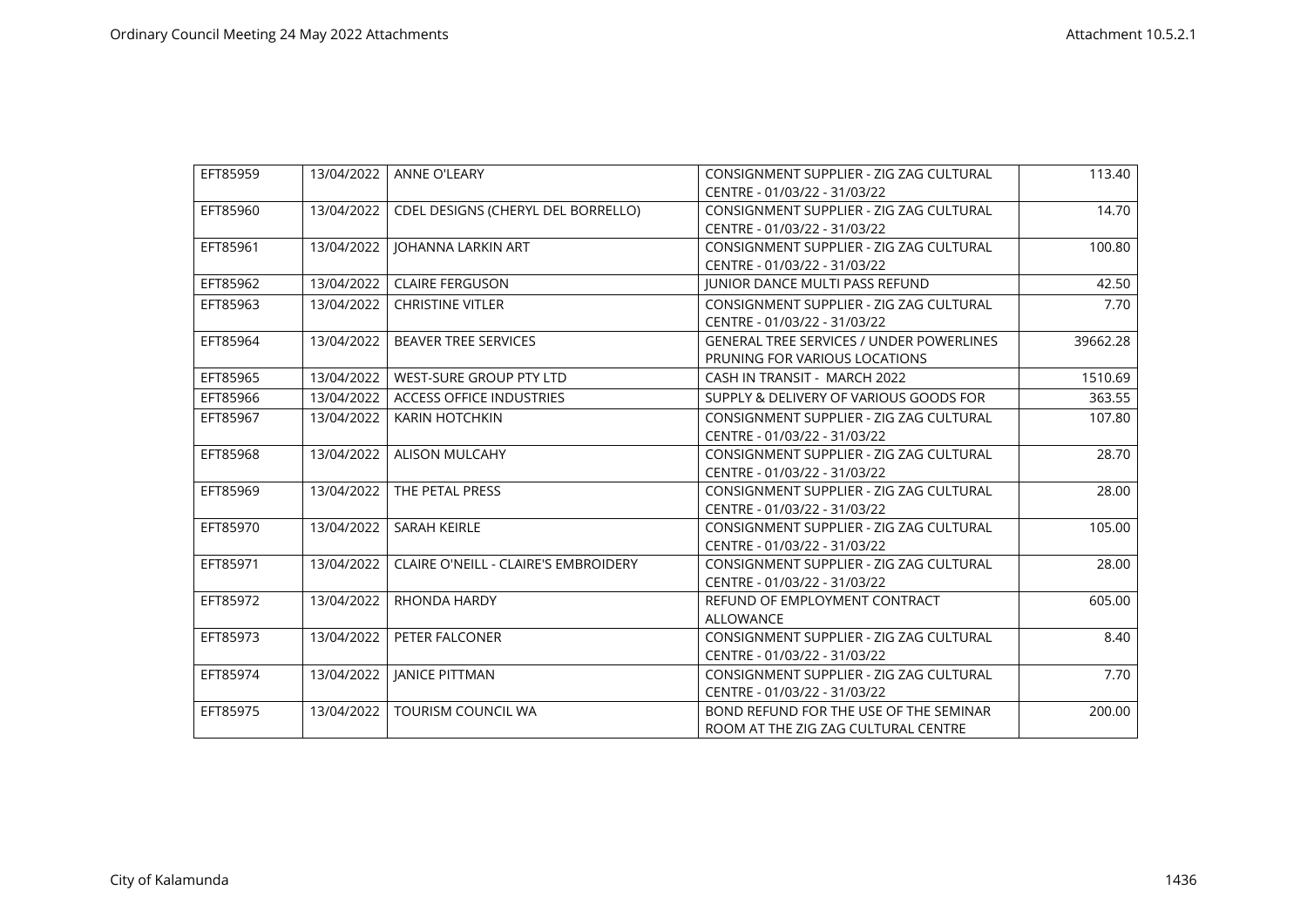| EFT85976 | 13/04/2022 | <b>MARY FORWARD</b>                        | CONSIGNMENT SUPPLIER - ZIG ZAG CULTURAL          | 39.60    |
|----------|------------|--------------------------------------------|--------------------------------------------------|----------|
|          |            |                                            | CENTRE - 01/03/22 - 31/03/22                     |          |
| EFT85977 | 13/04/2022 | <b>FOXTEL</b>                              | <b>MONTHLY SUBSCRIPTION FEE MARCH 2022</b>       | 210.00   |
| EFT85978 | 13/04/2022 | <b>KALAMUNDA ELECTRICS</b>                 | 1. ELECTRICAL REPAIRS / MAINTENANCE FOR          | 18043.76 |
|          |            |                                            | <b>VARIOUS LOCATIONS</b>                         |          |
|          |            |                                            | 2. SUPPLY ELECTRICAL DRAWINGS &                  |          |
|          |            |                                            | <b>CERTIFICATION FOR NEW STREET LIGHT DESIGN</b> |          |
|          |            |                                            | FOR HALE & HARTFIELD ROUNDABOUT                  |          |
|          |            |                                            | 3. INSTALL NEW SINGLE DISABLED ACCESS BBO        |          |
|          |            |                                            | AT GLADYS NEWTON RESERVE                         |          |
|          |            |                                            | 4. REPAIR FAULT WITH OVERHEAD AERIAL CABLE       |          |
|          |            |                                            | AFTER MACHINERY DAMAGE AT WALLISTON              |          |
|          |            |                                            | <b>TRANSFER STATION</b>                          |          |
| EFT85979 | 13/04/2022 | THE ARTFUL FLOWE - FELICIA LOWE            | CONSIGNMENT SUPPLIER - ZIG ZAG CULTURAL          | 46.55    |
|          |            |                                            | CENTRE - 01/03/22 - 31/03/22                     |          |
| EFT85980 | 13/04/2022 | AAAC TOWING PTY LTD                        | <b>TOWING SERVICES FEES</b>                      | 1023.00  |
| EFT85981 | 13/04/2022 | <b>DAVID GREEN</b>                         | CONSIGNMENT SUPPLIER - ZIG ZAG CULTURAL          | 35.00    |
|          |            |                                            | CENTRE - 01/03/22 - 31/03/22                     |          |
| EFT85982 | 13/04/2022 | <b>IB HI-FI COMMERCIAL</b>                 | VARIOUS ELECTRICAL / COMPUTER / ACCESSORY        | 330.82   |
|          |            |                                            | <b>SUPPLIES</b>                                  |          |
| EFT85983 | 13/04/2022 | <b>IAYE SHAREE HICKS</b>                   | CONSIGNMENT SUPPLIER - ZIG ZAG CULTURAL          | 7.00     |
|          |            |                                            | CENTRE - 01/03/22 - 31/03/22                     |          |
| EFT85984 | 13/04/2022 | <b>MAVIS PASKULICH</b>                     | CONSIGNMENT SUPPLIER - ZIG ZAG CULTURAL          | 84.70    |
|          |            |                                            | CENTRE - 01/03/22 - 31/03/22                     |          |
| EFT85985 | 13/04/2022 | A1 TROJAN PEST CONTROL                     | PEST CONTROL SERVICES FOR VARIOUS                | 1586.00  |
|          |            |                                            | <b>LOCATIONS</b>                                 |          |
| EFT85986 | 13/04/2022 | OFF PEN PUBLISHING - BETH BAKER            | CONSIGNMENT SUPPLIER - ZIG ZAG CULTURAL          | 50.75    |
|          |            |                                            | CENTRE - 01/03/22 - 31/03/22                     |          |
| EFT85987 | 13/04/2022 | STAN THE TYRE MAN ( STAN'S TYRE SERVICE WA | <b>PLANT / VEHICLE PARTS</b>                     | 1567.50  |
|          |            |                                            |                                                  |          |
| EFT85988 | 13/04/2022 | AUSTRALIAN INSTITUTE OF TRAFFIC PLANNING   | RENEWAL MEMBERSHIP FOR 1 STAFF MEMBER            | 195.00   |
|          |            | AND MANAGEMENT LTD (AITPM)                 |                                                  |          |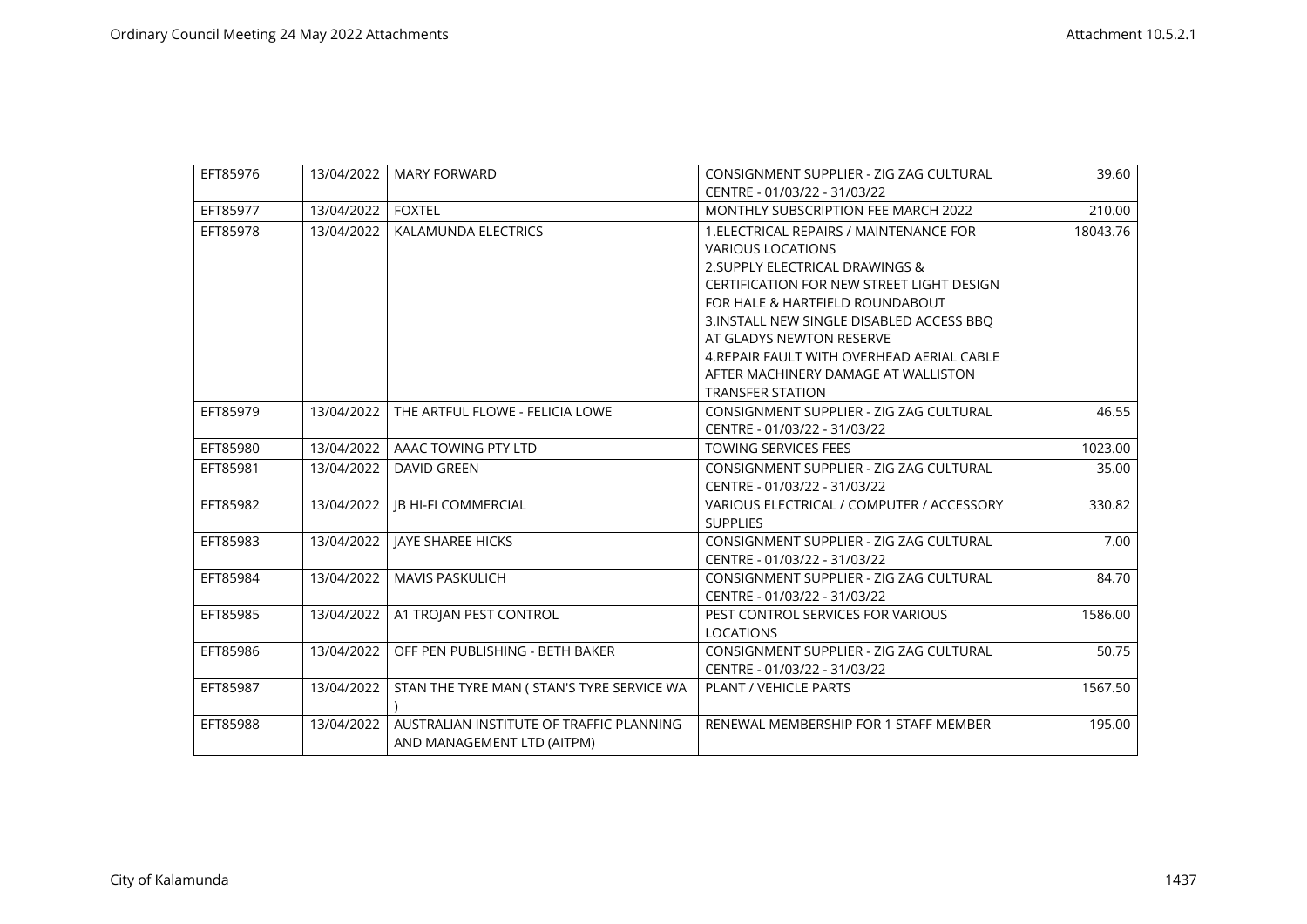| EFT85989 | 13/04/2022 | <b>BALLIGART - HELEN LOCK</b>       | CONSIGNMENT SUPPLIER - ZIG ZAG CULTURAL       | 55.30   |
|----------|------------|-------------------------------------|-----------------------------------------------|---------|
|          |            |                                     | CENTRE - 01/03/22 - 31/03/22                  |         |
| EFT85990 | 13/04/2022 | <b>FLEETCARE PTY LTD</b>            | STAFF CONTRIBUTIONS TO NOVATED LEASES         | 7949.57 |
| EFT85991 | 13/04/2022 | <b>WENDY SALTER</b>                 | <b>CROSSOVER CONTRIBUTION</b>                 | 428.00  |
| EFT85992 | 13/04/2022 | PETER WEBB                          | CONSIGNMENT SUPPLIER - ZIG ZAG CULTURAL       | 13.93   |
|          |            |                                     | CENTRE - 01/03/22 - 31/03/22                  |         |
| EFT85993 | 13/04/2022 | LINDAS BOOKS / ROLEYSTONE COURIER   | CONSIGNMENT SUPPLIER - ZIG ZAG CULTURAL       | 18.90   |
|          |            |                                     | CENTRE - 01/03/22 - 31/03/22                  |         |
| EFT85994 | 13/04/2022 | <b>BRENDAS CLAY CRAFT</b>           | CONSIGNMENT SUPPLIER - ZIG ZAG CULTURAL       | 10.22   |
|          |            |                                     | CENTRE - 01/03/22 - 31/03/22                  |         |
| EFT85995 | 13/04/2022 | <b>IRENE YOUNG</b>                  | CONSIGNMENT SUPPLIER - ZIG ZAG CULTURAL       | 14.00   |
|          |            |                                     | CENTRE - 01/03/22 - 31/03/22                  |         |
| EFT85996 | 13/04/2022 | SIC HERITAGE CONSULTANTS PTY LTD    | PROGRESS PAYMENT - ABORIGINAL HERITAGE        | 6115.24 |
|          |            |                                     | <b>CONSULTATION FOR HARTFIELD PARK MASTER</b> |         |
|          |            |                                     | PLAN - STAGE 2 CONSULTATION AND               |         |
|          |            |                                     | PREPARATION OF REPORT                         |         |
| EFT85997 | 13/04/2022 | SIGNWAVE BELMONT                    | SUPPLY AND INSTALLATION OF STICKERS ON        | 1071.40 |
|          |            |                                     | BOWSERS AT OPERATIONS CENTRE WALLISTON        |         |
| EFT85998 | 13/04/2022 | NICKY WINTER - KASZAZZ IN KALAMUNDA | CONSIGNMENT SUPPLIER - ZIG ZAG CULTURAL       | 20.79   |
|          |            |                                     | CENTRE - 01/03/22 - 31/03/22                  |         |
| EFT85999 | 13/04/2022 | <b>ERIC PEARSON</b>                 | <b>RATES REFUND</b>                           | 4439.79 |
| EFT86000 | 13/04/2022 | <b>FOREST FAERY APOTHECARY</b>      | CONSIGNMENT SUPPLIER - ZIG ZAG CULTURAL       | 4.90    |
|          |            |                                     | CENTRE - 01/03/22 - 31/03/22                  |         |
| EFT86001 | 13/04/2022 | <b>FRAMES OF THE FOREST</b>         | CONSIGNMENT SUPPLIER - ZIG ZAG CULTURAL       | 54.60   |
|          |            |                                     | CENTRE - 01/03/22 - 31/03/22                  |         |
| EFT86002 | 13/04/2022 | NEW WATER WAYS INC                  | REGISTRATION FOR 1 STAFF MEMBER TO ATTEND     | 55.00   |
|          |            |                                     | WSUD FOR DEVELOPMENT IN THE HILLS             |         |
|          |            |                                     | <b>TRAINING</b>                               |         |
| EFT86003 | 13/04/2022 | <b>LINDA STANLEY</b>                | CONSIGNMENT SUPPLIER - ZIG ZAG CULTURAL       | 12.25   |
|          |            |                                     | CENTRE - 01/03/22 - 31/03/22                  |         |
| EFT86004 | 13/04/2022 | ROSEMARY (ROSE) HANCOCK             | CONSIGNMENT SUPPLIER - ZIG ZAG CULTURAL       | 3.43    |
|          |            |                                     | CENTRE - 01/03/22 - 31/03/22                  |         |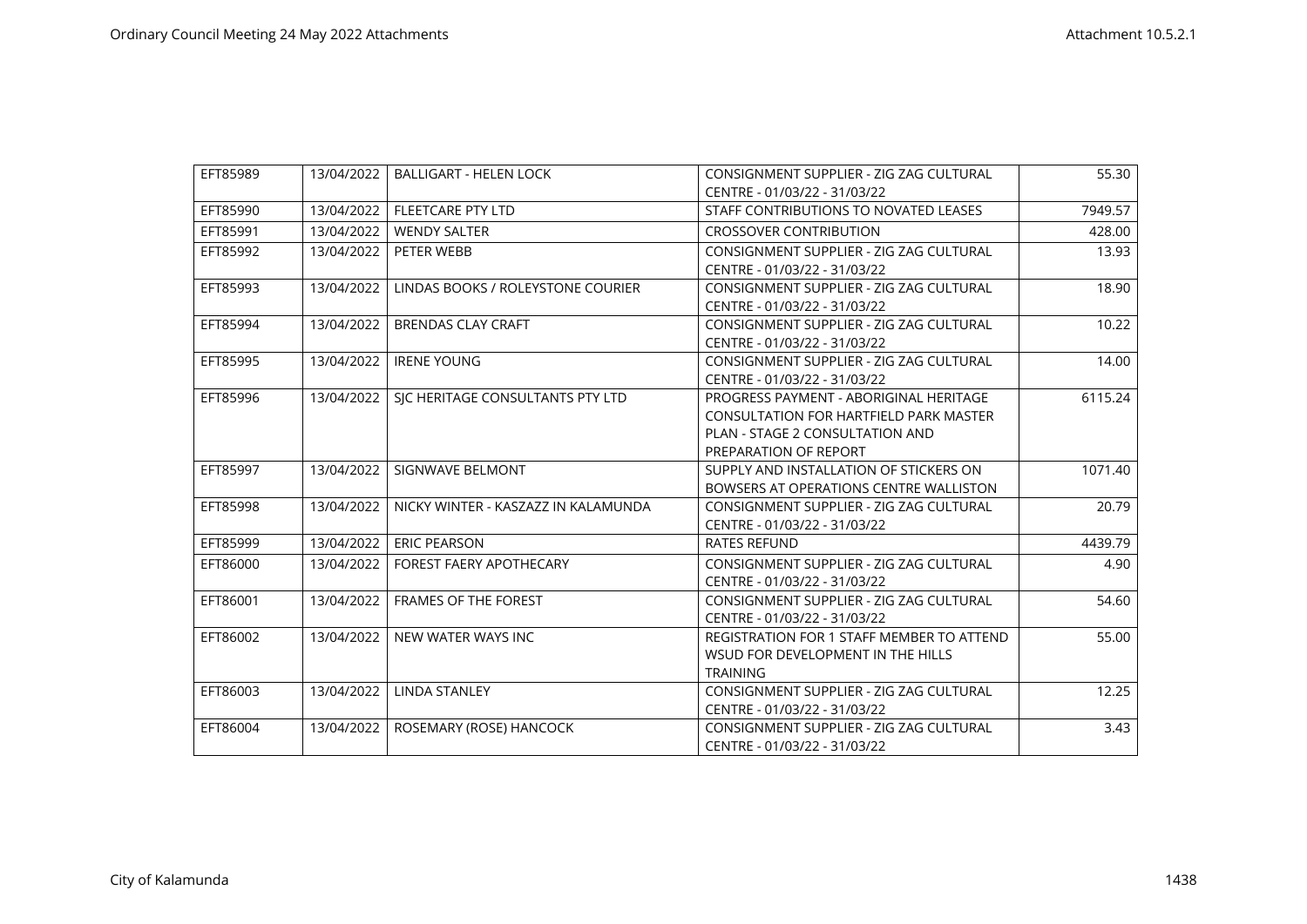| EFT86005 | 13/04/2022 | NATURE CALLS 1 PTY LTD                    | HIRE OF PORTABLE TOILETS FOR KALARI PARK       | 520.00   |
|----------|------------|-------------------------------------------|------------------------------------------------|----------|
|          |            |                                           | <b>WATTLE GROVE</b>                            |          |
| EFT86006 | 13/04/2022 | <b>CLEARTECH WASTE MANAGEMENT PTY LTD</b> | DISPOSAL OF HAZARDOUS WASTE AT WALLISTON       | 1101.93  |
|          |            |                                           | <b>TRANSFER STATION</b>                        |          |
| EFT86007 | 13/04/2022 | <b>TREASURES OF AUSTRALIA</b>             | CONSIGNMENT SUPPLIER - ZIG ZAG CULTURAL        | 62.86    |
|          |            |                                           | CENTRE - 01/03/22 - 31/03/22                   |          |
| EFT86008 | 13/04/2022 | SPICK AND SPAN COMMERCIAL PROPERTY        | <b>CLEANING SERVICES &amp; CONSUMABLES FOR</b> | 12192.79 |
|          |            | <b>MAINTENANCE PTY LTD</b>                | <b>VARIOUS LOCATIONS</b>                       |          |
| EFT86009 | 13/04/2022 | RELATIONSHIPS AUSTRALIA WA INC            | EMPLOYMENT ASSISTANCE PROGRAM SESSIONS         | 990.00   |
| EFT86010 | 13/04/2022 | <b>SALLY EDMONDS ART</b>                  | CONSIGNMENT SUPPLIER - ZIG ZAG CULTURAL        | 56.00    |
|          |            |                                           | CENTRE - 01/03/22 - 31/03/22                   |          |
| EFT86011 | 13/04/2022 | SUSAN MCQUADE                             | REFUND OF KIDS COOKING CLUB FEES               | 28.00    |
| EFT86012 | 13/04/2022 | DOWSING GROUP PTY LTD                     | SUPPLY & LAY CONCRETE PATHWAYS.                | 24906.42 |
|          |            |                                           | MAINTENANCE & MISC WORKS AT VARIOUS            |          |
|          |            |                                           | <b>LOCATIONS</b>                               |          |
| EFT86013 | 13/04/2022 | KATHRYN H & JAMES P MILLER                | <b>RATES REFUND</b>                            | 1000.00  |
| EFT86014 | 13/04/2022 | <b>ENVIRONMENT ESSENTIALS PTY LTD</b>     | ANNUAL SUBSCRIPTION RENEWAL - 19/05/2022       | 2156.00  |
|          |            |                                           | TO 19/05/2023                                  |          |
| EFT86015 | 13/04/2022 | TPG NETWORK PTY LTD                       | NBN TO KALAMUNDA COMMUNITY CENTRE -            | 493.90   |
|          |            |                                           | MARCH 2022 - SERVICE CHARGES                   |          |
| EFT86016 | 13/04/2022 | <b>JIMMY D &amp; AMBER L ROBERTSON</b>    | <b>RATES REFUND</b>                            | 1612.01  |
| EFT86017 | 13/04/2022 | <b>MAGIO SOFTWARE</b>                     | CONSULTING FOR CAPITAL WORKS PLANNING IN       | 5577.00  |
|          |            |                                           | MAGIQ - BUDGET BIDDING AND SCORING             |          |
| EFT86018 | 13/04/2022 | <b>ALASTAIR TAYLOR</b>                    | CONSIGNMENT SUPPLIER - ZIG ZAG CULTURAL        | 8.12     |
|          |            |                                           | CENTRE - 01/03/22 - 31/03/22                   |          |
| EFT86019 | 13/04/2022 | ROSS MONTGOMERY T/AS PAYSAGE              | PROFESSIONAL SERVICES - DESIGN REVIEW          | 2330.00  |
|          |            | PLANDSCAPES                               | PANEL - OUTSTANDING FEES DRP 2021/2022         |          |
| EFT86020 | 13/04/2022 | NYUNGAR.COM ( NEVILLE COLLARD )           | <b>WELCOME TO COUNTRY - HARMONY</b>            | 400.00   |
|          |            |                                           | MULTICULTURAL FESTIVAL                         |          |
| EFT86021 | 13/04/2022 | ILLION AUSTRALIA PTY LTD T/A ILLION       | ADVERTISING OF VARIOUS TENDERS FOR THE         | 407.00   |
|          |            | <b>TENDERLINK</b>                         | <b>CITY</b>                                    |          |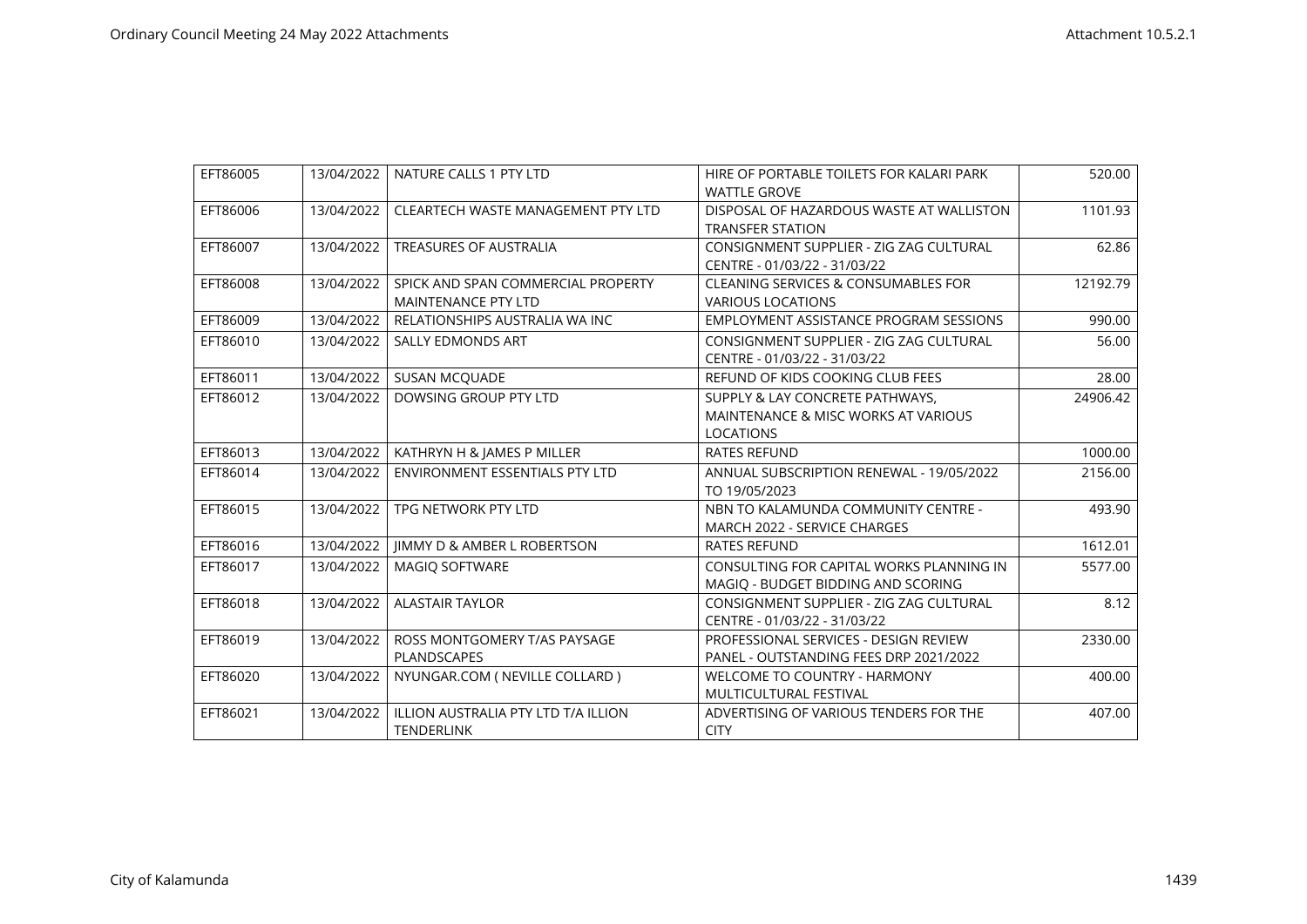| EFT86022 |            | 13/04/2022   A PROUD LANDMARK PTY LTD | REPLACE CAPPING . REPOINT WALL AND BOX<br>OUT REDGUM ENTRANCE, REYNOLD ROAD | 10901.00 |
|----------|------------|---------------------------------------|-----------------------------------------------------------------------------|----------|
|          |            |                                       | <b>FORRESTFIELD</b>                                                         |          |
| EFT86023 | 13/04/2022 | <b>EMPLOYEECONNECT PTY LTD</b>        | <b>EMPLOYEE CONNECT SUBSCRIPTION - MARCH</b>                                | 2821.46  |
|          |            |                                       | 2022                                                                        |          |
| EFT86024 | 13/04/2022 | <b>CORRINA COLEMAN</b>                | CONSIGNMENT SUPPLIER - ZIG ZAG CULTURAL                                     | 13.86    |
|          |            |                                       | CENTRE - 01/03/22 - 31/03/22                                                |          |
| EFT86025 | 13/04/2022 | TYRE STORAGE AND RECOVERY WA (TSR WA) | WEEKLY COLLECTION OF TYRES FROM THE                                         | 440.08   |
|          |            |                                       | <b>WALLISTON TRANSFER STATION</b>                                           |          |
| EFT86026 | 13/04/2022 | ABEL PATIOS AND ROOFING               | BUILDING SERVICES LEVY REFUND AS THE                                        | 61.65    |
|          |            |                                       | AMOUNT WAS ENTERED TWICE                                                    |          |
| EFT86027 | 13/04/2022 | <b>STUDIO SHEVA</b>                   | CONSIGNMENT SUPPLIER - ZIG ZAG CULTURAL                                     | 31.85    |
|          |            |                                       | CENTRE - 01/03/22 - 31/03/22                                                |          |
| EFT86028 | 13/04/2022 | PAULINE NICE PHOTOGRAPHY              | CONSIGNMENT SUPPLIER - ZIG ZAG CULTURAL                                     | 70.00    |
|          |            |                                       | CENTRE - 01/03/22 - 31/03/22                                                |          |
| EFT86029 | 13/04/2022 | WATERLOGIC AUSTRALIA PTY LTD          | LEASE OF WATER BOILERS & BUBBLERS AT                                        | 2844.60  |
|          |            |                                       | <b>VARIOUS LOCATIONS FOR APRIL 2022</b>                                     |          |
| EFT86030 | 13/04/2022 | <b>SARAH CARLTON ART</b>              | CONSIGNMENT SUPPLIER - ZIG ZAG CULTURAL                                     | 4.20     |
|          |            |                                       | CENTRE - 01/03/22 - 31/03/22                                                |          |
| EFT86031 | 13/04/2022 | <b>DOMINECO FAZARI</b>                | <b>FOOTPATH DEPOSIT REFUND</b>                                              | 1000.00  |
| EFT86032 | 13/04/2022 | <b>THOMSON GEER</b>                   | <b>LEGAL EXPENSES</b>                                                       | 5607.25  |
| EFT86033 | 13/04/2022 | <b>ERA HOSTING</b>                    | MONTHLY VOIP FEES FOR EMERGENCY SERVICES                                    | 492.52   |
| EFT86034 | 13/04/2022 | <b>BANKSIA CREATIVE</b>               | CONSIGNMENT SUPPLIER - ZIG ZAG CULTURAL                                     | 12.60    |
|          |            |                                       | CENTRE - 01/03/22 - 31/03/22                                                |          |
| EFT86035 | 13/04/2022 | <b>GLOBAL GUMNUTS &amp; NURSERY</b>   | CONSIGNMENT SUPPLIER - ZIG ZAG CULTURAL                                     | 89.25    |
|          |            |                                       | CENTRE - 01/03/22 - 31/03/22                                                |          |
| EFT86036 | 13/04/2022 | QED ENVIRONMENTAL PTY LTD             | ASBESTOS TESTING AT VARIOUS LOCATIONS                                       | 1450.90  |
| EFT86037 | 13/04/2022 | LANDSCAPE AND MAINTENANCE SOLUTIONS   | RESIDENTIAL VERGE, PASSIVE & ACTIVE RESERVES                                | 21903.54 |
|          |            |                                       | <b>MOWING SERVICES</b>                                                      |          |
| EFT86038 | 13/04/2022 | PERTH ACCESS CONTROL AND SECURITY     | MAINTENACE / REPAIRS TO CCTV & ACCESS                                       | 2420.00  |
|          |            |                                       | <b>CONTROL SYSTEMS AT VARIOUS LOCATIONS</b>                                 |          |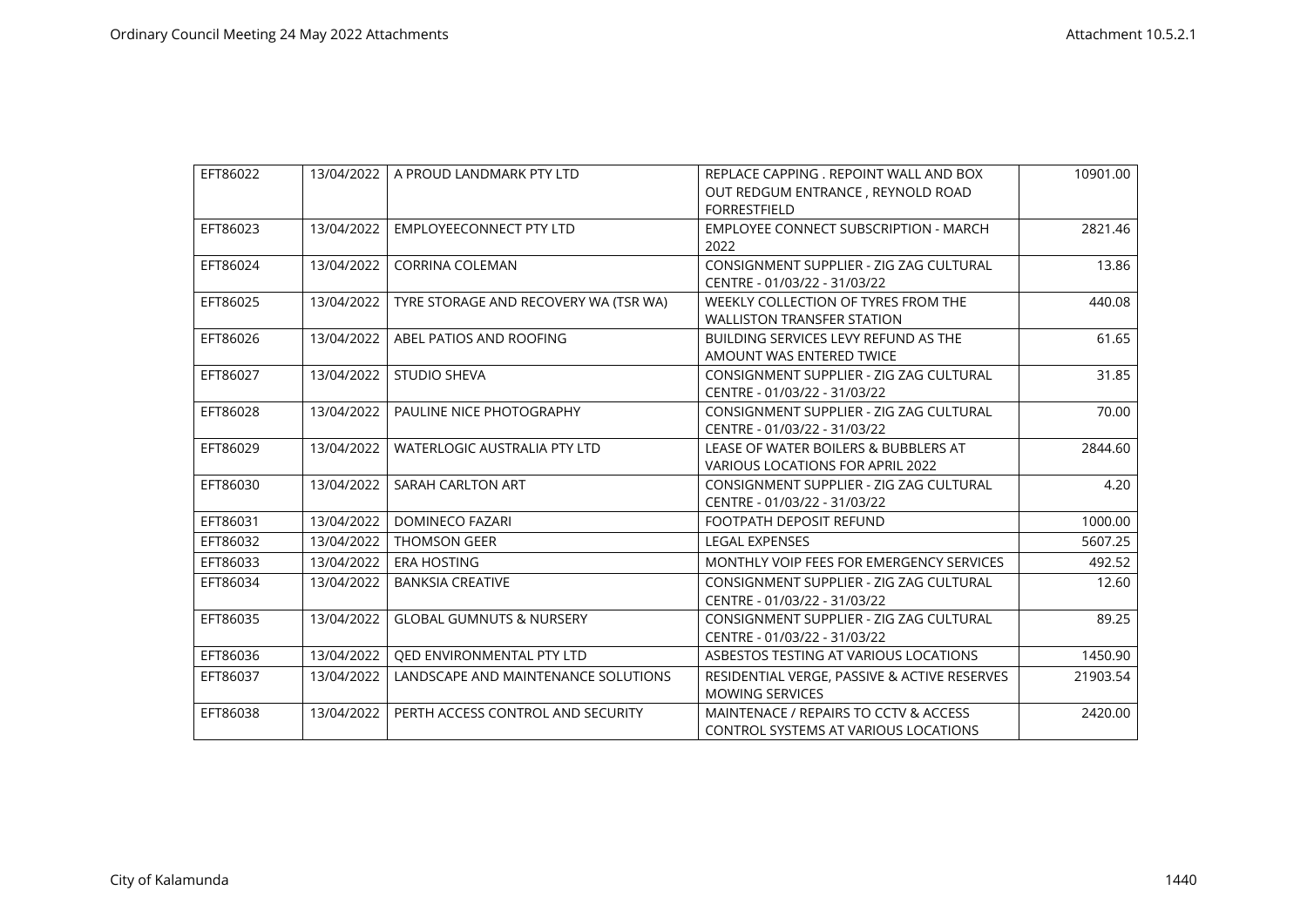| EFT86039 | 13/04/2022 | MARSHALL'S WESTERN AUSTRALIAN HONEY     | CONSIGNMENT SUPPLIER - ZIG ZAG CULTURAL          | 122.85   |
|----------|------------|-----------------------------------------|--------------------------------------------------|----------|
|          |            |                                         | CENTRE - 01/03/22 - 31/03/22                     |          |
| EFT86040 | 13/04/2022 | AQUA RESEARCH AND MONITORING SERVICES   | CONSIGNMENT SUPPLIER - ZIG ZAG CULTURAL          | 31.50    |
|          |            |                                         | CENTRE - 01/03/22 - 31/03/22                     |          |
| EFT86041 | 13/04/2022 | PAERT NOLLING                           | <b>KEY &amp; HALL BOND REFUND</b>                | 450.00   |
| EFT86042 | 13/04/2022 | THE OLD MARKET GARDEN                   | CONSIGNMENT SUPPLIER - ZIG ZAG CULTURAL          | 60.20    |
|          |            |                                         | CENTRE - 01/03/22 - 31/03/22                     |          |
| EFT86043 | 13/04/2022 | <b>FUNDANGOS</b>                        | FACE PAINTING, BUBBLE-OGY, BALLOON               | 1400.00  |
|          |            |                                         | <b>TWISTING, GLITTER TATOOS AT SUNSET SERIES</b> |          |
|          |            |                                         | <b>MOVIE NIGHTS</b>                              |          |
| EFT86044 | 13/04/2022 | <b>BING TECHNOLOGIES PTY LTD</b>        | POSTAGE FOR BULK MAILOUTS - PERIOD               | 199.95   |
|          |            |                                         | 15/03/22 - 31/03/22                              |          |
| EFT86045 | 13/04/2022 | CARROL DUNFORD PREVIOUSLY BURIED        | CONSIGNMENT SUPPLIER - ZIG ZAG CULTURAL          | 49.70    |
|          |            | <b>TREASURE</b>                         | CENTRE - 01/03/22 - 31/03/22                     |          |
| EFT86046 | 13/04/2022 | COMPLETE WELLNESS PHYSIOTHERAPY (A)     | <b>RATES REFUND</b>                              | 7800.00  |
|          |            | QUINN & HM DALE)                        |                                                  |          |
| EFT86047 | 13/04/2022 | <b>LOOSE THREADS COLLECTIVE</b>         | CONSIGNMENT SUPPLIER - ZIG ZAG CULTURAL          | 17.50    |
|          |            |                                         | CENTRE - 01/03/22 - 31/03/22                     |          |
| EFT86048 | 13/04/2022 | <b>FAUNATECH</b>                        | WILDLIFE ACOUSTICS ECHO METER TOUCH 2 FOR        | 320.10   |
|          |            |                                         | ANDROID - SUPPLIED WITH MALE USB-C TO            |          |
|          |            |                                         | FEMALE USB-MICRO ADAPTOR                         |          |
| EFT86049 | 13/04/2022 | THE RE-CYC-OLOGY PROJECT                | COCKATUBE INSTALLATION AND EDUCATION AT          | 404.20   |
|          |            |                                         | <b>WALLISTON PRIMARY SCHOOL</b>                  |          |
| EFT86050 | 13/04/2022 | NARAVNA COLLECTIVE                      | CONSIGNMENT SUPPLIER - ZIG ZAG CULTURAL          | 32.13    |
|          |            |                                         | CENTRE - 01/03/22 - 31/03/22                     |          |
| EFT86051 | 13/04/2022 | <b>ECOBEETLE</b>                        | CONSIGNMENT SUPPLIER - ZIG ZAG CULTURAL          | 13.30    |
|          |            |                                         | CENTRE - 01/03/22 - 31/03/22                     |          |
| EFT86052 | 13/04/2022 | AMBROSINI MANAGEMENT P/L                | <b>TEMPORARY STAFF HIRE FEES</b>                 | 6707.25  |
| EFT86053 | 13/04/2022 | WILD SEASONS FLOWERS & GIFTS            | PRUDENCE' FLORAL ARRANGEMENT INCLUDING           | 110.00   |
|          |            |                                         | <b>DELIVERY</b>                                  |          |
| EFT86054 | 13/04/2022 | MARKET CREATIONS TECHNOLOGY PTY LTD T/A | MARKETING & TECHNOLOGY SERVICE FEES &            | 28707.78 |
|          |            | <b>INTEGRATED ICT</b>                   | MONTHLY CLOUD HOSTING SERVICES                   |          |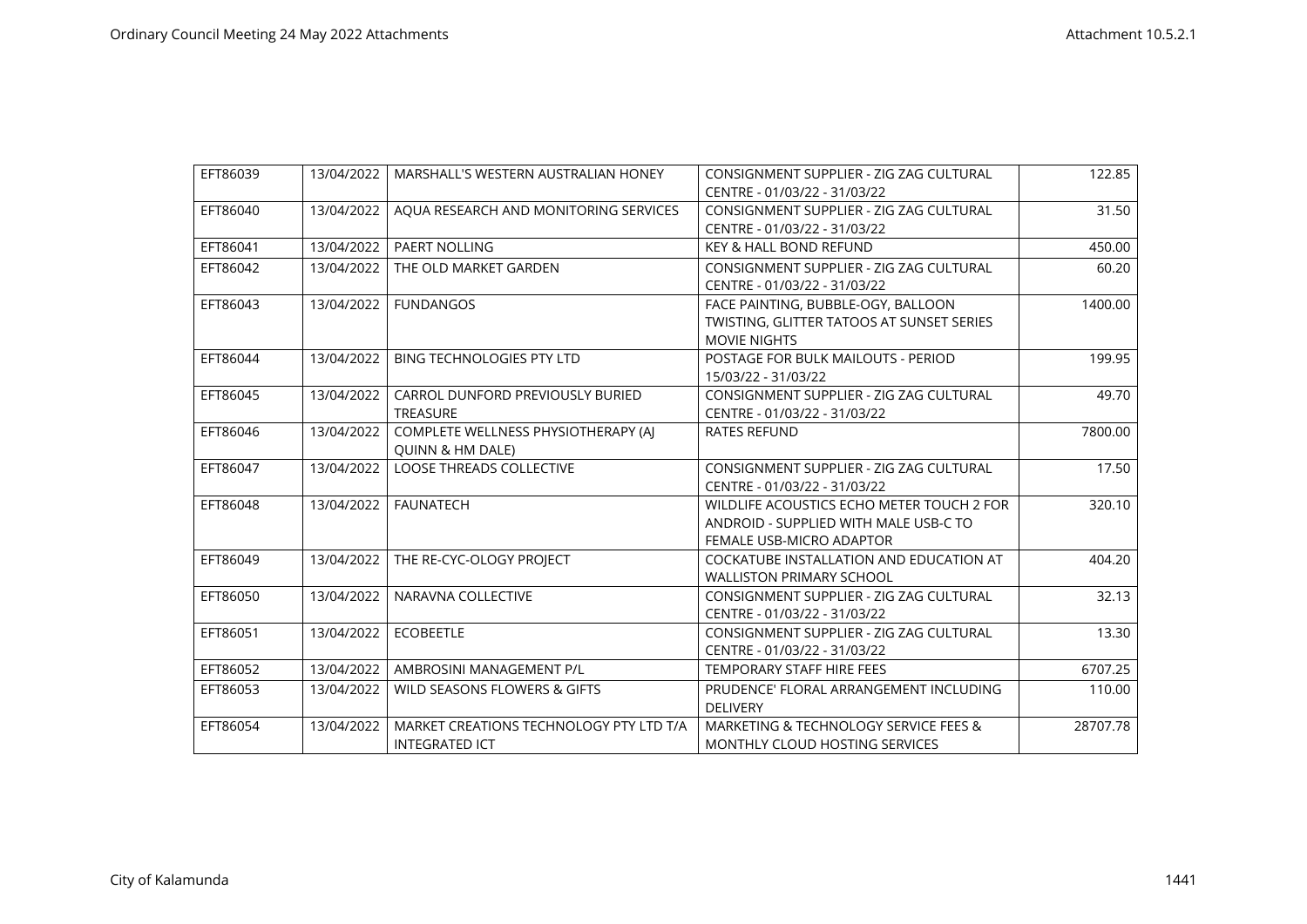| EFT86055 | 13/04/2022 | <b>NEIL GRAY</b>                                            | CONSIGNMENT SUPPLIER - ZIG ZAG CULTURAL                                                                                                                          | 121.80   |
|----------|------------|-------------------------------------------------------------|------------------------------------------------------------------------------------------------------------------------------------------------------------------|----------|
|          |            |                                                             | CENTRE - 01/03/22 - 31/03/22                                                                                                                                     |          |
| EFT86056 | 13/04/2022 | EASTERN HILLS CHAINSAWS & MOWERS PTY<br>LTD.                | <b>PLANT / VEHICLE PARTS</b>                                                                                                                                     | 3072.45  |
| EFT86057 | 13/04/2022 | PROTECTOR FIRE SERVICES                                     | PROGRAMED TEST AND TAGGING OF FIRE<br>PRVENTION AND PROTECTION EQUIPMENT AT<br><b>VARIOUS LOCATIONS</b>                                                          | 5257.45  |
| EFT86058 | 13/04/2022 | <b>SOLUTIONS IT</b>                                         | SUPPLY OF COMPUTER & LAPTOP REFRESH FOR<br>2022                                                                                                                  | 73565.04 |
| EFT86059 | 13/04/2022 | <b>CRAFTY LINDAS</b>                                        | CONSIGNMENT SUPPLIER - ZIG ZAG CULTURAL<br>CENTRE - 01/03/22 - 31/03/22                                                                                          | 70.00    |
| EFT86060 | 13/04/2022 | <b>I HEAR THE TREES</b>                                     | CONSIGNMENT SUPPLIER - ZIG ZAG CULTURAL<br>CENTRE - 01/03/22 - 31/03/22                                                                                          | 24.50    |
| EFT86061 | 13/04/2022 | <b>CELSIUS LAND PTY LTD</b>                                 | TASK 16: FEASIBILITY FOR SUBDIVISION AND<br>DISPOSAL OF 15 & 21 EDNEY ROAD, HIGH<br>WYCOMBE440                                                                   | 440.00   |
| EFT86062 | 13/04/2022 | <b>SEEK LIMITED</b>                                         | SEEK JOB ADVERTISING - 01/03/22 - 28/03/22                                                                                                                       | 1986.60  |
| EFT86063 | 13/04/2022 | YELLOW CITRINE PTY LTD T/A AUSSIE OUTDOOR<br><b>CINEMAS</b> | SUPPLY, INSTALL, PACKDOWN AND<br>MANAGEMENT OF INFLATABLE SCREENS.<br>POPCORN MACHINE AND POPCORN SUPPLY FOR<br>5 SESSIONS OF SUNSET CINEMAS MARCH/APRIL<br>2022 | 7910.00  |
| EFT86064 | 13/04/2022 | <b>BRONWYN BRIMS STUDIO</b>                                 | CONSIGNMENT SUPPLIER - ZIG ZAG CULTURAL<br>CENTRE - 01/03/22 - 31/03/22                                                                                          | 3.15     |
| EFT86065 | 13/04/2022 | REGIONAL ARTS VICTORIA                                      | DEPOSIT PAYMENT FOR STARDUST & THE<br>MISSION AT KALAMUNDA PERFORMING ARTS<br><b>CENTRE</b>                                                                      | 1980.00  |
| EFT86066 | 13/04/2022 | <b>NILLA M KUKLINSKI</b>                                    | <b>KEY BOND REFUND</b>                                                                                                                                           | 50.00    |
| EFT86067 | 13/04/2022 | <b>ISKCON PERTH</b>                                         | <b>HALL BOND REFUND</b>                                                                                                                                          | 400.00   |
| EFT86068 | 13/04/2022 | ALL THINGS RECYCLED CLOTHING MARKET                         | <b>HALL BOND REFUND</b>                                                                                                                                          | 400.00   |
| EFT86069 | 13/04/2022 | <b>BLACK DOG RIDE</b>                                       | <b>HALL BOND REFUND</b>                                                                                                                                          | 400.00   |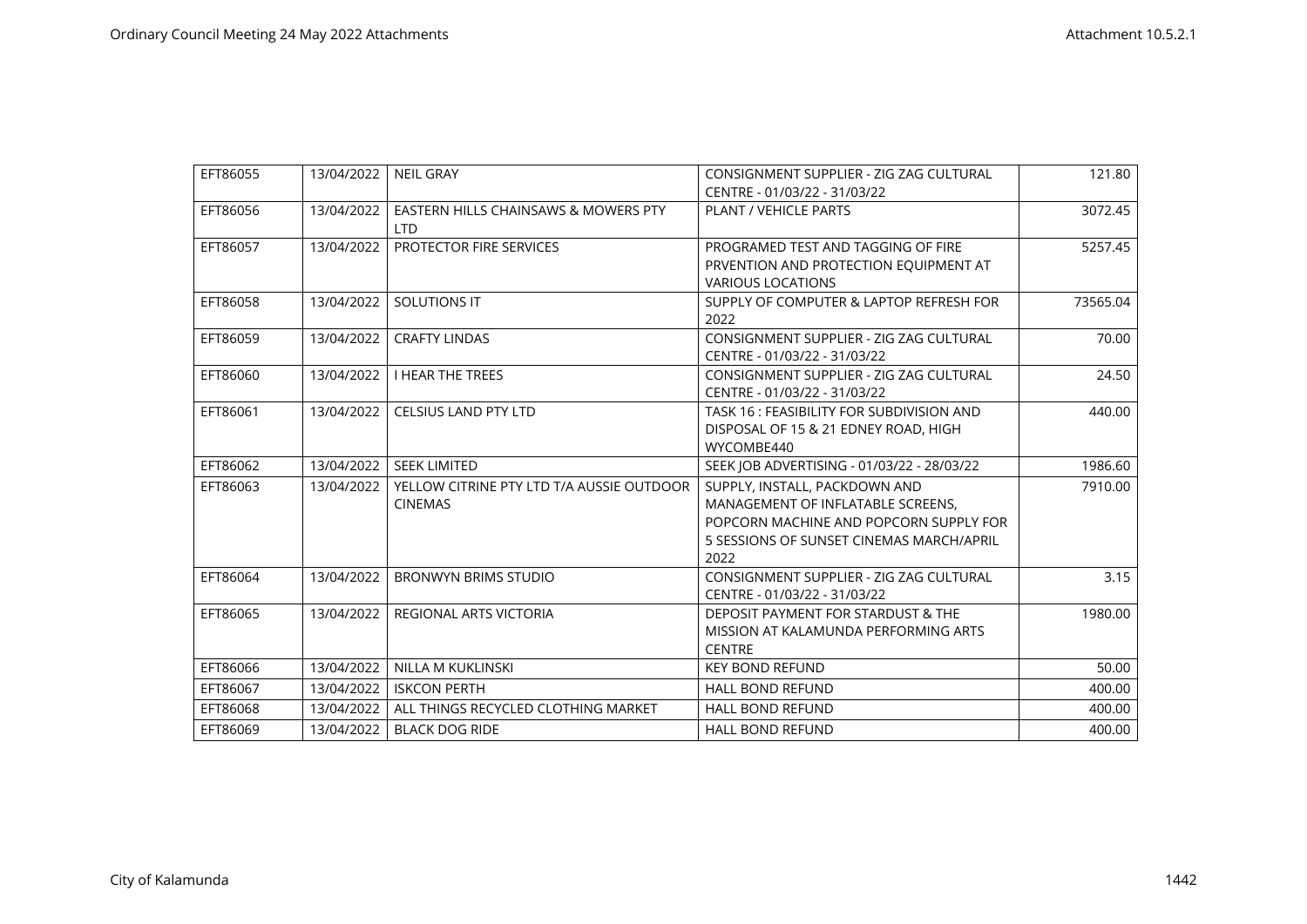| EFT86070 | 13/04/2022 | <b>KRISTINA RAINSFORD</b>              | <b>KEY &amp; HALL BOND REFUND</b>                            | 550.00    |
|----------|------------|----------------------------------------|--------------------------------------------------------------|-----------|
| EFT86071 | 13/04/2022 | <b>BRITEFORCE</b>                      | 33-37 NARDINE CLOSE HIGH WYCOMBE -                           | 65.70     |
|          |            |                                        | PA22/0005 - 90% REFUND OF WRITTEN                            |           |
|          |            |                                        | PLANNING ADVICE FEE AS ADVICE WAS NO                         |           |
|          |            |                                        | LONGER REQUIRED                                              |           |
| EFT86072 | 13/04/2022 | <b>OASIM CHILD FOUNDATION</b>          | <b>KEY &amp; HALL BOND REFUND</b>                            | 550.00    |
| EFT86073 | 20/04/2022 | KATHLEEN (KATHY) RITCHIE               | COUNCILLOR ALLOWANCE - 01/04/22 - 30/04/22                   | 2231.67   |
| EFT86074 | 20/04/2022 | <b>LISA COOPER</b>                     | COUNCILLOR ALLOWANCE - 01/04/22 - 30/04/22                   | 2131.67   |
| EFT86075 | 20/04/2022 | <b>JOHN GIARDINA</b>                   | COUNCILLOR ALLOWANCE - 01/04/22 - 30/04/22                   | 2131.67   |
| EFT86076 | 20/04/2022 | <b>GEOFF STALLARD</b>                  | COUNCILLOR ALLOWANCE - 01/04/22 - 30/04/22                   | 2131.67   |
| EFT86077 | 20/04/2022 | SUSAN (SUE) BILICH                     | COUNCILLOR ALLOWANCE - 01/04/22 - 30/04/22                   | 2231.67   |
| EFT86078 | 20/04/2022 | <b>BROOKE O'DONNELL</b>                | COUNCILLOR ALLOWANCE - 01/04/22 - 30/04/22                   | 3551.59   |
| EFT86079 | 20/04/2022 | <b>MARGARET THOMAS</b>                 | COUNCILLOR ALLOWANCE - 01/04/22 - 30/04/22                   | 8171.09   |
| EFT86080 | 20/04/2022 | ERYK MATUSIK & CAGEN HOLDINGS PTY LTD  | SECOND AND FINAL - REFUND CASH IN LIEU                       | 133621.97 |
|          |            |                                        | FUNDS - LOT 20 (10) CENTRAL MALL KALAMUNDA<br>- FIRST TRANCH |           |
| EFT86081 | 20/04/2022 | <b>DYLAN O'CONNOR</b>                  | COUNCILLOR ALLOWANCE - 01/04/22 - 30/04/22                   | 2231.67   |
| EFT86082 | 20/04/2022 | <b>JANELLE SEWELL</b>                  | COUNCILLOR ALLOWANCE - 01/04/22 - 30/04/22                   | 2231.67   |
| EFT86083 | 20/04/2022 | <b>MARY CANNON</b>                     | COUNCILLOR ALLOWANCE - 01/04/22 - 30/04/22                   | 2231.67   |
| EFT86084 | 20/04/2022 | ANDREW OSENTON                         | COUNCILLOR ALLOWANCE - 01/04/22 - 30/04/22                   | 2231.67   |
| EFT86085 | 20/04/2022 | <b>KELLIE MISKIEWICZ</b>               | COUNCILLOR ALLOWANCE - 01/04/22 - 30/04/22                   | 2231.67   |
| EFT86086 | 27/04/2022 | BARNETTS (WA) PTY LTD                  | SUPPLY LOCK & ARCHITECTURAL HARDWARE                         | 375.52    |
|          |            |                                        | SUPPLIES FOR VARIOUS LOCATIONS                               |           |
| EFT86087 | 27/04/2022 | THE WORKWEAR GROUP PTY LTD             | SUPPLY OF UNIFORM FOR VARIOUS STAFF                          | 4325.85   |
|          |            |                                        | <b>MEMBERS</b>                                               |           |
| EFT86088 | 27/04/2022 | WEX AUSTRALIA PTY LTD - WRIGHT EXPRESS | FUEL - PERIOD ENDING 25/04/22                                | 757.30    |
|          |            | FUEL CARDS AUSTRALIA LTD               |                                                              |           |
| EFT86089 | 27/04/2022 | M&M FAMILY TRUST TRADING AS CCS        | PART PAYMENT - BUSINESS CASE FOR A NEW                       | 2769.80   |
|          |            | <b>STRATEGIC</b>                       | AOUATIC FACILITY - SUBMISSION TO COUNCIL                     |           |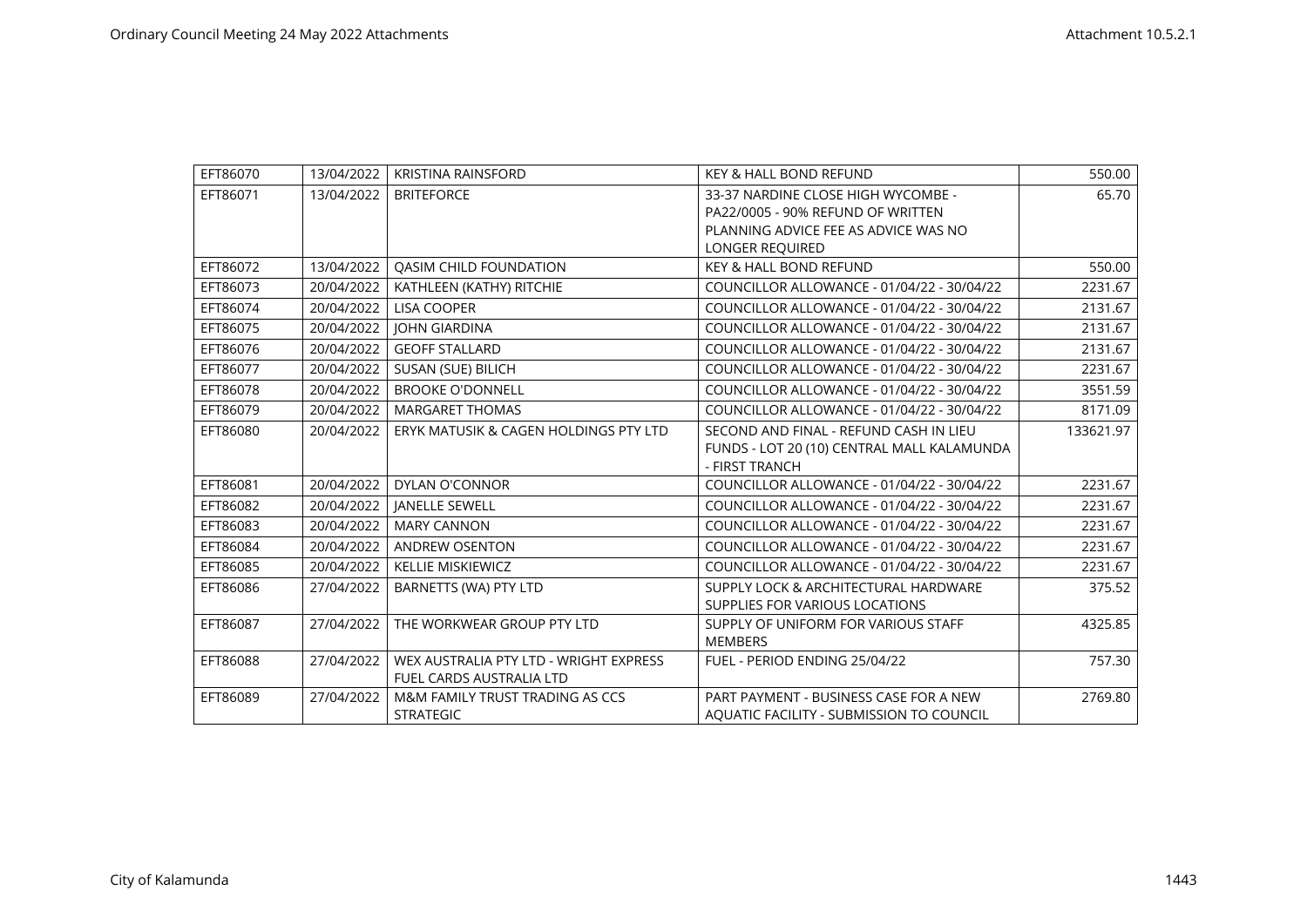| EFT86090 | 27/04/2022 | NEVERFAIL SPRINGWATER LTD (KALA LIB)        | BOTTLED WATER SUPPLIES / MAINTENANCE FOR  | 26.55    |
|----------|------------|---------------------------------------------|-------------------------------------------|----------|
|          |            |                                             | KALAMUNDA LIBRARY                         |          |
| EFT86091 | 27/04/2022 | <b>EXTERIA STREET &amp; PARK OUTFITTERS</b> | SUPPLY & INSTALLATION OF VASSE COMPOSITE  | 1613.70  |
|          |            |                                             | SEAT AT MACKENZIE PARK                    |          |
| EFT86092 | 27/04/2022 | <b>RUDD INDUSTRIAL</b>                      | <b>PLANT / VEHICLE PARTS</b>              | 278.78   |
| EFT86093 | 27/04/2022 | <b>IMAGE EMBROIDERY</b>                     | SUPPLY OF UNIFORM FOR VARIOUS STAFF       | 16.50    |
|          |            |                                             | <b>MEMBERS</b>                            |          |
| EFT86094 | 27/04/2022 | CA TECHNOLOGY PTY LTD (CAMMS)               | CAMMS RISK & INCIDENT RENEWAL FEES FROM   | 24208.80 |
|          |            |                                             | MAY-22 TO APR-23                          |          |
| EFT86095 | 27/04/2022 | NEVERFAIL SPRINGWATERLTD (FORRESTFIELD      | BOTTLED WATER SUPPLIES / MAINTENANCE FOR  | 53.10    |
|          |            | LIB                                         | <b>FORRESTFIELD LIBRARY</b>               |          |
| EFT86096 | 27/04/2022 | TAMAN DIAMOND TOOLS AND MACHINERY           | PLANT / VEHICLE PARTS                     | 649.00   |
| EFT86097 | 27/04/2022 | DETMOLD AUSTRALIA SALES PTY LTD T/AS        | SUPPLY & DELIVERY OF VARIOUS GOODS FOR    | 109.03   |
|          |            | PAPER-PAK PTY LTD                           | KALAMUNDA LIBRARY                         |          |
| EFT86098 | 27/04/2022 | ELEMENT ADVISORY PTY LTD                    | PROFESSIONAL PLANNING SERVICES FOR        | 2611.40  |
|          |            |                                             | PREPARATION OF ADDITIONAL DCP YIELD PLANS |          |
|          |            |                                             | HIGH WYCOMBE & FORRESTFIELD NORTH         |          |
|          |            |                                             | <b>STRUCTURE PLAN</b>                     |          |
| EFT86099 | 27/04/2022 | THE JAFFA ROOM/ ARTISTRALIA                 | SCREENING APPROVAL FOR 4 MOVIES           | 2970.00  |
| EFT86100 | 27/04/2022 | <b>TOTALLY WORKWEAR</b>                     | SUPPLY OF PROTECTIVE CLOTHING             | 896.82   |
| EFT86101 | 27/04/2022 | <b>BROWNES DAIRY - ADMIN</b>                | MILK SUPPLY FOR ADMIN BUILDING            | 50.28    |
| EFT86102 | 27/04/2022 | <b>ANNA BLASIUS</b>                         | <b>RATES REFUND</b>                       | 525.00   |
| EFT86103 | 27/04/2022 | ROGER & ELIZABETH GILLBANKS                 | <b>RATES REFUND</b>                       | 10000.00 |
| EFT86104 | 27/04/2022 | IMAGES AND SHAPES - ZOFIA PALUSZAK          | BOND REFUND FOR THE USE OF THE GALLERY AT | 500.00   |
|          |            |                                             | THE ZIG ZAG CULTURAL CENTRE               |          |
| EFT86105 | 27/04/2022 | <b>AUSTRALIAN SERVICES UNION</b>            | PAYROLL DEDUCTIONS                        | 51.80    |
| EFT86106 | 27/04/2022 | CITY OF KALAMUNDA STAFF SOCIAL CLUB         | <b>PAYROLL DEDUCTIONS</b>                 | 122.00   |
| EFT86107 | 27/04/2022 | CHILD SUPPORT AGENCY                        | PAYROLL DEDUCTIONS                        | 991.61   |
| EFT86108 | 27/04/2022 | <b>AUSTRALIA POST</b>                       | <b>POSTAL EXPENSES</b>                    | 2142.73  |
| EFT86109 | 27/04/2022 | <b>BUNNINGS BUILDING SUPPLIES</b>           | HARDWARE SUPPLIES FOR VARIOUS LOCATIONS   | 14.52    |
| EFT86110 | 27/04/2022 | <b>COATES HIRE OPERATIONS PTY LTD</b>       | PLANT / EQUIPMENT HIRE                    | 575.45   |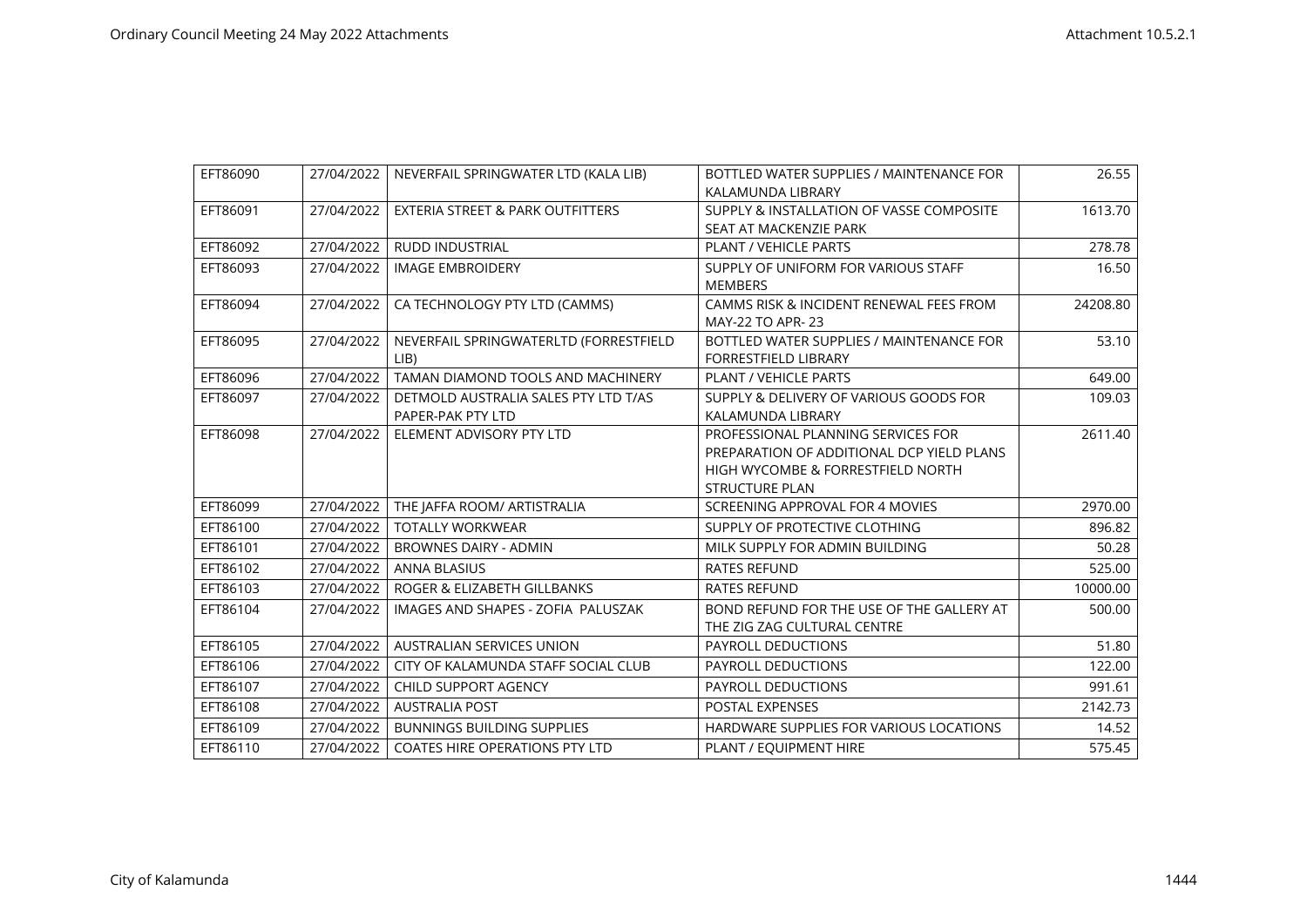| EFT86111 | 27/04/2022 | NAPA - A DIVISION OF GPC ASIA PACIFIC PTY<br><b>LTD</b> | <b>PLANT / VEHICLE PARTS</b>                                                                                                                                                                                     | 228.77    |
|----------|------------|---------------------------------------------------------|------------------------------------------------------------------------------------------------------------------------------------------------------------------------------------------------------------------|-----------|
| EFT86112 | 27/04/2022 | WA LOCAL GOVERNMENT ASSOCIATION<br>(WALGA)              | 1. RAPID ANTIGEN TESTS (RAT) CONSIGNMENT<br><b>ORDER</b><br>2. FEDERAL REGIONAL SPORTING FACILITIES -<br>STAGE 3<br>3. REGISTRATION FOR 1 STAFF MEMBER<br>ATTENDING A RATES IN LOCAL GOVERNMENT<br><b>COURSE</b> | 3951.31   |
| EFT86113 | 27/04/2022 | MAXWELL ROBINSON & PHELPS PEST<br>MANAGEMENT (MRP)      | PEST CONTROL SERVICES AT VARIOUS<br><b>LOCATIONS</b>                                                                                                                                                             | 861.20    |
| EFT86114 | 27/04/2022 | <b>MCLEODS BARRISTERS &amp; SOLICITORS</b>              | <b>LEGAL EXPENSES</b>                                                                                                                                                                                            | 8099.20   |
| EFT86115 | 27/04/2022 | CLEANAWAY                                               | WASTE / RECYCLING & BULK BIN DISPOSAL<br><b>SERVICES FEES</b>                                                                                                                                                    | 17825.50  |
| EFT86116 | 27/04/2022 | <b>TELSTRA CORPORATION</b>                              | TELEPHONE / INTERNET EXPENSES                                                                                                                                                                                    | 3948.77   |
| EFT86117 | 27/04/2022 | LANDGATE - VALUATIONS                                   | <b>GROSS RENTAL VALUATION FEES FOR VARIOUS</b><br><b>LOCATIONS</b>                                                                                                                                               | 350.96    |
| EFT86118 | 27/04/2022 | WA LIBRARY SUPPLIES PTY LTD                             | SUPPLY & DELIVERY OF VARIOUS GOODS FOR<br><b>FORRESTFIELD LIBRARY</b>                                                                                                                                            | 429.00    |
| EFT86119 | 27/04/2022 | <b>ECHO NEWSPAPER</b>                                   | ADVERTISING FOR VARIOUS JOBS / EVENTS                                                                                                                                                                            | 3300.00   |
| EFT86120 | 27/04/2022 | MCKAY EARTHMOVING PTY LTD                               | PLANT EQUIPMENT AND OPERATOR HIRE FOR<br><b>VARIOUS LOCATIONS</b>                                                                                                                                                | 6324.91   |
| EFT86121 | 27/04/2022 | EASTERN METROPOLITAN REGIONAL COUNCIL<br>(EMRC)         | DOMESTIC / WASTE CHARGES - RED HILL TIP,<br><b>MATTRESS &amp; TIMBER DISPOSAL FEES</b>                                                                                                                           | 404763.25 |
| EFT86122 | 27/04/2022 | BORAL CONSTRUCTION MATERIALS GROUP                      | ROAD MATERIALS FOR VARIOUS LOCATIONS                                                                                                                                                                             | 675.40    |
| EFT86123 | 27/04/2022 | <b>FASTA COURIERS</b>                                   | <b>COURIER FEES</b>                                                                                                                                                                                              | 103.80    |
| EFT86124 | 27/04/2022 | <b>BCITF</b>                                            | LEVY FEE - MARCH 2022                                                                                                                                                                                            | 23780.82  |
| EFT86125 | 27/04/2022 | RAECO                                                   | STATIONERY / OFFICE SUPPLIES                                                                                                                                                                                     | 121.00    |
| EFT86126 | 27/04/2022 | LESMURDIE SAND, SOIL & BOBCAT HIRE                      | <b>GARDEN / RESERVE SUPPLIES</b>                                                                                                                                                                                 | 282.00    |
| EFT86127 | 27/04/2022 | <b>SG ENVIRO</b>                                        | SEPTIC / GREASE TANK CLEAN OUT SERVICES AT<br><b>HARTFIELD PARK</b>                                                                                                                                              | 149.69    |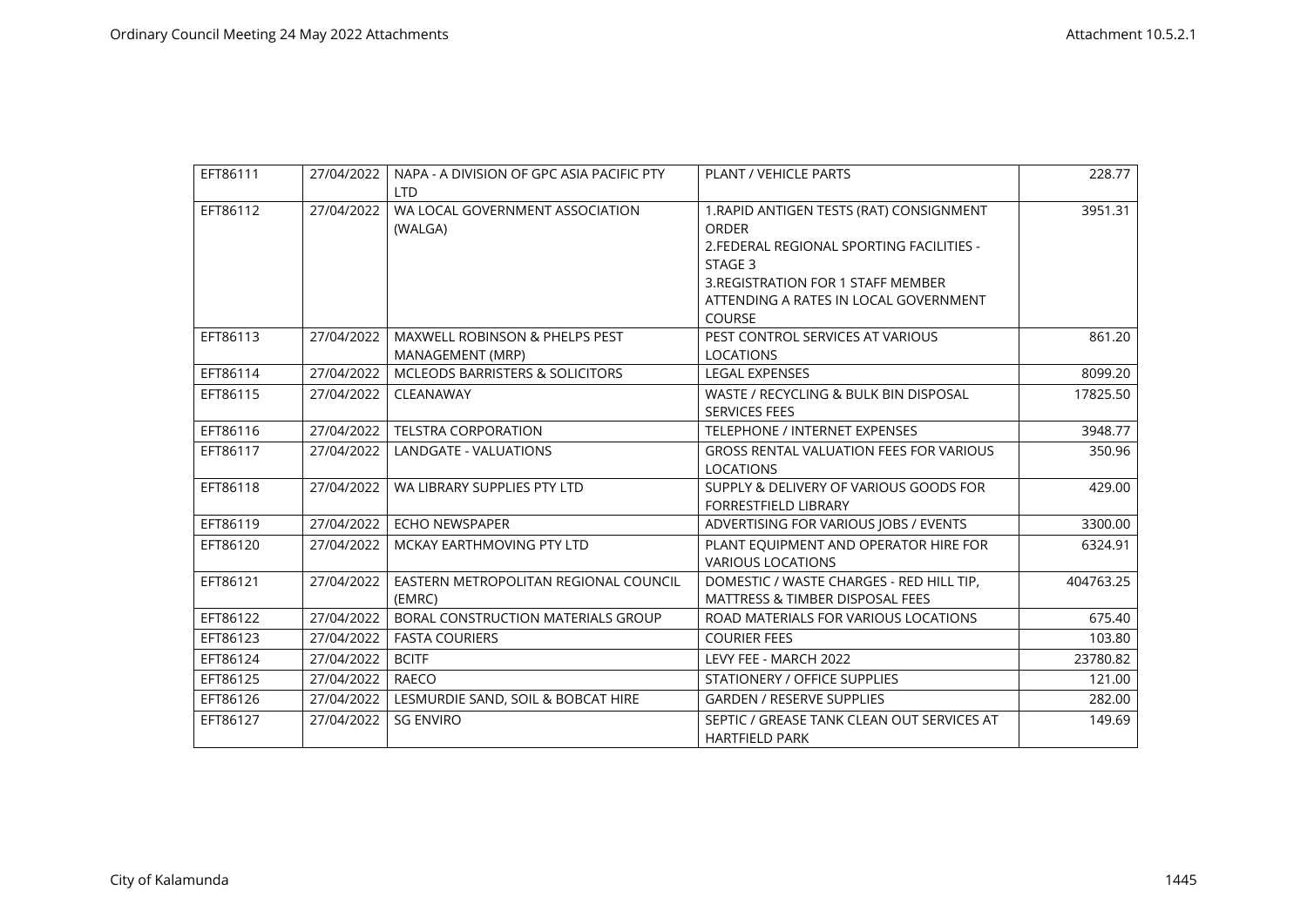| EFT86128 | 27/04/2022 | MAJOR MOTORS PTY LTD                         | PLANT / VEHICLE PARTS                         | 751.38    |
|----------|------------|----------------------------------------------|-----------------------------------------------|-----------|
| EFT86129 | 27/04/2022 | <b>BRADOCK PODIATRY SERVICES PTY LTD</b>     | PODIATRY SERVICES AT JACK HEALEY &            | 548.20    |
|          |            |                                              | <b>WOODLUPINE CENTRES</b>                     |           |
| EFT86130 | 27/04/2022 | LINDLEY CONTRACTING                          | PLUMBING REPAIRS / MAINTENANCE FOR            | 4367.00   |
|          |            |                                              | <b>VARIOUS LOCATIONS</b>                      |           |
| EFT86131 | 27/04/2022 | KALA BOB KATS PTY LTD                        | PLANT EQUIPMENT AND OPERATOR HIRE FOR         | 8646.00   |
|          |            |                                              | <b>VARIOUS LOCATIONS</b>                      |           |
| EFT86132 | 27/04/2022 | <b>SYNERGY</b>                               | POWER CHARGES                                 | 24118.97  |
| EFT86133 | 27/04/2022 | <b>ALINTA ENERGY</b>                         | <b>GAS CHARGES</b>                            | 13.95     |
| EFT86134 | 27/04/2022 | STEWART & HEATON CLOTHING CO PTY LTD         | FIRE PROTECTION WEAR / SUPPLIES               | 1067.37   |
| EFT86135 | 27/04/2022 | DEPARTMENT OF PREMIER & CABINET              | <b>GOVERNMENT GAZETTE ADVERTISING</b>         | 78.00     |
| EFT86136 | 27/04/2022 | <b>GRONBEK SECURITY</b>                      | SECURITY KEY SERVICES TO VARIOUS LOCATIONS    | 128.28    |
| EFT86137 | 27/04/2022 | <b>GRIMES CONTRACTING PTY LTD</b>            | <b>CONTRACTOR BUILDING MAINTENANCE FOR</b>    | 1842.50   |
|          |            |                                              | <b>VARIOUS LOCATIONS</b>                      |           |
| EFT86138 | 27/04/2022 | <b>BGC ASPHALT</b>                           | ROAD MATERIALS FOR VARIOUS LOCATIONS          | 469.70    |
| EFT86139 | 27/04/2022 | <b>COCKBURN CEMENT</b>                       | ROAD / FOOTPATH MATERIALS                     | 397.98    |
| EFT86140 | 27/04/2022 | WA LIMESTONE COMPANY                         | ROAD MATERIALS FOR VARIOUS LOCATIONS          | 727.65    |
| EFT86141 | 27/04/2022 | WINC AUSTRALIA PTY LTD                       | STATIONERY / OFFICE SUPPLIES                  | 1274.14   |
| EFT86142 | 27/04/2022 | KALAMUNDA STATE EMERGENCY SERVICE (SES)      | REIMBURSEMENT - GOODS AND SERVICES            | 3103.77   |
| EFT86143 | 27/04/2022 | <b>BLADON WA PTY LTD</b>                     | <b>MEMORABILIA SUPPLIES</b>                   | 338.25    |
| EFT86144 | 27/04/2022 | FULTON HOGAN INDUSTRIES PTY LTD              | SUPPLY & INSTALLATION ROAD MATERIALS FOR      | 503016.09 |
|          |            |                                              | PROFILING AT KALAMUNDA ROAD                   |           |
| EFT86145 | 27/04/2022 | LESMURDIE SENIOR HIGH SCHOOL                 | <b>HALL BOND REFUND</b>                       | 400.00    |
| EFT86146 | 27/04/2022 | <b>BRIDGESTONE AUSTRALIA LTD</b>             | PLANT / VEHICLE PARTS                         | 1044.41   |
| EFT86147 | 27/04/2022 | WORK CLOBBER (MIDLAND)                       | PROTECTIVE CLOTHING SUPPLIES                  | 294.12    |
| EFT86148 | 27/04/2022 | <b>ONESTEEL DISTRIBUTION (MIDALIA STEEL)</b> | <b>PLANT / VEHICLE PARTS</b>                  | 152.20    |
| EFT86149 | 27/04/2022 | <b>J BLACKWOOD &amp; SON LIMITED</b>         | <b>GENERAL HARDWARE &amp; PROTECTIVE WEAR</b> | 1823.75   |
|          |            |                                              | <b>SUPPLIES</b>                               |           |
| EFT86150 | 27/04/2022 | <b>BROWNES DAIRY - OPS CENTRE</b>            | MILK SUPPLY FOR WORKS DEPOT                   | 50.29     |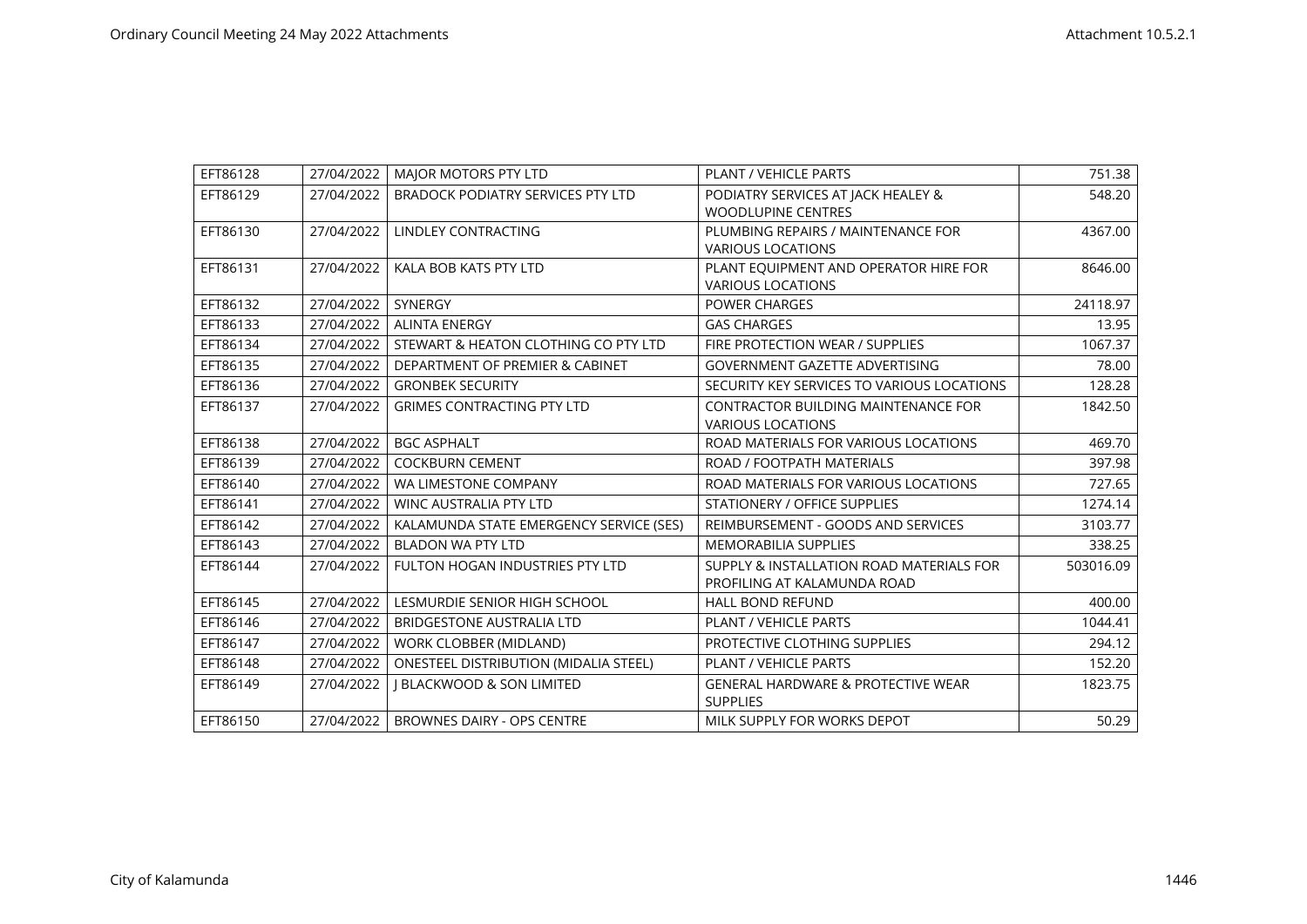| EFT86151 | 27/04/2022 | OCE CORPORATE PTY LTD - OFFICE CLEANING | CLEANING SERVICES AT RAY OWEN ON 31/03/22   | 275.00   |
|----------|------------|-----------------------------------------|---------------------------------------------|----------|
|          |            | <b>EXPERTS</b>                          |                                             |          |
| EFT86152 | 27/04/2022 | CAT WELFARE SOCIETY INC                 | REHOMING OF UNCLAIMED CATS FROM POUND       | 88.00    |
| EFT86153 | 27/04/2022 | HIGH WYCOMBE CRICKET CLUB               | SCOTT RESERVE - HIGH WYCOMBE CRICKET CLUB   | 18025.60 |
|          |            |                                         | <b>CRICKET WICKET MAINTENANCE AGREEMENT</b> |          |
| EFT86154 | 27/04/2022 | AUSTRALIAN MANUFACTURERS CORP P/T T/A   | REPAIR LEFT HAND SIDE GATE & WELD SIDE GATE | 3080.00  |
|          |            | PARK MOTOR BODY BUILDERS                | <b>SHUT</b>                                 |          |
| EFT86155 | 27/04/2022 | D & E PARKER T/A LAWN DOCTOR            | LAWN SERVICES FOR VARIOUS LOCATIONS         | 63731.25 |
| EFT86156 | 27/04/2022 | <b>COMMISSIONER OF POLICE</b>           | <b>VOLUNTEER POLICE CHECKS - MARCH 2022</b> | 200.40   |
| EFT86157 | 27/04/2022 | TOTAL EDEN PTY LTD T/A NUTRIEN WATER    | SUPPLY RETICULATION PARTS AND ASSOCIATED    | 683.18   |
|          |            |                                         | <b>MATERIALS</b>                            |          |
| EFT86158 | 27/04/2022 | <b>HAWLEY'S BOBCAT SERVICE</b>          | PLANT EQUIPMENT AND OPERATOR HIRE FOR       | 4096.95  |
|          |            |                                         | <b>VARIOUS LOCATIONS</b>                    |          |
| EFT86159 | 27/04/2022 | NOISE & VIBRATION MEASUREMENT SYSTEMS   | NOISE & VIBRATATION MEASUREMENT SUPPLIES    | 1017.50  |
|          |            | PTY LTD (NVMS)                          |                                             |          |
| EFT86160 | 27/04/2022 | TOTAL PACKAGING (WA) PTY LTD            | SUPPLY OF DOG LITTER BAGS                   | 429.00   |
| EFT86161 | 27/04/2022 | <b>WURTH AUSTRALIA PTY LTD</b>          | PLANT / VEHICLE PARTS                       | 156.53   |
| EFT86162 | 27/04/2022 | AABEL LINE MARKING                      | LINE MARKING FOR VARIOUS LOCATIONS          | 511.50   |
| EFT86163 | 27/04/2022 | ACCESS ICON PTY LTD T/A CASCADA         | DRAINAGE SUPPLIES FOR VARIOUS LOCATIONS     | 12344.13 |
| EFT86164 | 27/04/2022 | ORBIT HEALTH & FITNESS SOLUTIONS        | SUPPLY & DELIVERY OF VARIOUS GYM            | 2265.00  |
|          |            |                                         | <b>EQUIPMEMT</b>                            |          |
| EFT86165 | 27/04/2022 | <b>B &amp; J CATALANO PTY LTD</b>       | ROAD MATERIALS FOR VARIOUS LOCATIONS        | 3788.60  |
| EFT86166 | 27/04/2022 | <b>HILL TOP GROUP PTY</b>               | CONTRACTOR BUILDING MAINTENANCE FOR         | 29750.33 |
|          |            |                                         | VARIOUS BUILDINGS INCLUDING REPAIRS &       |          |
|          |            |                                         | PAINTING OF EXTERNAL SIDES OF BUILDING AT   |          |
|          |            |                                         | <b>CARMEL SCOUT HALL</b>                    |          |
| EFT86167 | 27/04/2022 | <b>EUROFINS ARL PTY LTD</b>             | ENVIRONMENT TESTING OF VARIOUS SAMPLES      | 1375.00  |
| EFT86168 | 27/04/2022 | HAYS SPECIALIST RECRUITMENT (AUSTRALIA) | HIRE OF TEMPORARY STAFF FOR ADMIN / DEPOT   | 6879.55  |
|          |            | PTY LTD                                 |                                             |          |
| EFT86169 | 27/04/2022 | <b>RANGE FORD</b>                       | PLANT / VEHICLE PARTS                       | 150.00   |
| EFT86170 | 27/04/2022 | <b>WREN OIL</b>                         | WASTE OIL RECYCLING - DISPOSAL FEES         | 16.50    |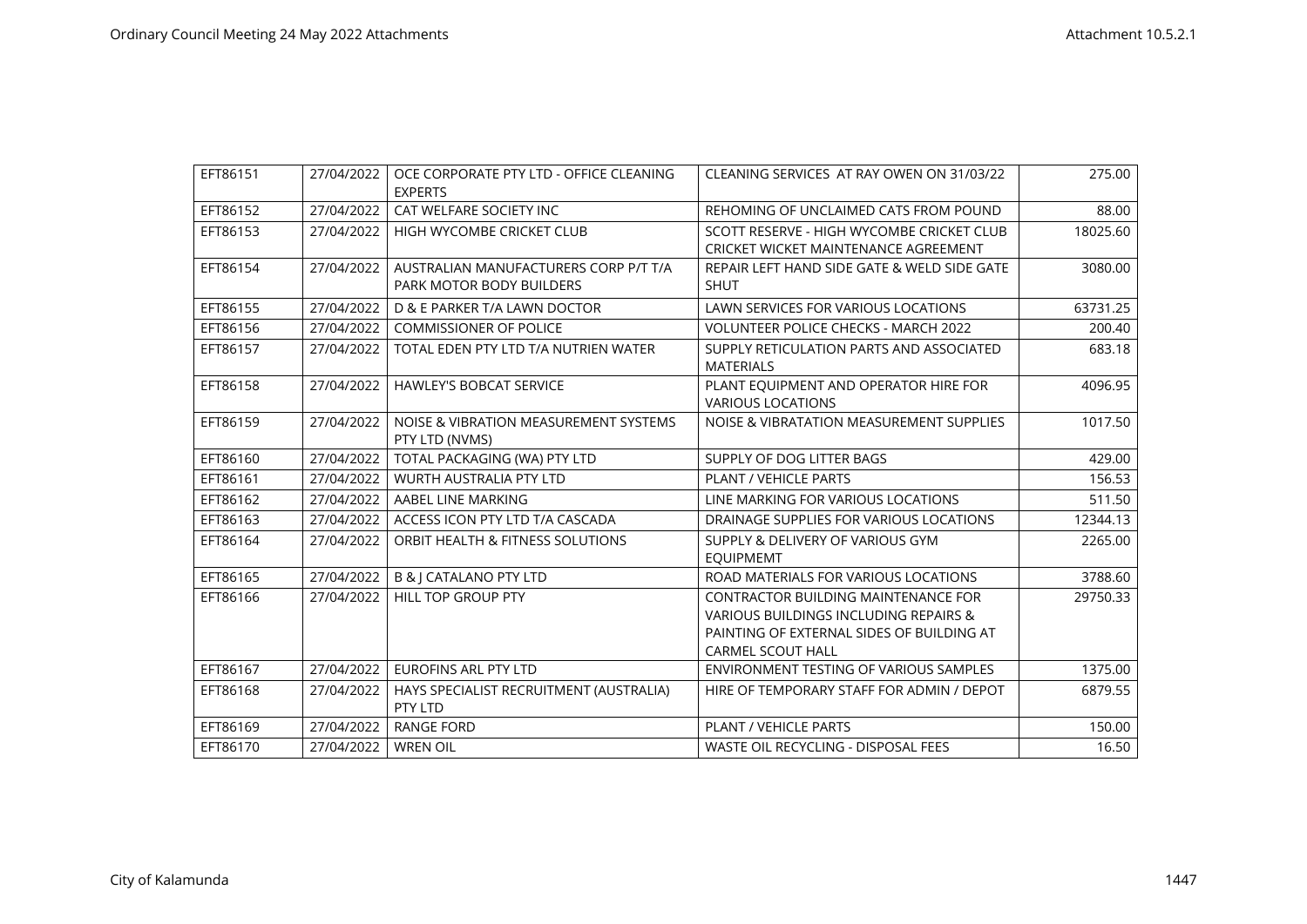| EFT86171 | 27/04/2022 | <b>BOC LIMITED</b>                      | SUPPLY OF DRY ICE PELLETS                 | 12.21    |
|----------|------------|-----------------------------------------|-------------------------------------------|----------|
| EFT86172 | 27/04/2022 | LOCK, STOCK & FARRELL LOCKSMITH PTY LTD | PADLOCKS / KEYS SUPPLIES                  | 2175.12  |
| EFT86173 | 27/04/2022 | ROYAL LIFE SAVING SOCIETY WA            | ROYAL LIFE SAVING SOCIETY WA AFTER HOURS  | 933.74   |
|          |            |                                         | SERVICE - MARCH 2022                      |          |
| EFT86174 | 27/04/2022 | <b>PAV SALES &amp; INSTALLATION</b>     | HIRE & OPERATION OF VIDEO EQUIPMENT       | 825.00   |
| EFT86175 | 27/04/2022 | COCA-COLA AMATIL (AUST) PTY LTD         | KIOSK SUPPLIES FOR HARTFIELD RECREATION   | 427.90   |
|          |            |                                         | <b>CENTRE</b>                             |          |
| EFT86176 | 27/04/2022 | <b>G FORCE PRINTING</b>                 | SUPPLY OF PRINTED STATIONERY STOCK        | 414.70   |
| EFT86177 | 27/04/2022 | T-QUIP                                  | <b>PLANT / VEHICLE PARTS</b>              | 620.65   |
| EFT86178 | 27/04/2022 | HOSECO                                  | PLANT / VEHICLE PARTS                     | 282.11   |
| EFT86179 | 27/04/2022 | <b>HYDROQUIP PUMPS</b>                  | SUPPLY OF PUMPS & IRRIGATION PARTS /      | 1947.00  |
|          |            |                                         | <b>MAINTENANCE BORES</b>                  |          |
| EFT86180 | 27/04/2022 | ABAXA (WH LOCATION SERVICES)            | SUPPLY UNDERGROUND SERVICE LOCATIONS AT   | 887.04   |
|          |            |                                         | 64 MAIDA VALE ROAD MAIDA VALE             |          |
| EFT86181 | 27/04/2022 | DAVID WILLS & ASSOCIATES                | <b>ENGINEERING CONSULTANCY SERVICES -</b> | 5720.00  |
|          |            |                                         | TOORNART CREEK RESERVE DRAINAGE/WEIR      |          |
|          |            |                                         | <b>DESIGN</b>                             |          |
| EFT86182 | 27/04/2022 | DIRECT TRADES SUPPLY PTY LTD            | <b>VARIOUS HARDWARE SUPPLIES</b>          | 916.00   |
| EFT86183 | 27/04/2022 | SHRED-X PTY LTD                         | SECURE DOCUMENT DISPOSAL BIN REMOVAL      | 33.00    |
|          |            |                                         | AND REPLACEMENT                           |          |
| EFT86184 | 27/04/2022 | <b>MARTINS ENVIRONMENTAL SERVICES</b>   | WEED SPRAYING AND REMOVAL SERVICES AS     | 37213.00 |
|          |            |                                         | DIRECTED AT VARIOUS LOCATIONS             |          |
| EFT86185 | 27/04/2022 | SIFTING SANDS                           | FORTNIGHTLY PLAYGROUND AND SKATE PARK     | 8177.40  |
|          |            |                                         | SERVICE FOR VARIOUS LOCATIONS             |          |
| EFT86186 | 27/04/2022 | PORTER CONSULTING ENGINEERS             | WELSHPOOL ROAD EAST AND COLDWELL          | 2750.00  |
|          |            |                                         | INTERSECTION DESIGN. VARIATION V02 TO     |          |
|          |            |                                         | DESIGN FOR MRWA STREET LIGHTING AS        |          |
|          |            |                                         | QUOTED                                    |          |
| EFT86187 | 27/04/2022 | PLANNING INSTITUTE AUSTRALIA            | REGISTRATION FOR 1 STAFF MEMBER TO ATTEND | 744.00   |
|          |            |                                         | - PLANNING CONGRESS 2022                  |          |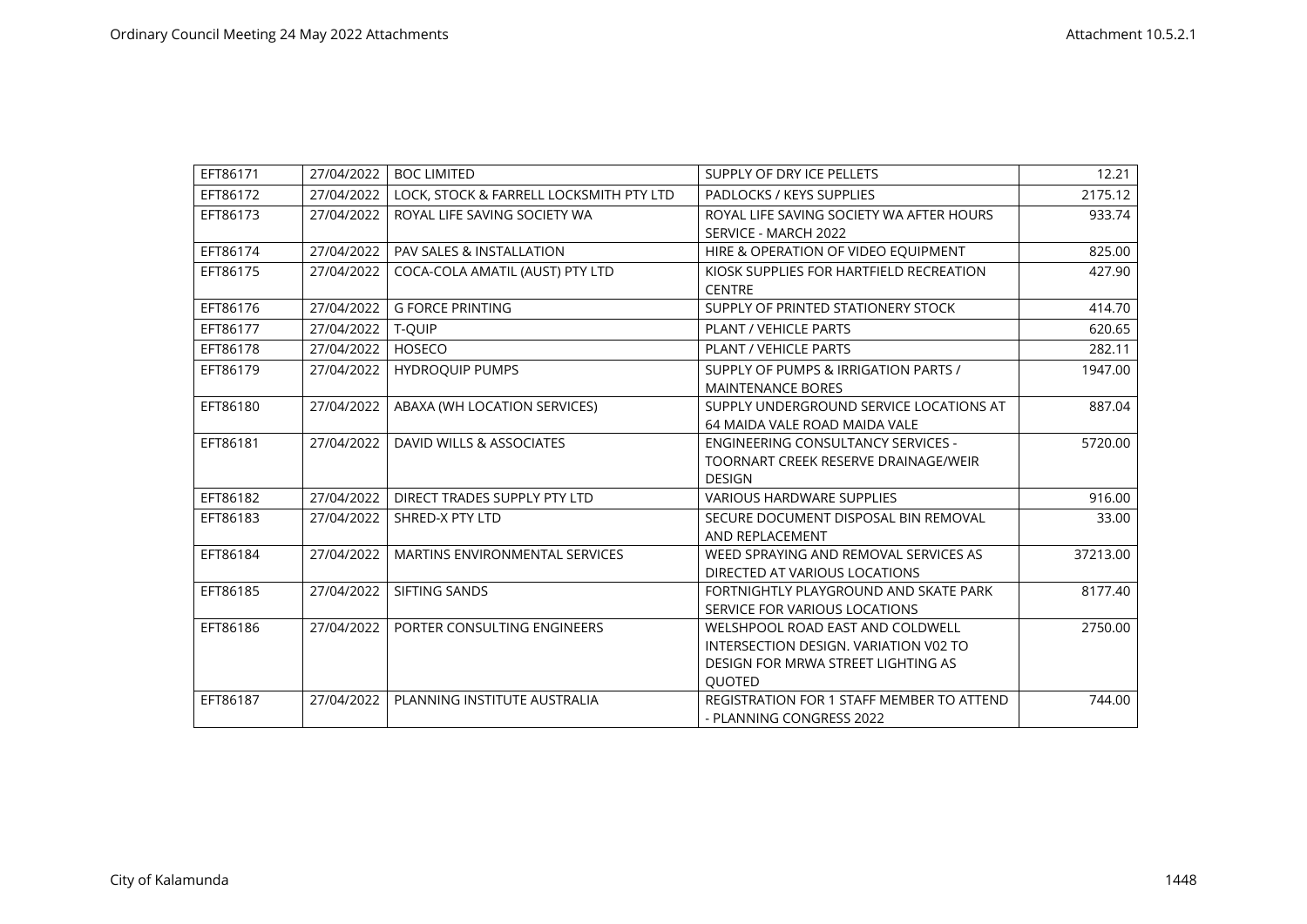| EFT86188 | 27/04/2022 | <b>CARRINGTON'S TRAFFIC SERVICES</b>       | TRAFFIC MANAGEMENT SERVICES INCLUDING           | 28400.39 |
|----------|------------|--------------------------------------------|-------------------------------------------------|----------|
|          |            |                                            | <b>VMB HIRE FEES AT VARIOUS LOCATIONS</b>       |          |
| EFT86189 | 27/04/2022 | <b>WOOLWORTHS GROUP LIMITED</b>            | <b>GROCERY SUPPLIES</b>                         | 270.92   |
| EFT86190 | 27/04/2022 | <b>GLENDA DAWN CHARLTON (PODIATRY)</b>     | PODIATRY SERVICES AT JACK HEALEY &              | 364.65   |
|          |            |                                            | <b>WOODLUPINE CENTRES</b>                       |          |
| EFT86191 | 27/04/2022 | ALLAN DAVIES & TREVOR CHUDLEIGH            | ARCHITECTURAL CONSULTANCY SERVICES -            | 539.00   |
|          |            | <b>ARCHITECTS</b>                          | DESIGN & DOCUMENTATION OF PROPOSED WC           |          |
|          |            |                                            | FACILITY AT KALAMUNDA TENNIS CLUB               |          |
| EFT86192 | 27/04/2022 | CARRIERA PAINTING SERVICE (PAOLO CARRIERA) | <b>RATES REFUND</b>                             | 1297.92  |
| EFT86193 | 27/04/2022 | <b>U-MOVE AUSTRALIA</b>                    | HIRE FEES FOR A CONTAINER AT WALLISTON          | 1848.88  |
|          |            |                                            | TRANSFER STATION - PERIOD 07/03/22 -            |          |
|          |            |                                            | 07/09/22                                        |          |
| EFT86194 | 27/04/2022 | R & K HYDRAULIC SOLUTIONS PTY LTD T/A      | <b>PLANT / VEHICLE PARTS</b>                    | 868.23   |
|          |            | PIRTEK WELSHPOOL                           |                                                 |          |
| EFT86195 | 27/04/2022 | KYOCERA DOCUMENT SOLUTIONS AUSTRALIA       | PHOTOCOPIER SERVICE COSTS FOR VARIOUS           | 3506.13  |
|          |            | PTY LTD                                    | <b>LOCATIONS</b>                                |          |
| EFT86196 | 27/04/2022 | TECHNIFIRE 2000                            | SUPPLY OF HAND / GRAB RAILS FOR BUSH FIRE       | 226.60   |
|          |            |                                            | <b>BRIGADE</b>                                  |          |
| EFT86197 | 27/04/2022 | DRAINFLOW SERVICES PTY LTD                 | CLEANING / MAINTAINING STORM WATER              | 11792.00 |
|          |            |                                            | DRAINS AT VARIOUS LOCATIONS                     |          |
| EFT86198 | 27/04/2022 | <b>CATALYSE PTY LTD</b>                    | FINAL 50% OF FEES FOR THE 2020 MARKYT®          | 10285.00 |
|          |            |                                            | COMMUNITY SCORECARD & PRINTING AND              |          |
|          |            |                                            | POSTAGE FOR THE 2020 MARKYT® COMMUNITY          |          |
|          |            |                                            | SCORECARD                                       |          |
| EFT86199 | 27/04/2022 | <b>GUNDRY'S CARPET CHOICE</b>              | REMOVAL OF OLD VINYL AND                        | 12224.00 |
|          |            |                                            | SUPPLY/INSTALLATION OF POLYFLOR CLASSIC         |          |
|          |            |                                            | MYSTIQUE PUR COLOUR - NOCTURNE AT               |          |
|          |            |                                            | EDINBURGH ROAD CENTRE FORRESTFIELD              |          |
| EFT86200 | 27/04/2022 | KAREN E & PAUL W JOHNSTON                  | <b>RATES REFUND</b>                             | 1400.00  |
| EFT86201 | 27/04/2022 | <b>BEAVER TREE SERVICES</b>                | <b>GENERAL TREE SERVICES / UNDER POWERLINES</b> | 1817.99  |
|          |            |                                            | PRUNING FOR VARIOUS LOCATIONS                   |          |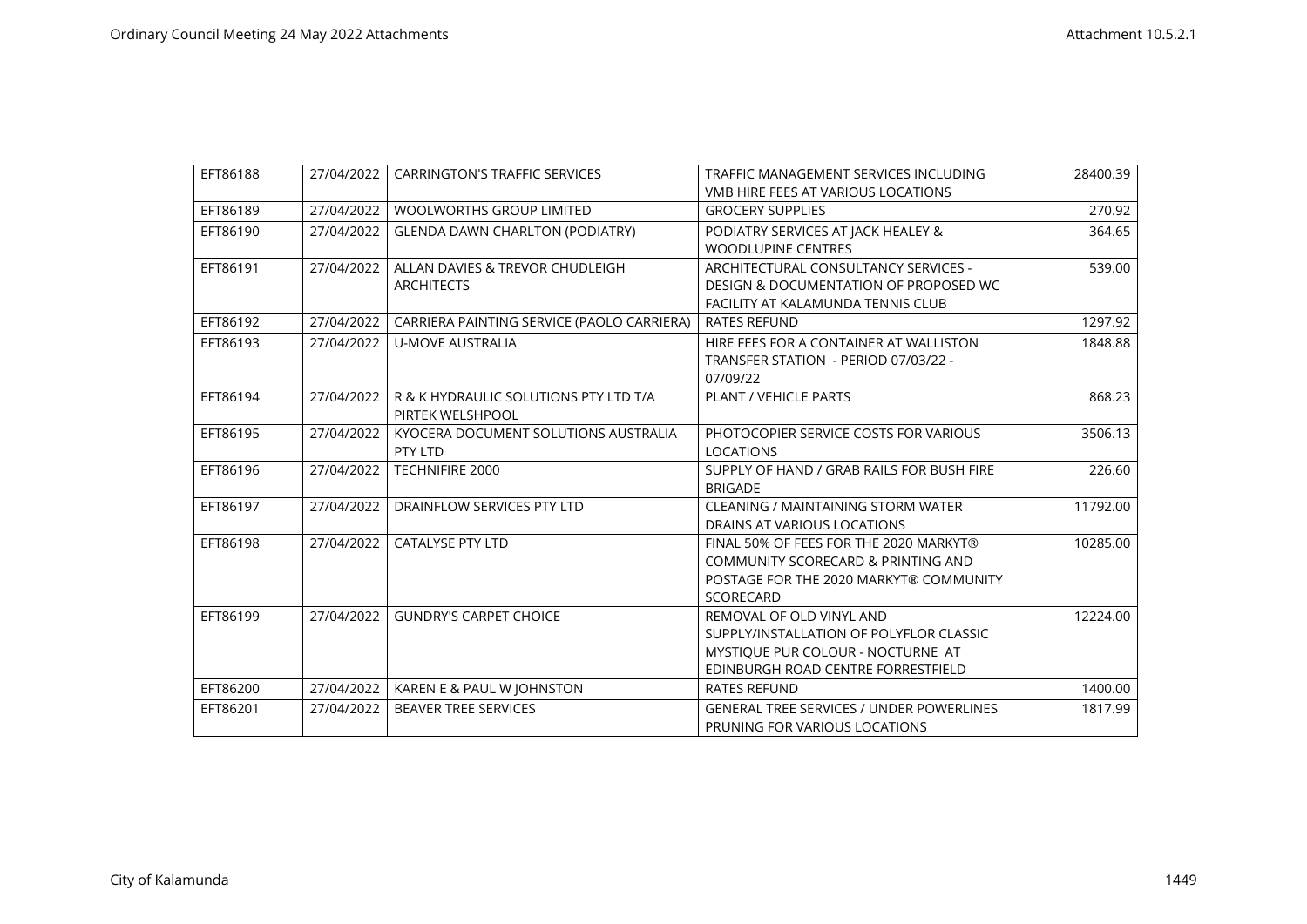| EFT86202 | 27/04/2022 | FUJI XEROX AUSTRALIA PTY LTD                        | PHOTOCOPYING SERVICES FOR VARIOUS<br><b>LOCATIONS</b>                                                                                                                                                                                                                                            | 788.67   |
|----------|------------|-----------------------------------------------------|--------------------------------------------------------------------------------------------------------------------------------------------------------------------------------------------------------------------------------------------------------------------------------------------------|----------|
| EFT86203 | 27/04/2022 | COMPLETE OFFICE SUPPLIES PTY LIMITED (COS)          | SUPPLY & DELIVERY OF STATIONERY SUPPLIES                                                                                                                                                                                                                                                         | 2227.05  |
| EFT86204 | 27/04/2022 | REMONDIS AUSTRALIA PTY LTD                          | COLLECTION & RECYCLING OF CARDBOARD AT<br><b>VARIOUS LOCATIONS</b>                                                                                                                                                                                                                               | 1401.77  |
| EFT86205 | 27/04/2022 | DYMOCKS PERTH PTY LTD T/A DYMOCKS<br><b>MIDLAND</b> | SUPPLY & DELIVERY OF VARIOUS GOODS FOR<br><b>HIGH WYCOMBE LIBRARY</b>                                                                                                                                                                                                                            | 229.42   |
| EFT86206 | 27/04/2022 | SPECIALIST NEWS PTY LTD                             | ANNUAL SUBSCRIPTION TO KEEP UP-TO-DATE<br>WITH SAFETY TRENDS, LEGISLATION, INCIDENTS<br>AND ACCIDENTS - LAST ISSUE 15/02/23                                                                                                                                                                      | 939.00   |
| EFT86207 | 27/04/2022 | DE NADA SURVEYS PTY LTD                             | FEATURE SURVEY FOR 21 AND 15 EDNEY ROAD,<br><b>HIGH WYCOMBE</b>                                                                                                                                                                                                                                  | 3432.00  |
| EFT86208 | 27/04/2022 | <b>FOXTEL</b>                                       | <b>MONTHLY SUBSCRIPTION FEE</b>                                                                                                                                                                                                                                                                  | 210.00   |
| EFT86209 | 27/04/2022 | KALAMUNDA ELECTRICS                                 | 1. ELECTRICAL REPAIRS / MAINTENANCE FOR<br><b>VARIOUS LOCATIONS</b><br>2. REMOVING EXISTING REDUNDANT ASSETT<br>LIGHT POLES AT VARIOUS LOCATIONS<br>3. REPLACE GLOBES FOR KALAMUNDA RUGBY<br><b>CLUB</b><br>4. REPLACE ALL EXISTING LIGHT GLOBES & REPAIR<br>FAULTS AT HARTFIELD PARK RUGBY OVAL | 32573.40 |
| EFT86210 | 27/04/2022 | <b>JB HI-FI COMMERCIAL</b>                          | VARIOUS ELECTRICAL / COMPUTER / ACCESSORY<br><b>SUPPLIES</b>                                                                                                                                                                                                                                     | 549.00   |
| EFT86211 | 27/04/2022 | NATURE PLAY SOLUTIONS                               | PART PAYMENT 85% PLAY SPACE AND SKATE<br>PARK DETAILED DESIGN AND DOCUMENTATION<br>FOR STIRK PARK, KALAMUNDA                                                                                                                                                                                     | 92015.00 |
| EFT86212 | 27/04/2022 | KCTT T/A KC TRAFFIC & TRANSPORT PTY LTD             | TRAFFIC MODELLING FOR CITY OF KALAMUNDA<br>AS PER SPECIFICATION AND QUOTATION<br>KC01369.000 (PART 1)                                                                                                                                                                                            | 13097.81 |
| EFT86213 | 27/04/2022 | <b>TRAFFIC SYSTEMS WEST</b>                         | SUPPLY AND INSTALL OF 1 X 4M TRAFFIC<br>PLATFORM ON THE NEW ROAD AT THE WTS SITE                                                                                                                                                                                                                 | 4540.80  |
| EFT86214 |            | 27/04/2022   A1 TROJAN PEST CONTROL                 | PEST CONTROL SERVICES FOR IN BICKLEY                                                                                                                                                                                                                                                             | 570.90   |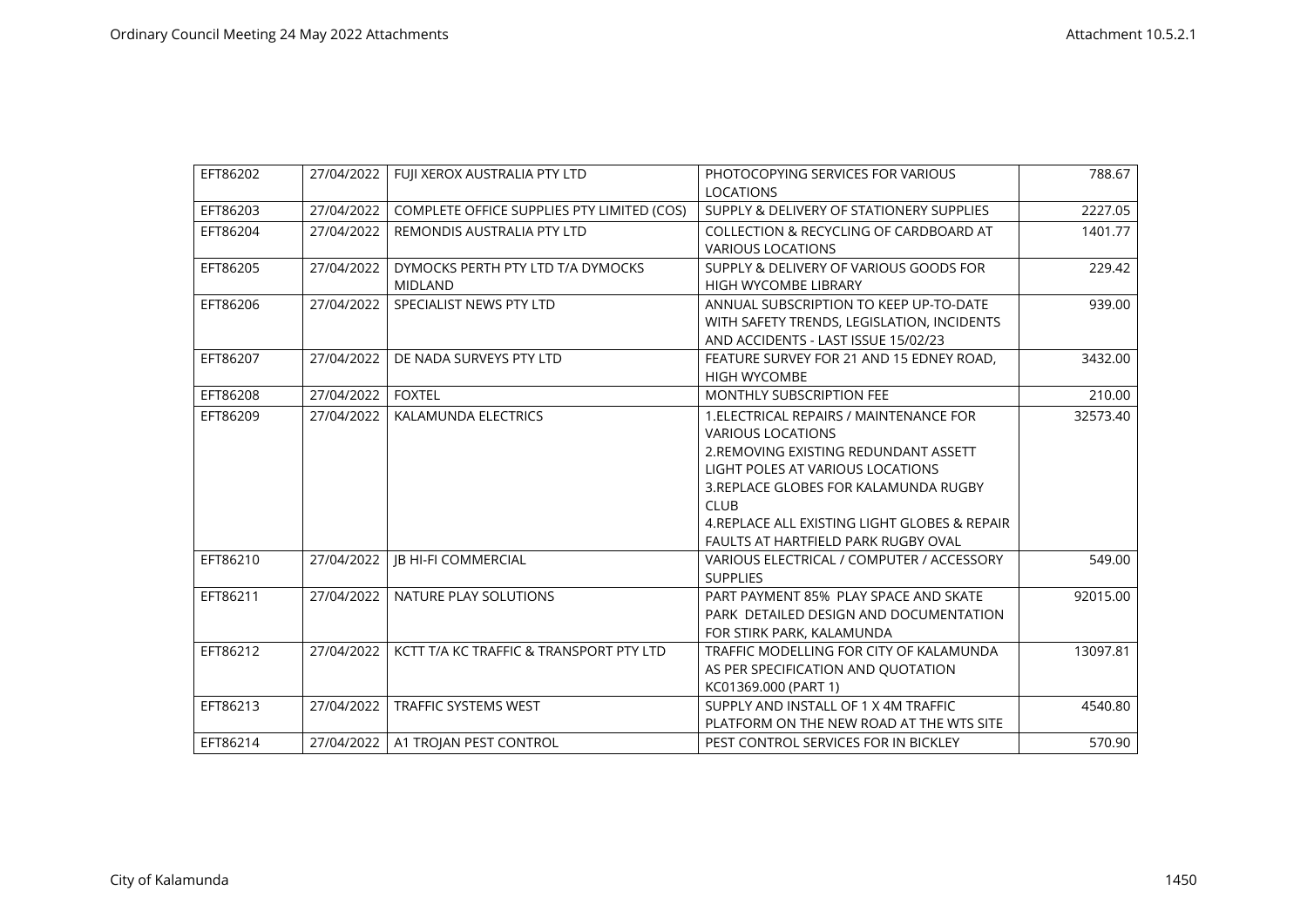| EFT86215 | 27/04/2022 | <b>BUILDING SUPPLIES WA</b>                 | SUPPLY CEILING TILES AND BUILDING SUPPLIES | 892.58   |
|----------|------------|---------------------------------------------|--------------------------------------------|----------|
|          |            |                                             | TO THE CITY OF KALAMUNDA AS REQUIRED       |          |
| EFT86216 | 27/04/2022 | EQUIFAX AUSTRALASIA CREDIT RATINGS PTY      | INDEPENDENT FINANCIAL AND PERFORMANCE      | 735.90   |
|          |            | LTD (CORPORATE SCORECARD PTY) LTD           | ASSESSMENT FOR VARIOUS COMPANIES           |          |
| EFT86217 | 27/04/2022 | STAN THE TYRE MAN ( STAN'S TYRE SERVICE WA  | PLANT / VEHICLE PARTS                      | 3239.50  |
|          |            |                                             |                                            |          |
| EFT86218 | 27/04/2022 | FIRE RESCUE SAFETY AUSTRALIA (FRSA)         | SUPPLY OF PELICAN 9480 REMOTE AREA         | 1606.86  |
|          |            |                                             | LIGHTING SYSTEM (RALS) - YELLOW - FOR SES  |          |
| EFT86219 | 27/04/2022 | <b>GRACE RECORDS MANAGEMENT (AUSTRALIA)</b> | <b>DIGITISING BUILDING APPLICATIONS -</b>  | 4430.42  |
|          |            | PTY LTD                                     | INCULDING PICK UP AND DELIVERY             |          |
| EFT86220 | 27/04/2022 | ZIRCODATA PTY LTD                           | MONTHLY OFFSITE STORAGE FEES - PERIOD      | 689.09   |
|          |            |                                             | 26/02/22 - 25/03/22                        |          |
| EFT86221 | 27/04/2022 | SPRAYLINE SPRAYING EQUIPMENT                | SUPPLY & DELIVERY OF SPRAYING EQUIPMENT    | 453.29   |
| EFT86222 | 27/04/2022 | DAYTONE PRINTING PTY LTD                    | PRINTING OF BROCHURES / INVITES FOR        | 167.20   |
|          |            |                                             | <b>VARIOUS LOCATIONS</b>                   |          |
| EFT86223 | 27/04/2022 | HARDINGHAM FAMILY TRUST/DAVESTA P/L T/A     | SURFACING AND LANDMARKING OF THE           | 5104.00  |
|          |            | <b>CENTRECOURT RENOVATORS</b>               | BASKETBALL PAD AT MACKENZIE PARK           |          |
| EFT86224 | 27/04/2022 | WEST TIP WASTE CONTROL PTY LTD              | TIP FEES - REMOVAL & PROCESSING OF VARIOUS | 44480.83 |
|          |            |                                             | <b>WASTE</b>                               |          |
| EFT86225 | 27/04/2022 | THE LUCKY CHARM                             | NEWSPAPERS / MAGAZINES SUPPLIES FOR        | 55.45    |
|          |            |                                             | KALAMUNDA LIBRARY & ADMIN                  |          |
| EFT86226 | 27/04/2022 | <b>FAIR GO TRADING</b>                      | MERCHANDISE SUPPLIES FOR RESALE AT THE ZIG | 1256.31  |
|          |            |                                             | <b>ZAG CULTURAL CENTRE</b>                 |          |
| EFT86227 | 27/04/2022 | SEATADVISOR PTY LTD                         | TICKET SALES, SEAT ADVISOR/ TICKET SEARCH  | 212.25   |
| EFT86228 | 27/04/2022 | FLEET COMPLETE AUSTRALIA PTY LTD            | REMOVAL OF THE TRACKING DEVICE - P0061     | 154.00   |
|          |            |                                             | HINO ROAD, SWEEPER KM39172                 |          |
| EFT86229 | 27/04/2022 | <b>SECURE PAY</b>                           | WEB PAYMENTS, SET ADVISOR PRICING.         | 16.91    |
|          |            |                                             | TRANSACTION FEE, WITHOUT FRAUDGUARD        |          |
| EFT86230 | 27/04/2022 | <b>VENUE TECHNICAL SERVICES</b>             | SUPPLY & DELIVERY OF LIGHTING DESK UPGRADE | 34375.00 |
|          |            |                                             | - ETC ION XE20 (2K) LIGHTING CONTROL DESK  |          |
|          |            |                                             | FOR KALAMUNDA PERFORMING ARTS CENTRE       |          |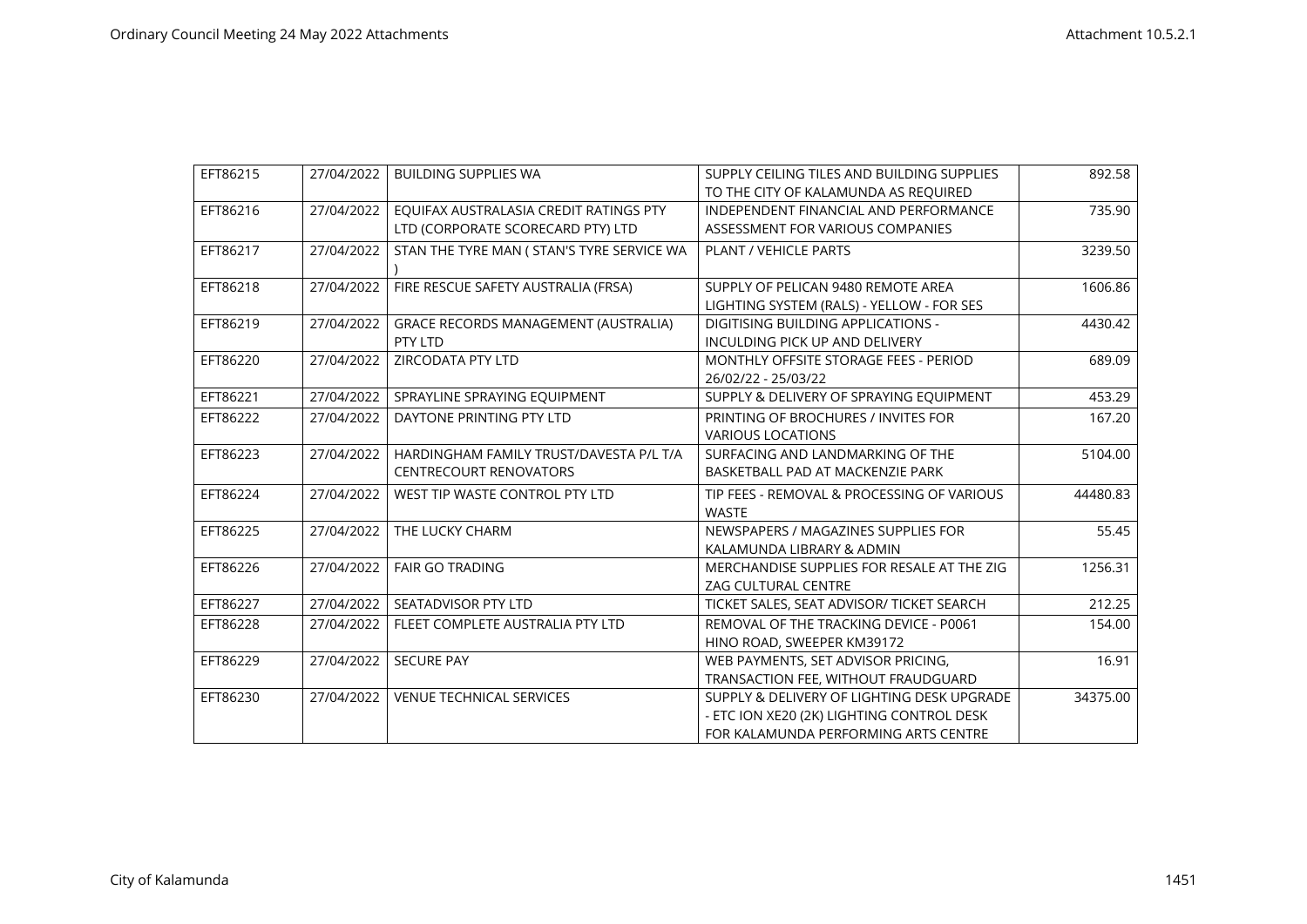| EFT86231 | 27/04/2022 | <b>PRO CRACK SEAL</b>                     | CRACK SEALING SERVICES ON CHAUCER WAY<br>KALAMUNDA | 2530.00   |
|----------|------------|-------------------------------------------|----------------------------------------------------|-----------|
|          |            |                                           |                                                    |           |
| EFT86232 | 27/04/2022 | BLUE STEEL ENTERPRISES PTY LTD T/A        | MAINTENANCE EQUIPMENT / SUPPLIES FOR FIRE          | 5128.59   |
|          |            | FRONTLINE FIRE & RESCUE EQUIPMENT         | <b>AND RESCUE</b>                                  |           |
| EFT86233 | 27/04/2022 | AUS CHILL TECHNICAL SERVICES PTY LTD      | SUPPLY AIR CONDITIONING REPAIRS AND                | 916.11    |
|          |            |                                           | INSTALLATION TO VARIOUS LOCATIONS                  |           |
| EFT86234 | 27/04/2022 | ROADLINE REMOVAL WA T/A RETEX PAVEMENT    | SUPPLY REMOVAL OF ARROWS OF ABERNETHY              | 660.00    |
|          |            | <b>SERVICES</b>                           | ROAD, FORRESTFIELD                                 |           |
| EFT86235 | 27/04/2022 | <b>CLEARTECH WASTE MANAGEMENT PTY LTD</b> | DISPOSAL OF HAZARDOUS WASTE AT WALLISTON           | 294.25    |
|          |            |                                           | <b>TRANSFER STATION</b>                            |           |
| EFT86236 | 27/04/2022 | BRETT DAVID INVESTMENTS PTY LTD T/A       | GENERAL PROJECT OF ADMIN AND PM WORKS              | 9388.50   |
|          |            | SUCCESSFUL PROJECTS                       |                                                    |           |
| EFT86237 | 27/04/2022 | ROAMING TECHNOLOGIES PTY LTD              | <b>VEHICLE DASH MOUNTS FOR TOUGH PAD AND</b>       | 3316.50   |
|          |            |                                           | SURFACE PRO FOR BUSHLAND FIRE MIGRATION            |           |
| EFT86238 | 27/04/2022 | <b>DIVERSUS</b>                           | KALANET SUPPORT - HUDDLER SUBSCRIPTION -           | 9350.00   |
|          |            |                                           | PERIOD 01/02/22 - 31/01/23                         |           |
| EFT86239 | 27/04/2022 | <b>ENTIRE FIRE MANAGEMENT</b>             | FIREBREAK MAINTENANCE AT VARIOUS                   | 38500.00  |
|          |            |                                           | <b>LOCATIONS</b>                                   |           |
| EFT86240 | 27/04/2022 | <b>CUTHBERT MUTOKOYI (THE AFRICAN</b>     | <b>HALL BOND REFUND</b>                            | 200.00    |
|          |            | APOSTOLIC CHURCH)                         |                                                    |           |
| EFT86241 | 27/04/2022 | DOWSING GROUP PTY LTD                     | SUPPLY & LAY CONCRETE PATHWAYS,                    | 201327.50 |
|          |            |                                           | MAINTENANCE & MISC WORKS AT VARIOUS                |           |
|          |            |                                           | <b>LOCATIONS</b>                                   |           |
| EFT86242 | 27/04/2022 | <b>2TONE AUTO DETAILING</b>               | CLEANING AND DETAILING OF THE CITY'S               | 200.00    |
|          |            |                                           | <b>VEHICLES AS REQUIRED</b>                        |           |
| EFT86243 | 27/04/2022 | <b>CORSIGN WA PTY LTD</b>                 | SUPPLIES OF SIGNAGE AND RELATED EQUIPMENT          | 10279.94  |
| EFT86244 | 27/04/2022 | <b>BARRETT EXHIBITION GROUP PTY LTD</b>   | REPLACE DAMAGED TEXT ON BIBBULMUN TRACK            | 198.00    |
|          |            |                                           | <b>INTERPRETIVE SIGNS</b>                          |           |
| EFT86245 | 27/04/2022 | NYUNGAR.COM ( NEVILLE COLLARD )           | CULTURAL WALK ON 12/04/22                          | 460.00    |
| EFT86246 | 27/04/2022 | <b>BAMFORD CONSULTING ECOLOGISTS</b>      | STIRK PARK LAKE TURTLE TRANSLOCATION.              | 2158.20   |
|          |            |                                           | APPLICATION FOR DBCA - TURTLE CAPTURE              |           |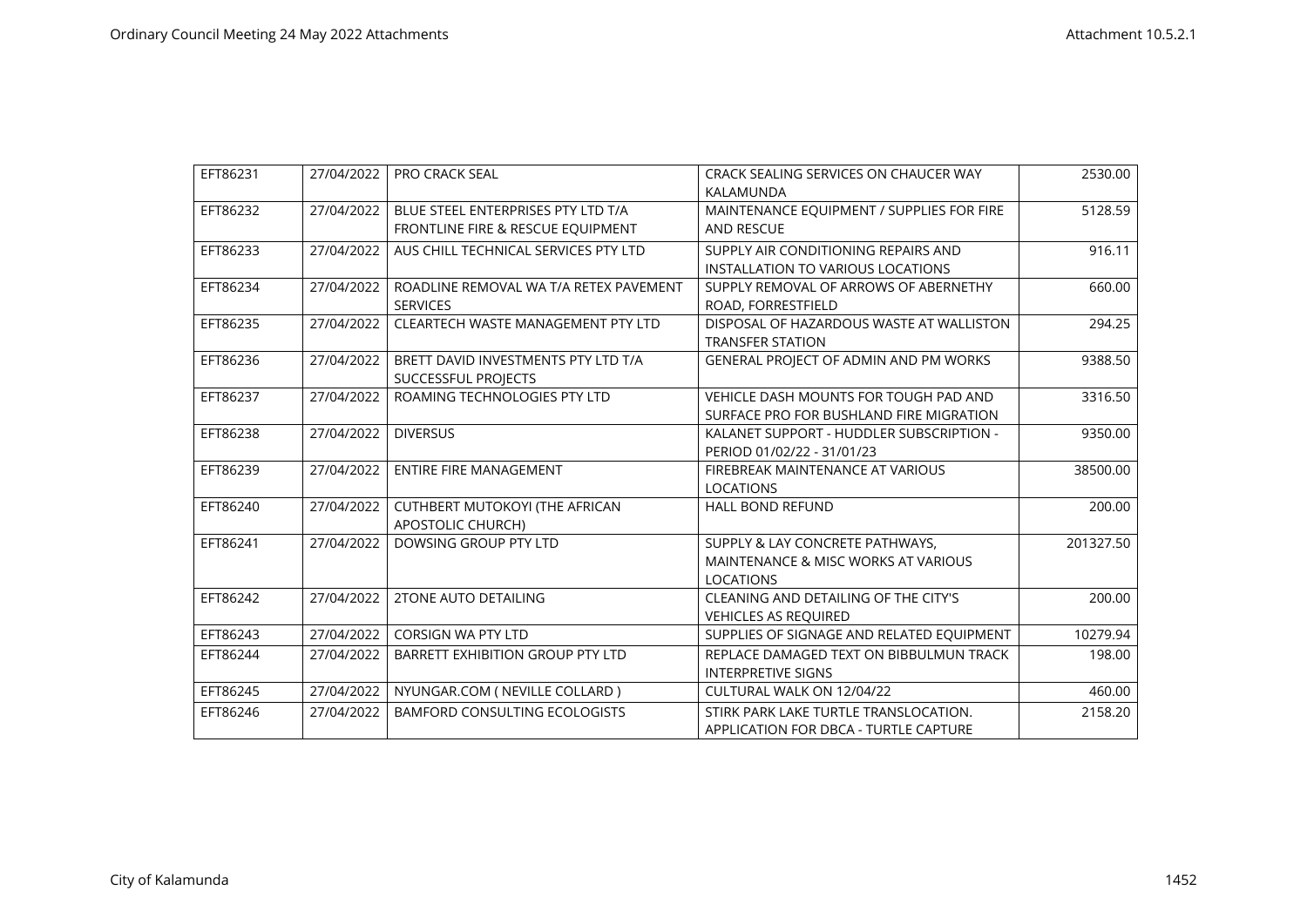| EFT86247 | 27/04/2022 | ILLION AUSTRALIA PTY LTD T/A ILLION        | ADVERTISING OF VARIOUS TENDERS FOR THE     | 203.50    |
|----------|------------|--------------------------------------------|--------------------------------------------|-----------|
|          |            | <b>TENDERLINK</b>                          | <b>CITY</b>                                |           |
| EFT86248 | 27/04/2022 | REPLENISH KALAMUNDA PTY LTD                | SUSTAINABLE LIVING WORKSHOP FACILITATED    | 230.00    |
|          |            |                                            | FOR YOUTH WEEK WA PROGRAM                  |           |
| EFT86249 | 27/04/2022 | PLAY CHECK                                 | PLAYGROUND SAFETY INSPECTION AT VARIOUS    | 23402.50  |
|          |            |                                            | <b>LOCATIONS</b>                           |           |
| EFT86250 | 27/04/2022 | <b>GYMMASTER SOFTWARE - TRESHNA</b>        | STUDIO PACKAGE AT HIGH WYCOMBE             | 115.00    |
|          |            | <b>ENTERPRISES LTD</b>                     | <b>RECREATION CENTRE</b>                   |           |
| EFT86251 | 27/04/2022 | SERPENTINE SPRING WATER                    | SPRING WATER SUPPLIES FOR ZIG ZAG CULTURAL | 31.50     |
|          |            |                                            | <b>CENTRE</b>                              |           |
| EFT86252 | 27/04/2022 | STABILISED PAVEMENTS OF AUSTRALIA PTY LTD  | FINAL PAYMENT - ROAD REHAB OF VARIOUS      | 110000.00 |
|          |            |                                            | SITES WITHIN KALAMUNDA - RETENTION         |           |
|          |            |                                            | AMOUNT FOR REPAIR WORKS TO BE COMPLETED    |           |
|          |            |                                            | BEFORE 01/09/2021                          |           |
| EFT86253 | 27/04/2022 | FITONIA PTY LTD AS TRUSTEE FOR THE         | SUPPLY & DELIVERY OF VARIOUS GARDEN        | 2317.56   |
|          |            | SILVERSPRING TRUST T/A T   DEPIAZZI & SONS | /RESERVE GOODS                             |           |
| EFT86254 | 27/04/2022 | TREE WATERING SERVICES                     | STREET TREES / RESERVES WATERING SERVICES  | 17165.00  |
|          |            |                                            | FOR MARCH 2022                             |           |
| EFT86255 | 27/04/2022 | PROTEK 247 BUILDING                        | 1. MAINTENANCE GUTTER CLEANING & REPAIRS   | 62399.68  |
|          |            |                                            | AT VARIOUS LOCATIONS                       |           |
|          |            |                                            | 2. INCLUDING GUTTER REPLACEMENT AT         |           |
|          |            |                                            | <b>HARTFIELD PARK RECREATION CENTRE</b>    |           |
|          |            |                                            | 3. SPRAY PATIO, GUTTERS & DOWNPIPES AT     |           |
|          |            |                                            | TOWN SQUARE HALL                           |           |
| EFT86256 | 27/04/2022 | <b>ACTION GLASS &amp; ALUMINIUM</b>        | <b>GLASS REPAIRS AT LESMURDIE HALL</b>     | 6211.80   |
| EFT86257 | 27/04/2022 | TYRE STORAGE AND RECOVERY WA (TSR WA)      | WEEKLY COLLECTION OF TYRES FROM THE        | 618.39    |
|          |            |                                            | <b>WALLISTON TRANSFER STATION</b>          |           |
| EFT86258 | 27/04/2022 | NEWHAWK CORPORATION PTY LTD T/AS EJAN      | <b>VARIOUS COMMUNICATION SUPPLIES FOR</b>  | 2941.40   |
|          |            | <b>COMMUNICATIONS</b>                      | RANGERS DEPARTMENT                         |           |
| EFT86259 | 27/04/2022 | NEWGROUND WATER SERVICES PTY LTD           | SUPPLY AND INSTALLATION OF RETICULATION    | 4393.40   |
|          |            |                                            | SYSTEM AS PER PLANS AND SPECIFICATION -    |           |
|          |            |                                            | <b>CONNAUGHT RESERVE</b>                   |           |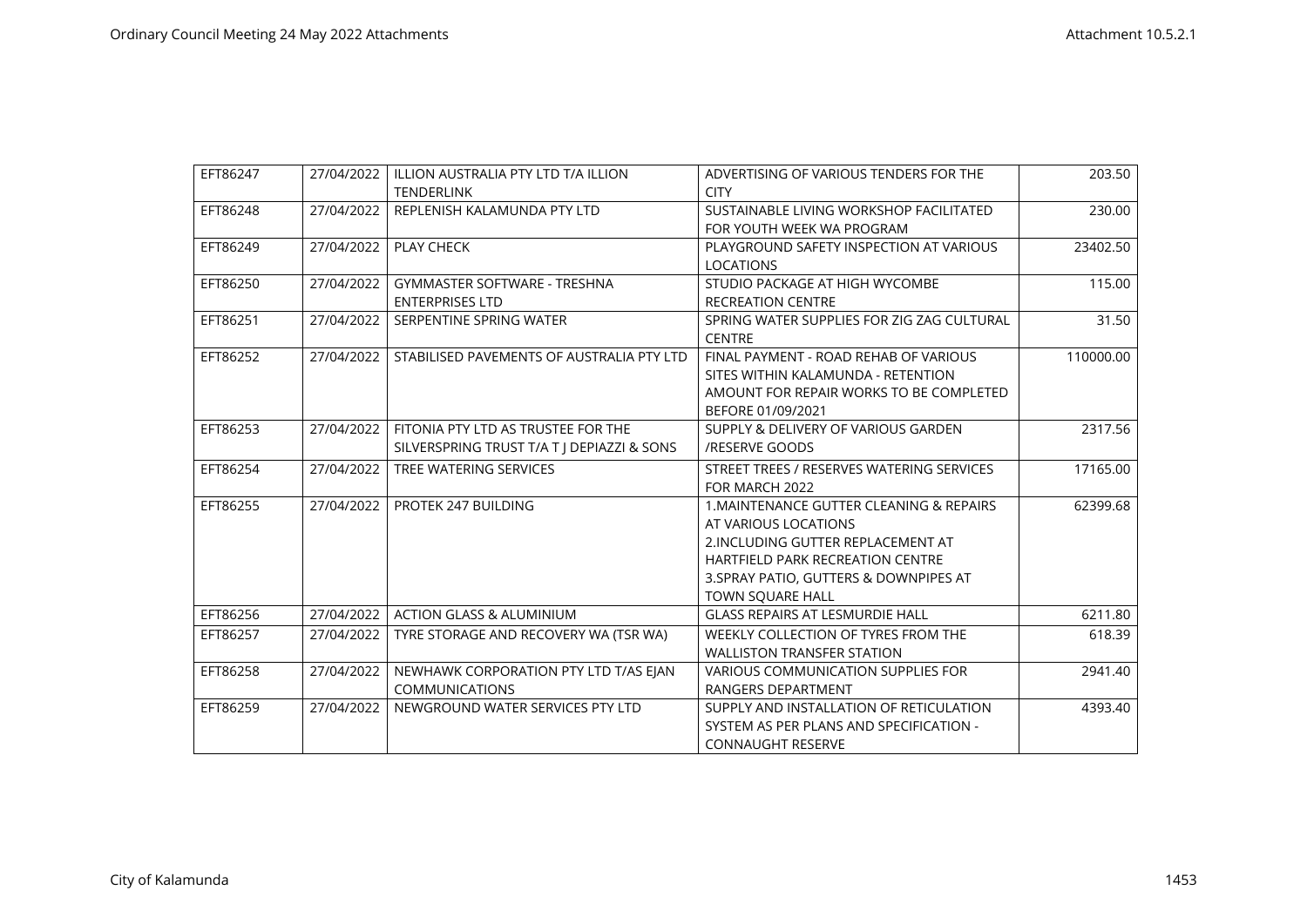| EFT86260 | 27/04/2022 | EXCEED CONSULTING (WA) PTY LTD            | STRUCTURAL INTEGRITY ASSESSMENT OF 39        | 3267.00   |
|----------|------------|-------------------------------------------|----------------------------------------------|-----------|
|          |            |                                           | ELECTRICAL POLES (CORROSION, WALL            |           |
|          |            |                                           | THICKNESS TESTING) IN ACCORDANCE WITH        |           |
|          |            |                                           | <b>MODERN STANDARDS</b>                      |           |
| EFT86261 | 27/04/2022 | ACME PUMPS AND RETICULATION               | INSTALL RETICLATION AT FENNELL & NEWTON      | 1930.00   |
|          |            |                                           | <b>RESERVES</b>                              |           |
| EFT86262 | 27/04/2022 | ZOHO CORPORATION PTY LTD                  | <b>MANAGEENGINE PRODUCTS SUBSCRIPTION</b>    | 22004.40  |
|          |            |                                           | RENEWAL - 01/05/22 - 30/04/23                |           |
| EFT86263 | 27/04/2022 | ICB CONSTRUCTION EQUIPMENT AUSTRALIA      | SUPPLY OF CABIN FILTER - I.C.B. 55Z-1 MINI   | 98.08     |
|          |            | PTY LTD                                   | EXCAVATOR (DRAINAGE)                         |           |
| EFT86264 | 27/04/2022 | PAPERBARK TECHNOLOGIES PTY LTD            | ARBORIST REPORT COMPLETED ON A MARRI         | 550.00    |
|          |            |                                           | TREE LOCATED AT 5 SILVER ROAD, LESMURDIE.    |           |
| EFT86265 | 27/04/2022 | AUSSIE BROADBAND ENTERPRISE PTY LTD       | NBN - HIGH WYCOMBE LIBRARY - APRIL 2022      | 109.00    |
| EFT86266 | 27/04/2022 | AE HOSKINS BUILDING SERVICES              | PROGRESS CLAIM #4 - CONSTRUCTION OF THE      | 164898.55 |
|          |            |                                           | ADDITIONAL FEMALE CHANGE ROOMS &             |           |
|          |            |                                           | STOREROOM AT KOSTERA OVAL                    |           |
| EFT86267 | 27/04/2022 | INTERFIRE AGENCIES PTY LTD TTF THE LOVETT | SUPPLY & DELIVERY OF VARIOUS GOODS FOR       | 176.07    |
|          |            | <b>FAMILY TRUST</b>                       | <b>BUSH FIRE BRIGADE</b>                     |           |
| EFT86268 | 27/04/2022 | <b>BOLINDA DIGITAL PTY LTD</b>            | MIXED VALUE PLAN TO INCLUDE EBOOKS AND       | 2000.00   |
|          |            |                                           | <b>EAUDIOBOOKS FOR THE LIBRARIES</b>         |           |
| EFT86269 | 27/04/2022 | <b>WESTERN TRAILS ALLIANCE LTD</b>        | DIEBACK GRID MAINTENANCE                     | 448.75    |
| EFT86270 | 27/04/2022 | LINEMARKING WA PTY LTD                    | LINEMARKING SERVICES AT VARIOUS LOCATIONS    | 2895.20   |
| EFT86271 | 27/04/2022 | PLACE LABORATORY PTY LTD AS TRUSTEE FOR   | LANDSCAPE ARCHITECTURE SERVICES - HAYNES     | 11000.00  |
|          |            | THE LAB UNIT TRUST                        | STREET KALAMUNDA DESIGN SERVICES -           |           |
|          |            |                                           | ERFO2021-09                                  |           |
| EFT86272 | 27/04/2022 | LANDSCAPE AND MAINTENANCE SOLUTIONS       | RESIDENTIAL VERGE, PASSIVE & ACTIVE RESERVES | 20897.91  |
|          |            |                                           | <b>MOWING SERVICES</b>                       |           |
| EFT86273 | 27/04/2022 | MODDEX GROUP PTY LTD                      | SUPPLY AND INSTALLATION OF BALUSTRADE AT     | 6742.48   |
|          |            |                                           | <b>MORRISON RD</b>                           |           |
| EFT86274 | 27/04/2022 | HILLS FIRE SERVICE                        | CARRY OUT HOSE REPAIRS AND CLAMPING AT       | 532.50    |
|          |            |                                           | KALAMUNDA BUSH FIRE BRIGADE                  |           |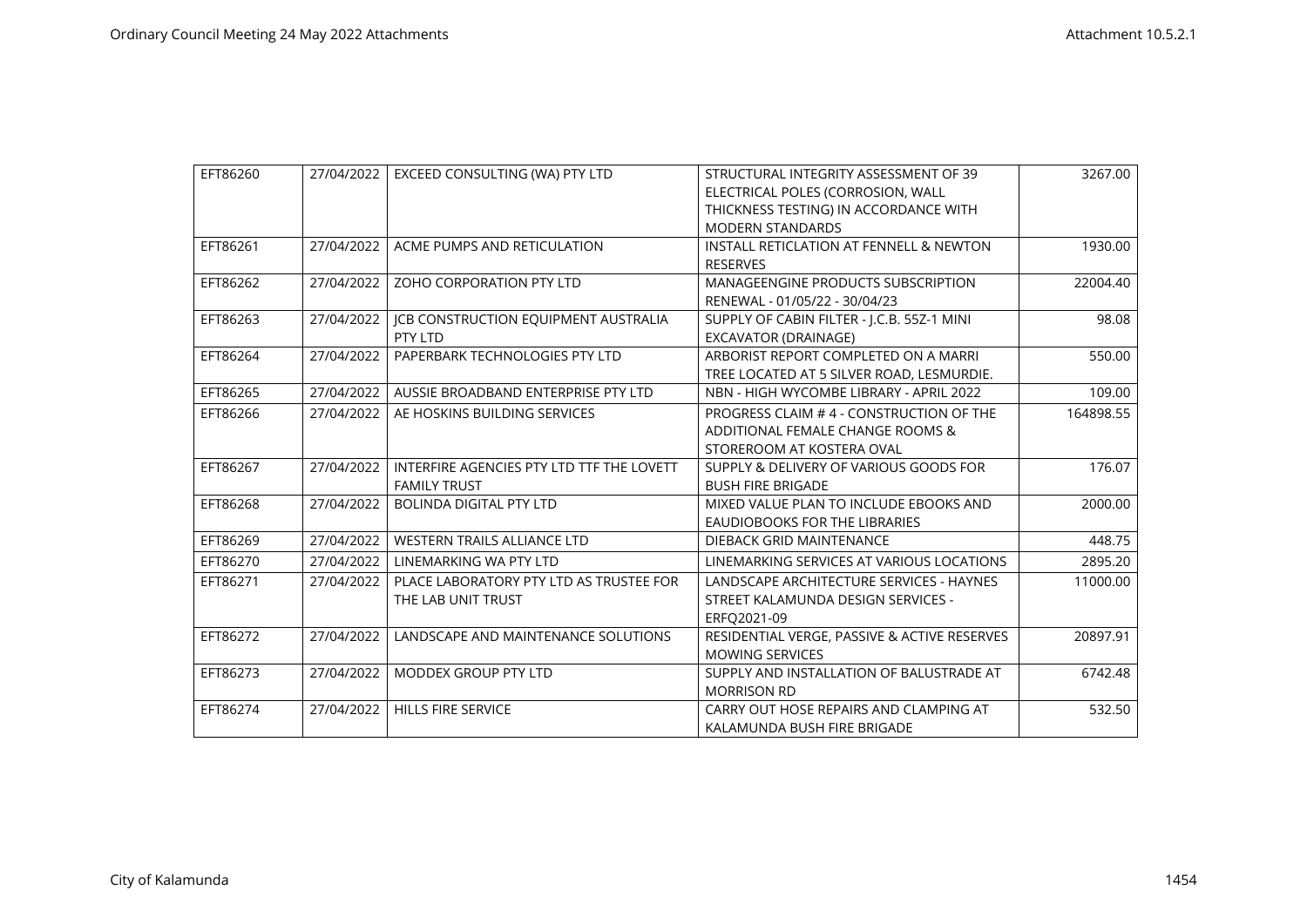| EFT86275 |            | 27/04/2022   LYPA PTY LTD                                       | 50% DEPOSIT - 1 X COMBO UNIT INSTALLED BY<br>30 JUNE 2022 AT VARIOUS LOCATIONS                                                                        | 19604.86  |
|----------|------------|-----------------------------------------------------------------|-------------------------------------------------------------------------------------------------------------------------------------------------------|-----------|
| EFT86276 | 27/04/2022 | ALLSTATE KERBING AND CONCRETE                                   | SUPPLY AND INSTALL VARIOUS KERBING AND<br><b>CONCRETE WORKS AT VARIOUS LOCATIONS</b>                                                                  | 2528.91   |
| EFT86277 | 27/04/2022 | <b>BOS CIVIL PTY LTD</b>                                        | PROGRESS CLAIM 04 - CENTRAL MALL<br>STREETSCAPE RFT2109 - CONTRACT SUM -<br><b>MARCH 2022</b>                                                         | 395247.55 |
| EFT86278 | 27/04/2022 | CHARON OLSEN T/A GARDEN STYLE<br><b>LANDSCAPE SERVICES</b>      | PROVIDE PROJECT SUPPORT TO PARKS AND<br>ENVIRONMENTAL SERVICES TEAM - PERIOD<br>28/03/22 - 18/04/22                                                   | 7544.32   |
| EFT86279 | 27/04/2022 | AUSTRALIA & NEW ZEALAND RECYCLING<br>PLATFORM LTD (TECHCOLLECT) | COLLECTION OF E-WASTE TVS AND PRINTERS FOR<br>THE CITY OF KALAMUNDA FROM THE WALLISTON<br><b>TRANSFER STATION</b>                                     | 1367.96   |
| EFT86280 | 27/04/2022 | SMART WASTE SOLUTIONS AUSTRALIA PTY LTD                         | SUPPLY OF VARIOUS GOODS FOR WALLISTON<br><b>TRANSFER STATION</b>                                                                                      | 439.78    |
| EFT86281 |            | 27/04/2022   JANET LITTLEJOHN                                   | PART DOG STERILISATION FEE REFUND                                                                                                                     | 150.00    |
| EFT86282 | 27/04/2022 | RICKY ARNOLD AND ASSOCIATES                                     | ARTS CONSULTANCY: RESEARCH: NEW CITY OF<br>KALAMUNDA ARTS AND CULTURE STRATEGY<br>2022-2026                                                           | 3300.00   |
| EFT86283 | 27/04/2022 | EASTERN HILLS CHAINSAWS & MOWERS PTY<br><b>LTD</b>              | <b>PLANT / VEHICLE PARTS</b>                                                                                                                          | 5249.90   |
| EFT86284 | 27/04/2022 | PROTECTOR FIRE SERVICES                                         | <b>CREATE &amp; SUPPLY EMERGENCY EVACUATION</b><br>DIAGRAMS INCLUDING ROUTINE TESTING &<br>SERVICING OF FIRE EQUIPMENT AT VARIOUS<br><b>LOCATIONS</b> | 9257.60   |
| EFT86285 | 27/04/2022 | <b>MCGREGOR SURVEYS</b>                                         | <b>VALLEY ROAD SURVEY SERVICES</b>                                                                                                                    | 3844.50   |
| EFT86286 | 27/04/2022 | DORRINGTON PLUMBING COMMERCIAL PTY<br><b>LTD</b>                | DLP PLUMBING WORKS - RPZ CAGE WORKS AT<br>KALAUMUNDA COMMUNITY CENTRE                                                                                 | 2028.07   |
| EFT86287 | 27/04/2022 | <b>GREEN WORKZ PTY LTD</b>                                      | SUPPLY & DELIVERY OF HERBICIDE                                                                                                                        | 2702.70   |
| EFT86288 | 27/04/2022 | <b>MOMA PRODUCTS PTY LTD</b>                                    | SUPPLY AND INSTALLATION OF CAR PARK LIGHTS<br>FOR THE RAY OWEN CAR PARK UPGRADE STAGE<br>1A                                                           | 24501.37  |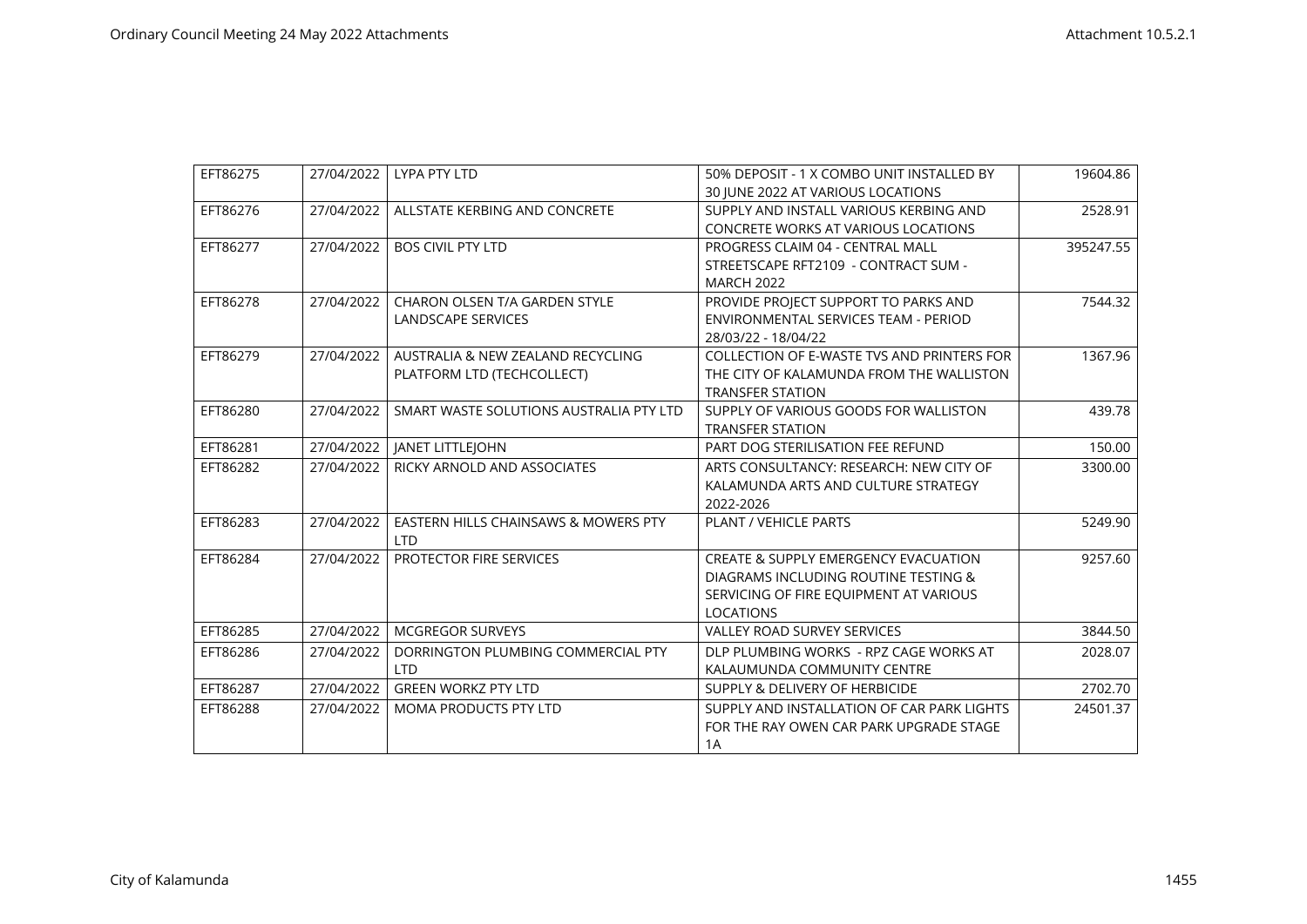| EFT86289   | 27/04/2022 | <b>TRACEY O'NEIL</b>                                     | <b>KEY BOND REFUND</b>                                                                      | 50.00     |
|------------|------------|----------------------------------------------------------|---------------------------------------------------------------------------------------------|-----------|
| EFT86290   | 27/04/2022 | <b>SEEK LIMITED</b>                                      | SEEK JOB ADVERTISING                                                                        | 331.10    |
| EFT86291   | 27/04/2022 | ADMIRAL MECHANICAL SERVICES PTY LTD                      | SUPPLY & INSTALLATION OF THE MECHANICAL<br>SERVICES AT KALAMUNDA COMMUNITY CENTRE           | 5870.70   |
| EFT86292   | 27/04/2022 | <b>BMD URBAN PTY LTD</b>                                 | PROGRESS CLAIM NO.2 - MARCH 2022 - RFT2114:<br>STIRK PARK DRAINAGE UPGRADE FOR STIRK LAKE   | 252749.95 |
| EFT86293   | 27/04/2022 | AMPAC DEBT RECOVERY (WA)                                 | DEBT COLLECTION FOR RATES - MARCH 2022                                                      | 19404.00  |
| EFT86294   | 27/04/2022 | PUREARTH                                                 | 15M3 OF LANDSCAPE MIX DELIVERED TO<br>ALMOND WAY RESERVE, ALMOND WAY<br><b>FORRESTFIELD</b> | 693.00    |
| EFT86295   | 27/04/2022 | <b>GREEN WORLD REVOLUTION</b>                            | MICROGREENS WORKSHOPS DELIVERED TO HIGH<br><b>WYCOMBE LIBRARY</b>                           | 385.00    |
| EFT86296   | 27/04/2022 | <b>LATAYA MOLONEY</b>                                    | <b>KEY &amp; HALL BOND REFUND</b>                                                           | 550.00    |
| EFT86297   | 27/04/2022 | SOPHIE TUNSTEAD                                          | <b>KEY &amp; HALL BOND REFUND</b>                                                           | 550.00    |
| DD47770.2  | 01/04/2022 | AWARE SUPER PTY LTD                                      | SUPERANNUATION CONTRIBUTIONS                                                                | 78.11     |
| DD47843.1  | 12/04/2022 | AWARE SUPER PTY LTD                                      | SUPERANNUATION CONTRIBUTIONS                                                                | 93831.90  |
| DD47843.2  | 12/04/2022 | <b>EOUIPSUPER</b>                                        | SUPERANNUATION CONTRIBUTIONS                                                                | 402.83    |
| DD47843.3  | 12/04/2022 | <b>SUNCORP SUPER</b>                                     | SUPERANNUATION CONTRIBUTIONS                                                                | 130.98    |
| DD47843.4  | 12/04/2022 | ASC BENTLEY PTY LTD                                      | SUPERANNUATION CONTRIBUTIONS                                                                | 323.16    |
| DD47843.5  | 12/04/2022 | <b>HESTA SUPER FUND</b>                                  | SUPERANNUATION CONTRIBUTIONS                                                                | 306.99    |
| DD47843.6  | 12/04/2022 | VISION SUPER PTY LTD                                     | SUPERANNUATION CONTRIBUTIONS                                                                | 160.89    |
| DD47843.7  | 12/04/2022 | <b>LGIA SUPER</b>                                        | SUPERANNUATION CONTRIBUTIONS                                                                | 475.85    |
| DD47843.8  | 12/04/2022 | AUSTRALIAN ETHICAL SUPERANNUATION                        | SUPERANNUATION CONTRIBUTIONS                                                                | 316.43    |
| DD47843.9  | 12/04/2022 | <b>IOOF PORTFOLIO SERVICE PERSONAL</b><br>SUPERANNUATION | SUPERANNUATION CONTRIBUTIONS                                                                | 100.56    |
| DD47843.10 | 12/04/2022 | <b>COMMONWEALTH BANK SUPER FUND</b>                      | SUPERANNUATION CONTRIBUTIONS                                                                | 308.93    |
| DD47843.11 | 12/04/2022 | THE TRUSTEE FOR THE HARDBATTLE SUPER<br><b>FUND</b>      | SUPERANNUATION CONTRIBUTIONS & PAYROLL<br><b>DEDUCTIONS</b>                                 | 806.92    |
| DD47843.12 | 12/04/2022 | <b>BT SUPER FOR LIFE</b>                                 | SUPERANNUATION CONTRIBUTIONS                                                                | 914.93    |
| DD47843.13 | 12/04/2022 | ING SUPERANNUATION FUND                                  | SUPERANNUATION CONTRIBUTIONS                                                                | 678.46    |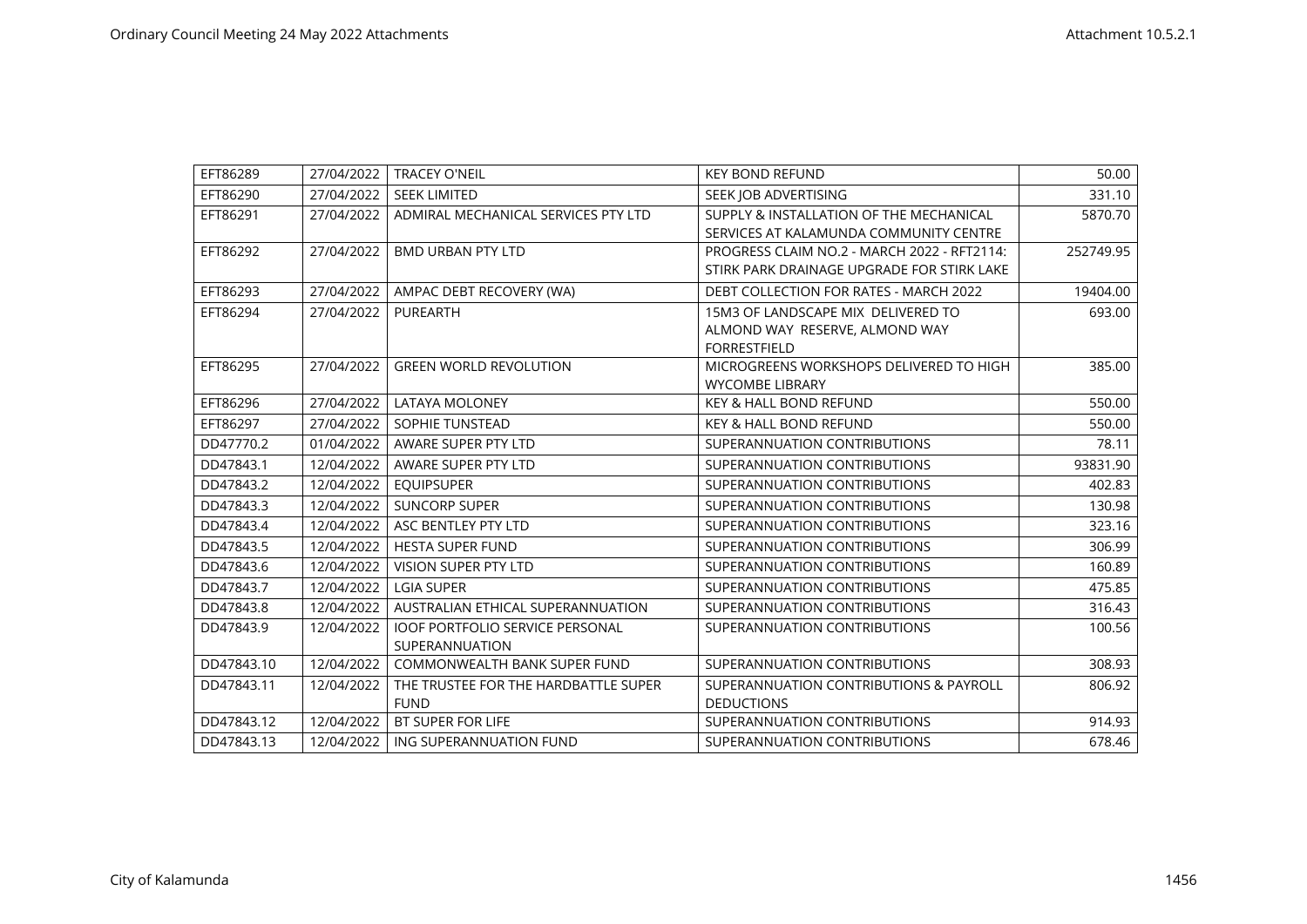| DD47843.14 | 12/04/2022 | AUSTRALIAN CATHOLIC SUPERANNUATION &     | SUPERANNUATION CONTRIBUTIONS           | 324.49   |
|------------|------------|------------------------------------------|----------------------------------------|----------|
|            |            | RETIREMENT FUND (ACSRF)                  |                                        |          |
| DD47843.15 | 12/04/2022 | <b>NGS SUPER</b>                         | SUPERANNUATION CONTRIBUTIONS           | 156.52   |
| DD47843.16 | 12/04/2022 | <b>CBUS SUPERANNUATION</b>               | SUPERANNUATION CONTRIBUTIONS           | 913.13   |
| DD47843.17 | 12/04/2022 | THE TRUSTEE FOR DK ALWAYS                | SUPERANNUATION CONTRIBUTIONS           | 564.55   |
|            |            | SUPERANNUATION FUND                      |                                        |          |
| DD47843.18 | 12/04/2022 | STATEWIDE SUPERANNUATION TRUST           | SUPERANNUATION CONTRIBUTIONS           | 600.84   |
| DD47843.19 | 12/04/2022 | <b>REST SUPERANNUATION</b>               | SUPERANNUATION CONTRIBUTIONS           | 4263.99  |
| DD47843.20 | 12/04/2022 | AUSTRALIAN SUPERANNUATION                | SUPERANNUATION CONTRIBUTIONS           | 9596.41  |
| DD47843.21 | 12/04/2022 | <b>COLONIAL 1ST STATE SUPERANNUATION</b> | SUPERANNUATION CONTRIBUTIONS           | 1894.57  |
| DD47843.22 | 12/04/2022 | <b>HOSTPLUS PTY LTD</b>                  | SUPERANNUATION CONTRIBUTIONS           | 1519.16  |
| DD47843.23 | 12/04/2022 | <b>MEDIA SUPER</b>                       | SUPERANNUATION CONTRIBUTIONS           | 71.35    |
| DD47843.24 | 12/04/2022 | <b>UNISUPER</b>                          | SUPERANNUATION CONTRIBUTIONS           | 966.78   |
| DD47843.25 | 12/04/2022 | <b>MERCER SUPER TRUST</b>                | SUPERANNUATION CONTRIBUTIONS           | 390.92   |
| DD47903.1  | 26/04/2022 | AWARE SUPER PTY LTD                      | SUPERANNUATION CONTRIBUTIONS           | 94871.84 |
| DD47903.2  | 26/04/2022 | <b>EQUIPSUPER</b>                        | SUPERANNUATION CONTRIBUTIONS           | 473.25   |
| DD47903.3  | 26/04/2022 | ASC BENTLEY PTY LTD                      | SUPERANNUATION CONTRIBUTIONS           | 323.16   |
| DD47903.4  | 26/04/2022 | <b>HESTA SUPER FUND</b>                  | SUPERANNUATION CONTRIBUTIONS           | 292.83   |
| DD47903.5  | 26/04/2022 | NETWEALTH SUPERANNUATION MASTER FUND     | SUPERANNUATION CONTRIBUTIONS           | 63.09    |
| DD47903.6  | 26/04/2022 | <b>VISION SUPER PTY LTD</b>              | SUPERANNUATION CONTRIBUTIONS           | 329.61   |
| DD47903.7  | 26/04/2022 | <b>LGIA SUPER</b>                        | SUPERANNUATION CONTRIBUTIONS           | 475.85   |
| DD47903.8  | 26/04/2022 | AUSTRALIAN ETHICAL SUPERANNUATION        | SUPERANNUATION CONTRIBUTIONS           | 319.58   |
| DD47903.9  | 26/04/2022 | <b>IOOF PORTFOLIO SERVICE PERSONAL</b>   | SUPERANNUATION CONTRIBUTIONS           | 130.13   |
|            |            | SUPERANNUATION                           |                                        |          |
| DD47903.10 | 26/04/2022 | COMMONWEALTH BANK SUPER FUND             | SUPERANNUATION CONTRIBUTIONS           | 308.93   |
| DD47903.11 | 26/04/2022 | THE TRUSTEE FOR THE HARDBATTLE SUPER     | SUPERANNUATION CONTRIBUTIONS & PAYROLL | 854.05   |
|            |            | <b>FUND</b>                              | <b>DEDUCTIONS</b>                      |          |
| DD47903.12 | 26/04/2022 | <b>BT SUPER FOR LIFE</b>                 | SUPERANNUATION CONTRIBUTIONS           | 926.03   |
| DD47903.13 | 26/04/2022 | ING SUPERANNUATION FUND                  | SUPERANNUATION CONTRIBUTIONS           | 678.46   |